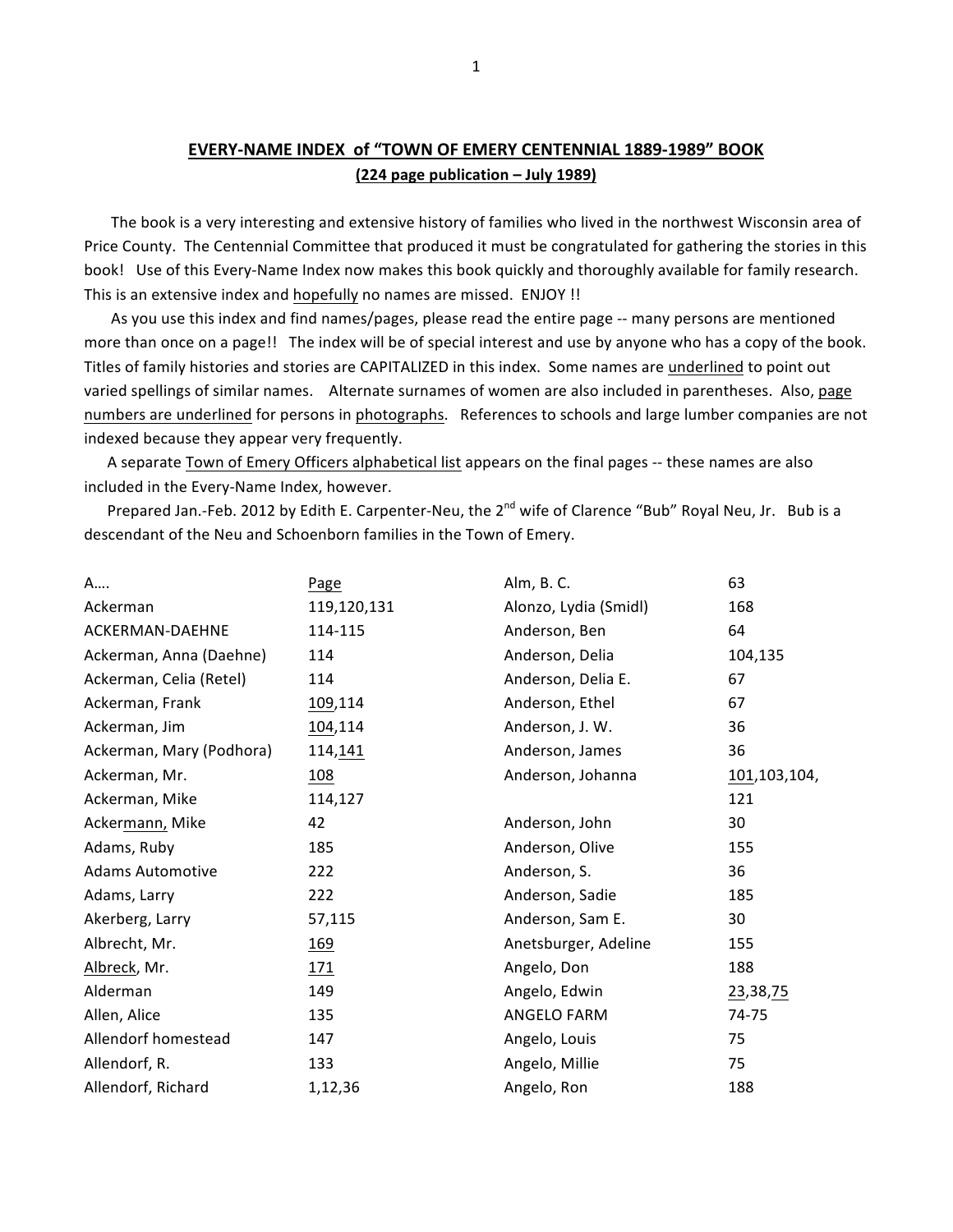| Angelo, Warren                       | 13, 37, 72, 75       | <b>Ball Farm Supply</b>                 | 218            |
|--------------------------------------|----------------------|-----------------------------------------|----------------|
| Ann Marie Foundation                 | 223                  | Balusik, Dick                           | 75             |
| Arbiter, Rose (Chrusciel)            | 156                  | Balusik, Don                            | 75             |
| August                               | 120                  | Balusik, Edwin                          | 75             |
| August, Barbara (Daehne)             | 114                  | Balusik, Louis                          | $\frac{75}{2}$ |
| August, Frank                        | 34, 35, 37,          | Balusik, Marilyn (Blomberg)             | 75             |
|                                      | 104,106,127          | Balusik, Pete                           | 71             |
| August, Frank Mrs.                   | 106                  | Balusik, Ron                            | 75             |
| August, Joe                          | 101,104,106,         | Balusik, Vera                           | 75             |
|                                      | 132                  | Baran, Frank                            | 57             |
| August, Lil                          | 48                   | Baran, Mike                             | 37,57,71       |
| August, Mr.                          | 108,128              | Baratka, John                           | 220            |
| August place                         | 132                  | Barber, Ann (Simurdiak)                 | 93             |
|                                      |                      | Barbier, Marian                         | 51             |
| B                                    |                      | Barbier, Wayne                          | 51,57          |
| Babusitz, Josephine                  | 185                  | Barnett, Virginia "Virgie" (Dunbar) 139 |                |
| Bacon, C. S.                         | 1,12,36              | Baron, George                           | 65             |
| BALATY - THE WAY THINGS WERE 112-114 |                      | Barondi, Eleanor                        | 135            |
| Balaty                               | 119,131              | Bataly, Betty Lu (Bures)                | <u>47</u>      |
| Balaty, Alma (Koci)                  | 111, 112, 114,       | Baumgartner, A.C.                       | 42             |
|                                      | 134, 135, 161,       | Baumruk, Anne (Radovich)                | 48,191         |
|                                      | 187                  | Baumruk, Delores                        | <u>185</u>     |
| Balaty, Anna (Stepka)                | 104,111,112          | Baumruk, Dolores (Marlenga)             | 92,191         |
| Balaty, Bessie (Walker)              | 101,104,111,         | Baumruk, Joe                            | 203            |
|                                      | 112, 114, 187        | BAUMRUK, JOSEPH                         | 191            |
| Balaty, Betty Lu (Bures)             | 47                   | Baumruk, Joseph                         | 12,169,170,    |
| Balaty, J.                           | 37                   |                                         | 171,191,221    |
| Balaty, Jimmie                       | 104                  | Baumruk, Laddie                         | 37, 181, 191   |
| Balaty, Joe                          | 38,104,111,          | Baumruk, Mr.                            | <u>171</u>     |
|                                      | 112,113              | Baumruk, Mrs.                           | <u> 171</u>    |
| Balaty, Joseph "Joe"                 | 111                  | Baumruk, Otto                           | 181,191        |
| Balaty, Marie (Landa)                | 104,111,112          | Baumruk, Otto Mrs. (Slavicek)           | 191            |
| Balaty, Mary (Geng)                  | 112,113              | Baumruk, Roy                            | 185,191        |
| Balaty, Mike                         | <u>29,30,31</u> ,36, | Baumruk, Teresa (Zach)                  | 191            |
|                                      | 37,101,106,          | Bazatta, Clem                           | 64             |
|                                      | 111, 112, 229,       | Bazatta, Millie                         | <u>47</u>      |
|                                      | 120,134,170          | Beaudoin, Opal                          | 104            |
| BALATY, MIKE, FAMILY HISTORY 111-112 |                      | Beaumont, Bertha                        | 104            |
| Balaty, Mike home                    | 111                  | Bednarek, Louie                         | 161            |
| Balczewski, Elaine (Plyer)           | 125                  | Beecham, Barbara                        | $\frac{76}{1}$ |
| Balek, Mary (Marlenga, Grapa)        | 91                   | Beecham, Dick                           | 31,38,53,76    |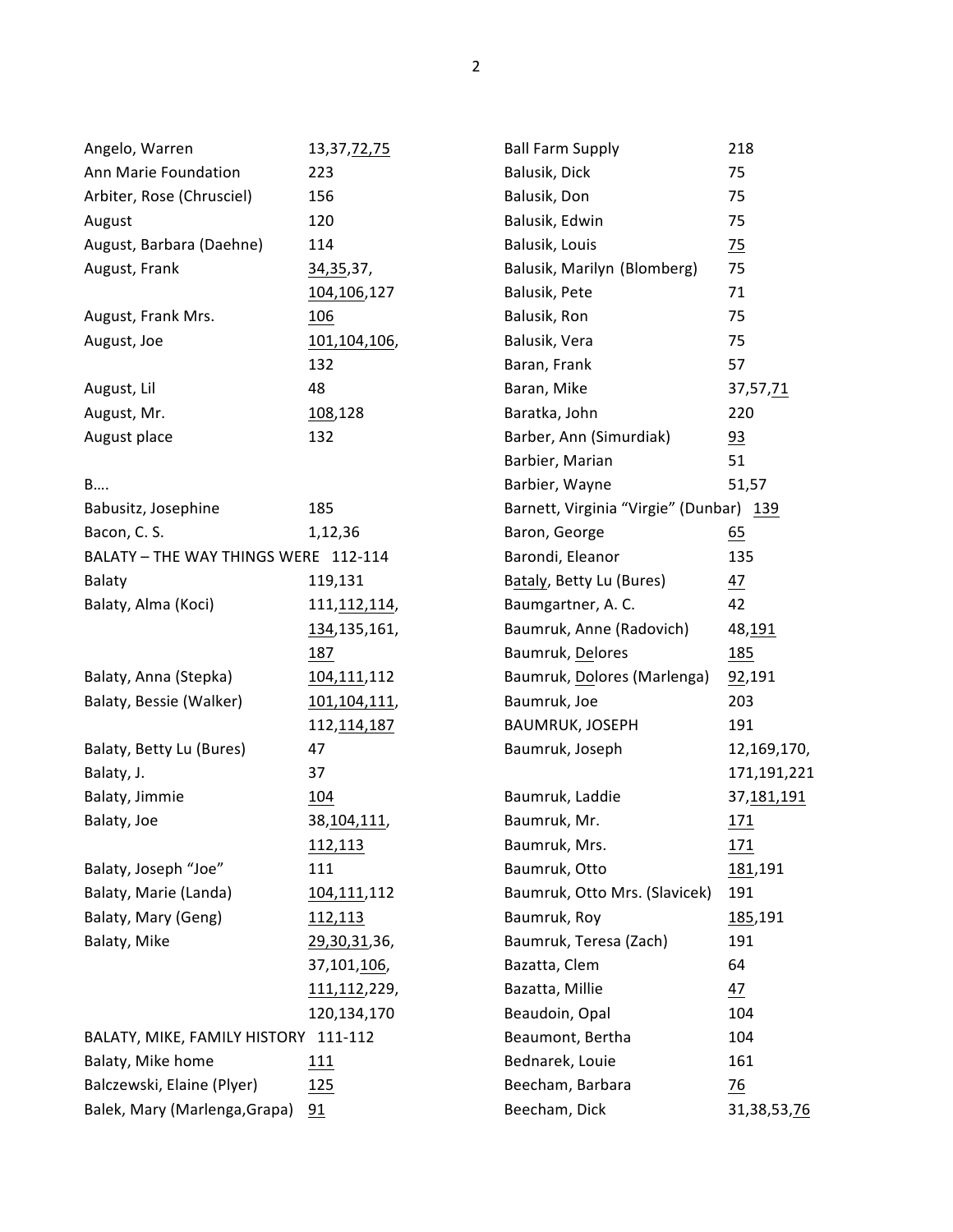| <b>BEECHAM FARM</b>                     | 76                  | Bilek, Antonia (Kohout)     | 90              |
|-----------------------------------------|---------------------|-----------------------------|-----------------|
| Beecham, Fred                           | 30                  | Billing, Thomas             | 54              |
| Beecham, Janet                          | $\frac{76}{2}$      | Bjorklund, Mildred          | 185             |
| Beecham, Lois                           | $\frac{76}{2}$      | Blahnik, Lawrence           | $\overline{20}$ |
| Beecham, Mary                           | 223                 | Blahnik, Lawrence Mrs.      | $\overline{20}$ |
| Beecham, Mary (Dennis)                  | 71,76               | <b>Blahnik place</b>        | 74              |
| Beesau                                  | 80,81               | Blahnik, V. L.              | 37              |
| Bejcek, Ric                             | 220                 | Blanchard, Gladys (Fiala)   | 157             |
| Bellows, Emelia (Hlasny)                | 85                  | Bleise, Chris               | <u>152</u>      |
| BENDA. ALOUIS, FAMILY                   | 115                 | Bleise, Chris Mrs.          | 152             |
| Benda, Alouis                           | 115                 | Blied, Benjamin, Rev.       | 41              |
| Benda, J.                               | 38                  | Bliese, Gustaf              | 42              |
| Benda, L.                               | 37                  | Blomberg, Ella              | 67              |
| Benda, Joe                              | 37, 101, 115        | Blomberg, Marilyn (Balusik) | 75              |
| Benda, Louis                            | 37,46, <u>101</u> , | Blomberg, Paul              | 182             |
|                                         | 115                 | Blomberg, Reuben            | 182             |
| Benda, Louis Jr.                        | 57                  | Bobek, Caroline             | 91              |
| Benda, Marian                           | 104                 | Bobek, J.                   | 170             |
| Benda, Marie                            | 115                 | Bobek, John                 | 91              |
| Benda, Mary (Schlicht)                  | 101,115             | Bobek, Mrs.                 | 93              |
| Benda, Rose (Fiala)                     | 103,157,195         | Bocek, --                   | 20              |
| Benda sawmill                           | 115                 | Bodenburg, Roland           | 180             |
| Benicek, Mary                           | 155                 | Bohla, John                 | 223             |
| Berg, Olga                              | 104                 | Bohla, Kam                  | 223             |
| Bergestine, Emma (Glissendorf) 135,139, |                     | Bohumil, Bill               | 169             |
| Bergsten, Charles                       | 83,144              | Bolla, Cam                  | $\overline{2}$  |
| Bergsten, Chas.                         | 36                  | Bollek, Anna (Simurdiak)    | $\frac{93}{2}$  |
| Bergsten, Emma (Glissendorf)            | 83,144              | Bolohorsky, M.              | 169             |
| Bergsten, Mary (Shanley)                | 83,144              | Bolton, Delores             | 67,185          |
| Bergstine, Emma                         | 139                 | Bolton, Gene                | 216             |
| Berka, John                             | 94                  | Bolton, Lynda               | 216             |
| Berlin, Henrietta (Schmidtke, Voss) 128 |                     | Boote, Miss                 | 104             |
| Bernard, Antoinette                     | 74                  | Bosco, --                   | 19              |
| Berstine, Emma                          | 137                 | <b>BOUCEK TRAGEDY</b>       | 191             |
| Beuge, Fred                             | 27                  | Boucek, Frank               | 55              |
| Bezrouch, Walter                        | 31,53               | Boucek, R.                  | 169             |
| Bichnell, Bess (Houdek)                 | 193                 | Boucek, Rudolph             | 56,172,173,     |
| Bieberstein, Margaret                   | 67                  |                             | 221             |
| Biel, F. J.                             | 32                  | Boucek, son                 | 191             |
| Biel cheese factory                     | 27, 33, 115, 128    | Boucek store                | 121,127,168     |
| Biel, Frank                             | 27,31,33            | Boudek, Rudolph             | 36,37           |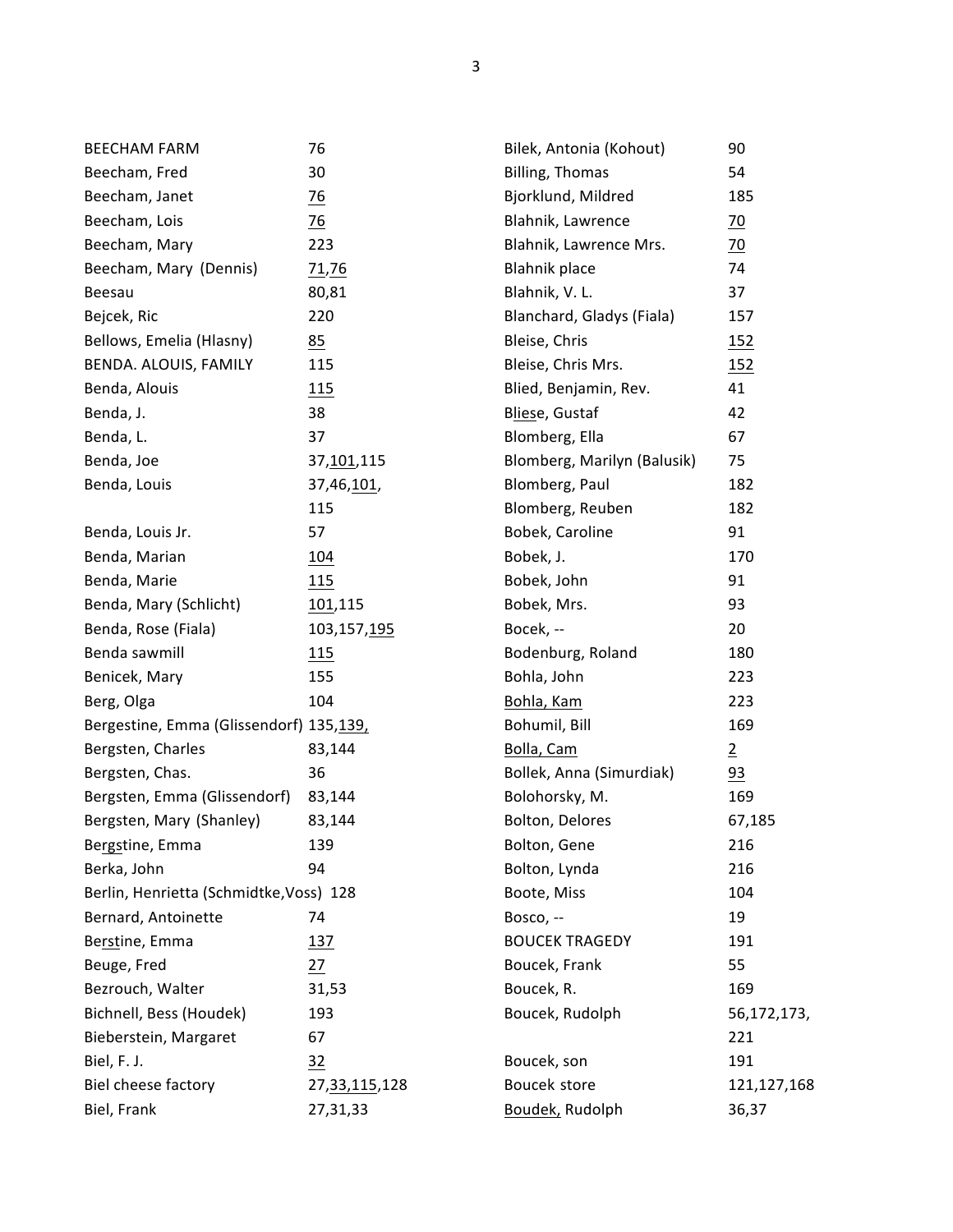| Bramble, Louie                     | 147            | Charles, Alva                               | 150              |
|------------------------------------|----------------|---------------------------------------------|------------------|
| Breed, Ruth                        | 104            | Charles, Elva                               | <u>181</u>       |
| Breede, Ruth B.                    | 121            | Charles, Jess                               | 29,126           |
| Brennan Dept. Store                | 222            | Charles, Jesse L.                           | 36,37            |
| Briggs, A.                         | 64             | Chase, Terry                                | $\underline{68}$ |
| Briggs, A. A.                      | 33             | Ches & John's Lanes                         | 210              |
| Briggs farm                        | 98             | Chesley's                                   | 46               |
| Briggs, George                     | 31             | Chesley home                                | 53               |
| Briggs, William                    | 33             | Chovanin, Julia (Stanke)                    | 130              |
| Brozek, Ches                       | 210            | Christopherson, Ed                          | 67               |
| Brozek, Evie                       | 210            | Christopherson, Edwin                       | 135              |
| Bruner, Albert                     | 36             | Churan, Josephine                           | 201              |
| Brunner, Charles                   | 28             | Chrusciel, Agnes                            | 156              |
| Brunner, Joan                      | 47             | Chrusciel, Anne                             | 156              |
| Brunner, Lucy                      | <u>181</u>     | Chrusciel, August                           | 156              |
| Bryan Studio                       | 198            | Chrusciel, Emil                             | 2,29,38,156,     |
| Bubenic, Bonnie                    | 48             |                                             | 161,223          |
| <b>Bubenic family</b>              | 175            | Chrusciel, Emil Jr.                         | 57               |
| Bubenic, Frank                     | 169            | <b>CHRUSCIEL FAMILY STORY</b>               | 156              |
| Bubenic, L.                        | 37             | Chrusciel farm                              | <u>156</u>       |
| Bubenic, Louie                     | 171,181        | Chrusciel, Gus/Gust                         | 45               |
| Bubenic, Louis                     | 37,38,45       | Chrusciel, Joe                              | <u>45,156</u>    |
| Bubenic, Louis Sr.                 | 11,45          | Chrusciel, Joe Jr.                          | 156              |
| Bubenic, Marie (Dusek)             | 2,77,189,223   | Chrusciel, Joe Sr.                          | 156              |
| Bubenic, Mary (Dick, Vojtech)      | 100            | Chrusciel, Joseph                           | 170              |
| Bubenicek, Frank                   | 174            | Chrusciel, Louis                            | 156              |
| Bublik, Bernice (Koci)             | 161            | Chrusciel, Rose                             | 223              |
| Buck, Celia                        | 67             | Chrusciel, Rose (Koci)                      | 156,161          |
| Bures, Betty (Balaty)              | 112            | Chrusciel, Rose (Arbiter)                   | 156              |
| Bures, Cheryle (Eitel)             | 118            | Chrusciel, Rose (Mlejnik, Stahal) 2,189,195 |                  |
| Bures, Joe                         | 112            | Churan, Josephine (Loula)                   | 201              |
|                                    |                | Churchill, Myron R.                         | 62               |
| C                                  |                | Cicak, Mary (Kocalka, Zak)                  | 122              |
| Calhoun, Jeff                      | 98             | Cimball, A.                                 | 169              |
| Calhoun, Peggy (Warga)             | $\frac{98}{1}$ | Clark, L. W.                                | 12               |
| Carek place                        | 74             | Clark, Lee                                  | $\mathbf{1}$     |
| Carney, Bertha                     | 53             | Clark, Lee W.                               | 6,36             |
| Cassidy, A. B.                     | 53             | Claude, Gerald                              | 102              |
| Cassidy, J. G.                     | 36             | Claude, Gertie                              | 48,139           |
| Chamberlin                         | 13             | Claude, Ivy                                 | 48,139           |
| Charbonneau, Augusta (Stahnke) 129 |                | Claude, Marshal                             | 46               |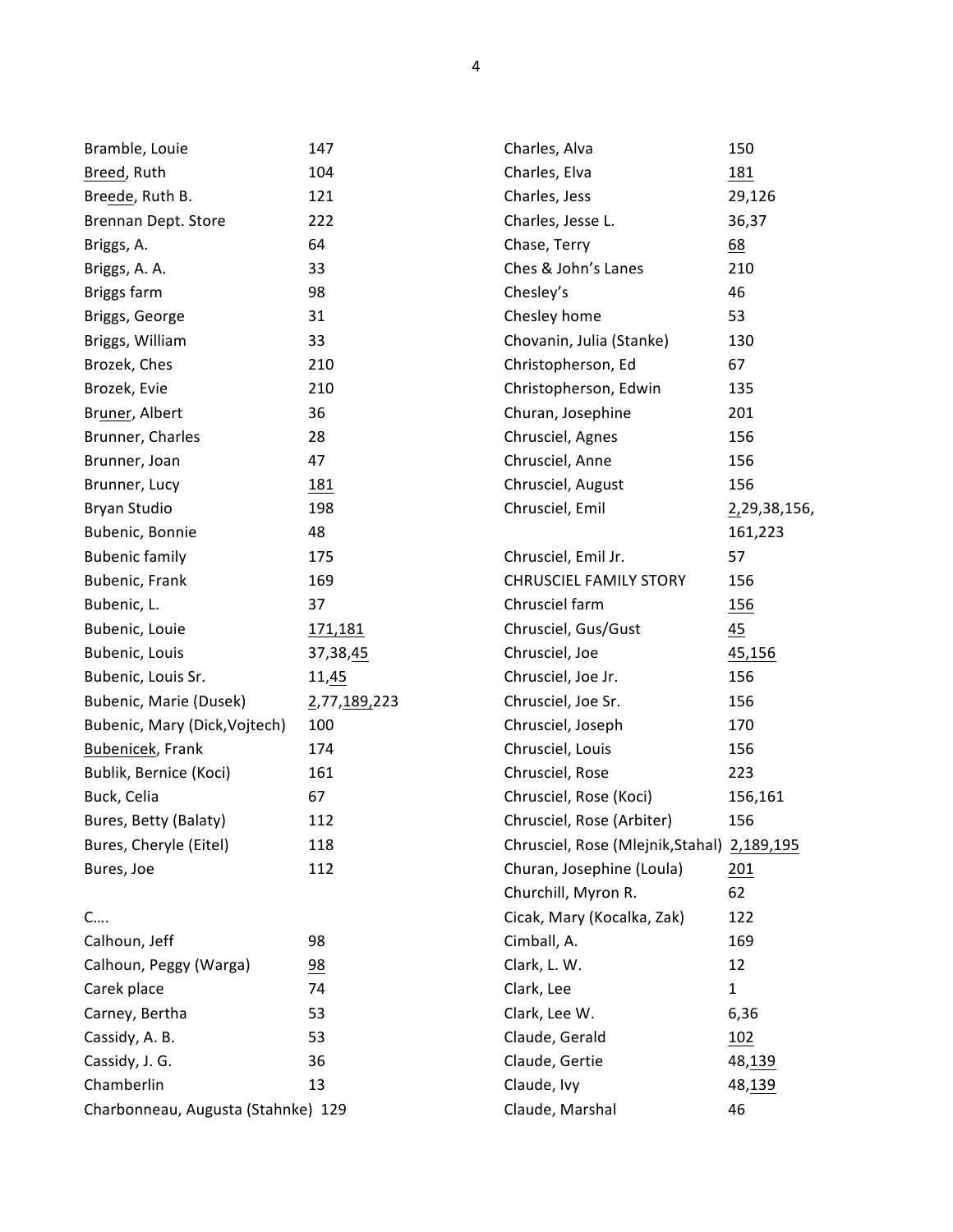| Claus, R.                          | 36           | Cummings, Jim                               | 23,45,46,47,         |
|------------------------------------|--------------|---------------------------------------------|----------------------|
| Clay, George                       | 20           |                                             | 109,111,116,         |
| Clay, Nellie E. (Schoof)           | 128,129      |                                             | 118,124,129,         |
| <b>Clink Meat Market</b>           | 220          |                                             | 201                  |
| Cmejla                             | 12,85,173,   | Cummings, Jim children/family 109,116       |                      |
|                                    | 191          | Cummings, Jim home                          | <u>116</u>           |
| Cmejla, F. A.                      | 85           | Cummings, Jim Sr.                           | 116                  |
| Cmejla, Ferdinand                  | 170          | Cummings, LeRoy                             | 104,116              |
| Cmejla, Frank "Smiley"             | 169          | Cummings, Levi                              | 88, 105, 115,        |
| Cmejla, Viola                      | 170          |                                             | 223                  |
| Cobb, Irene                        | 135          | Cummings, Levi "Dyke"                       | <u>116</u>           |
| Comestrahl                         | 36           | Cummings, Macy                              | 53                   |
| Cook, Louise                       | 135          | Cummings, Macy "Beach"                      | 116                  |
| Cornahan, Nellie                   | 67           | Cummings, Margarite "Sally"                 | 116                  |
| Cory, Louella (Ehmke)              | 84           | Cummings, Mary (Daehne)                     | 105,114,115,         |
| Crispien, Wm.                      | 36           |                                             | 116, 135, 138        |
| Crispin homestead                  | 116          | Cummings, Mary (Huml)                       | 9,48,105             |
| Crispin, W.                        | 9            | Cummings, Mary (Wocelka)                    | 195                  |
| Cristpien, Wm.                     | 36           | Cummings, Minnie                            | 223                  |
| Cummings                           | 120,130      | Cummings, Minnie (Frisk)                    | 88,105               |
| Cummings, Arnold "Shorty"          | <u>116</u>   | Cummings, Moravec?                          | 116                  |
| Cummings, Blanche                  | 115          | Cummings, Robert                            | 57                   |
| Cummings, Bobby                    | 104          | Cummings, Robert "Bob"                      | <u>116</u>           |
| Cummings, Carla                    | 38,129       | Cummings, Sally                             | 116                  |
| Cummings, Cora                     | 29,48,50,    | <b>Cummings Sawmill</b>                     | 23,149               |
|                                    | 105,107,109, | Cummings, Vernon                            | 57,60,105            |
|                                    | 116,138      | Cummings, Vernon "Curly"                    | 116                  |
| Cummings, Cora Belle (Sheffer) 115 |              | Cundy, Marcie (Eitel)                       | 118                  |
| Cummings, Dan                      | 46,47,102,   |                                             |                      |
|                                    | 116          | D                                           |                      |
| Cummings, Dyke                     | 23           | Daehne                                      | 9,120                |
| Cummings, Emery                    | 17,23,105,   | DAEHNE-ACKERMAN                             | 114-115              |
|                                    | 115,116      | Daehne, Alfred                              | 57,115               |
| Cummings, Emily                    | 116          | Daehne, Anna (Ackerman)                     | 114                  |
| Cummings, Erwin "Jack"             | 116          | Daehne, Barbara "Barb" (August) 48,106,107, |                      |
| <b>Cummings family</b>             | 75           |                                             | 108,114,115,         |
| Cummings, George "Emery"           | 116          |                                             | 126, 138, 168        |
| Cummings, Jack                     | 105          | Daehne corner                               | 117,126              |
| Cummings, James "Jim" Levi         | 115,116      | Daehne, E.                                  | 37                   |
| Cummings, Jeanne (Kirchmeyer) 88   |              | Daehne, Ed                                  | <u>27,29,47,106,</u> |
| CUMMINGS, JIM, FAMILY              | 115-116      |                                             | 107,108,114,168      |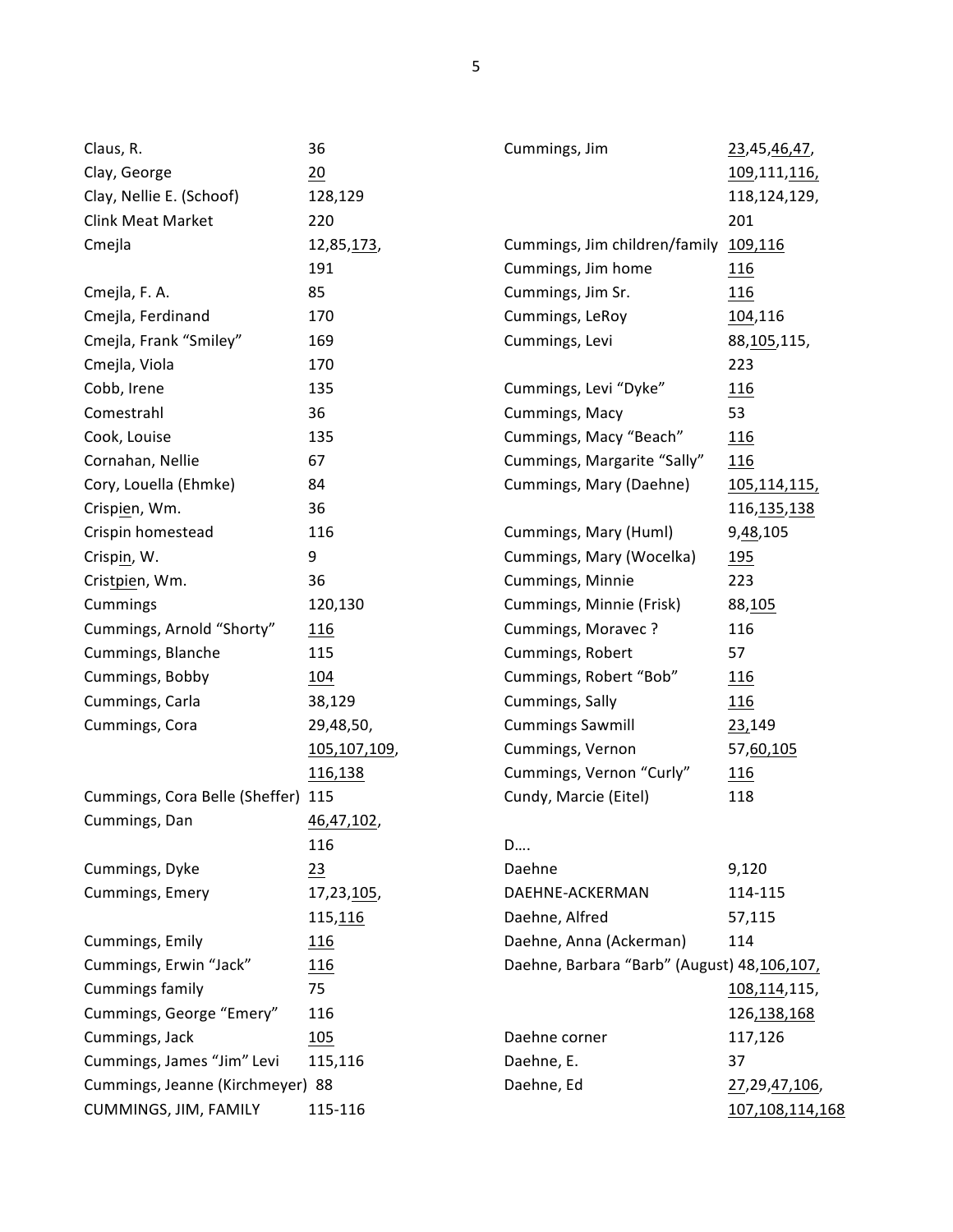| Daehne, Ed family            | 114             | DeLeasky, Mickey                      | 47             |
|------------------------------|-----------------|---------------------------------------|----------------|
| Daehne, Ed Jr.               | 115             | DeLeasky, Minnie (Schweikert)         | 109,129        |
| Daehne, Ed Sr.               | 44,132          | DeLeasky, Peter                       | 110            |
| Daehne, Eddie                | <u>138</u>      | DeLeasky, Ron                         | 46,47,102      |
| Daehne, Eddie Jr.            | 105,114         | DeLeasky, Ronald                      | 208            |
| Daehne, Edward               | 57              | DeLeasky, Ronnie                      | 110            |
| Daehne, Edward Sr.           | 27              | DeLeasky, son                         | 109            |
| Daehne, Edwin "Eddie"        | 105             | DeLeasky, Wayne                       | 110            |
| Daehne, Frank                | 33,57           | Delanovich, --                        | 185            |
| Daehne, Frank "Frankie"      | 114, 115        | Dennis, Katherine Mary (Vyskocil) 131 |                |
| Daehne, Mary (Cummings)      | 105,114,115,    | Dennis, Katherine (Newberry)          | 131            |
|                              | 116,135,138,187 | Dennis, Katie                         | $\frac{76}{2}$ |
| Daehne, Mr.                  | 114             | Dennis, Mary (Beecham)                | 71,76          |
| Daehne, Peggy                | <u> 102</u>     | Dennis, Pete                          | $\frac{76}{2}$ |
| Daehne tavern                | 27              | Dennis, Pete Mrs.                     | $\frac{76}{2}$ |
| Dahl, Lawrence               | 38              | Denny, Edith                          | 180            |
| Dahlie, Helma                | 135             | Denny Insurance Agency                | 204            |
| Dahlie Hardware              | 198             | Denny, Jeff                           | 204            |
| Daniel, -- Pastor            | 41              | Denny, Richard                        | 180            |
| Danielson, Christina         | 74              | Densick, Lena (Steiger)               | 151            |
| DANIELSON, JOHN              | 74              | Densick, Pete                         | 152            |
| Danka, Anna (Warga)          | $\frac{98}{1}$  | Dick, Camilla (Kohout)                | 72,90          |
| Danley, A. E. Rev.           | 40              | Dick, Fred                            | 54,170,172     |
| Darlak, Linda Lou (Dunbar)   | 139,140         | Dick, Henry                           | 37,169,170     |
| Dave's Heating, Inc.         | 214             | Dick, J.                              | 169            |
| Davis, --                    | 18,21           | Dick, Joe                             | 170,183        |
| Davis, David - Well Drilling | 212             | Dick, Joseph (father)                 | 57,100         |
| Davis, John R.               | 19,20           | Dick, Joseph (son)                    | 100            |
| Davis, John R. Lbr. Co. Camp | $\frac{34}{5}$  | Dick, Judith                          | 155            |
| Davis, Sandy (Vojtech)       | 99              | Dick, Mary (Vojtech, Bubenic)         | 100            |
| Decker, Clar.                | 38              | Dickinson, Don                        | 216            |
| Deda, David B.               | 218             | Diriniple, Clara                      | 155            |
| Delanovich                   | 185             | Dirimple, George                      | 54             |
| DeLeasky Bros.               | 26,208          | Dixon, Rodney                         | 180            |
| DeLeasky, Edgar              | 110,129         | Docekal                               | 111            |
| DeLeasky, Edgar family       | 110             | Donavon, Sophia (Hlasny)              | 85             |
| DeLeasky, Jean               | 48,110          | Doody, James                          | 156            |
| DeLeasky, Jeanie             | 102             | Doody, Margarite                      | 156            |
| DeLeasky, Joyce              | 48,102,110      | Drahos, Anna Marie (Vich)             | 219            |
| DeLeasky, Judy               | 102             | Drahos, Joseph                        | 219            |
| DeLeasky, Melvin "Butch"     | 208             | Drethwen, Albert                      | 30             |
|                              |                 |                                       |                |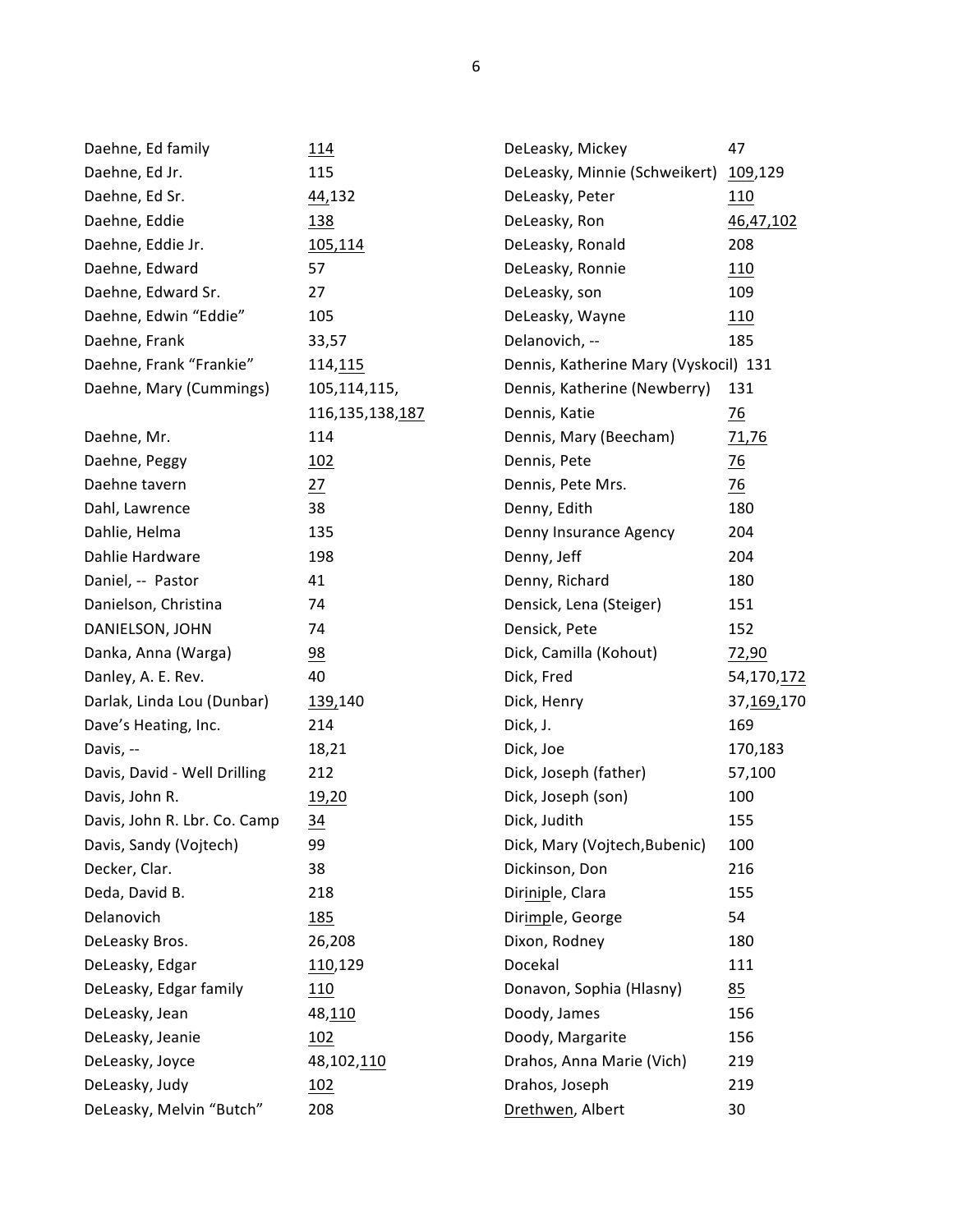| Drettman, Albert           | 36,101,128     | Dunbar, Joanne                                 | 48,140               |
|----------------------------|----------------|------------------------------------------------|----------------------|
| Drettman, Christina        | 128            | Dunbar, John                                   | 46,47,57, <u>61,</u> |
| Drobilek, Dagmar           | 65,77,78       |                                                | 104,139,140          |
| Drobilek, Frances          | 77,78          | Dunbar, Karen                                  | 47                   |
| Drobilek, George           | 65,77          | Dunbar, Karen (Pippenger)                      | 140                  |
| Drobilek, Jarmie           | 77,78          | Dunbar, Ken                                    | 47                   |
| Drobilek, Jerry            | 77             | Dunbar, Kenneth                                | 140                  |
| Drobilek, Joe              | 77             | Dunbar, Linda Lou                              | <u>104</u>           |
| Drobilek, John             | $77 - 78$      | Dunbar, Linda Lou (Darlak)                     | 140                  |
| DROBILEK, JOSEPH           | 77-78          | Dunbar, Lonnie                                 | 140                  |
| Drobilek, Joseph "Joe"     | 77             | Dunbar, Mike                                   | 47,140               |
| Drost, Charles "Charlie"   | 57, 134, 137   | Dunbar, Oliver                                 | 46,140               |
| Drost family               | 137            | DUNBAR, OLIVER                                 | 139-140              |
| Drost, Helen               | 134,137        | Dunbar, Oliver family                          | 140                  |
| Drost house                | 137            | Dunbar, Oliver Jr.                             | 26,46,139,140        |
| Drost, John                | 57, 134, 137   | Dunbar, Oliver Jr. family                      | 140                  |
| Drost, Nellie              | 137            | Dunbar, Oliver Sr.                             | 38,40,46,139,140     |
| Drost, Tony                | 134,135        | Dunbar, Raymond                                | 46, 68, 140          |
| Drost, Wilenty             | 137            | Dunbar, Robert                                 | 46, 47, 57, 139,     |
| DuMonte, Anna/Anne (Loula) | 199,201        |                                                | 140,147              |
| DuMonte, Robert Mrs.       | 53             | Dunbar, Robert Jr.                             | 140                  |
| Dunbar, Alan               | 140            | Dunbar, Ruth                                   | <u> 140</u>          |
| Dunbar, Bill               | 2,3,140        | Dunbar Service Garage                          | 224                  |
| Dunbar, Bill Jr.           | 140            | Dunbar, Sue                                    | 48                   |
| Dunbar, Billy              | <u>104</u>     | Dunbar, Susan                                  | 140                  |
| Dunbar, Bob                | 47,102         | Dunbar, Terry                                  | 51,140               |
| Dunbar, Bob Jr.            | $\frac{46}{1}$ | Dunbar, Violet                                 | 2,4,48,139,          |
| Dunbar, Bradley            | 140            |                                                | 140                  |
| Dunbar, Duane              | 140            | Dunbar, Violet R.                              | 7,38,48              |
| Dunbar, Ellen              | 140            | Dunbar, Violet Rose                            | 1,48,52,140          |
| Dunbar, Frank              | 138, 139, 140  | Dunbar, Virginia "Virgie" (Barnett) 40,139,140 |                      |
| Dunbar, Gary               | 57,140         | Dunbar, Virginia                               | 9,50,52,134,         |
| Dunbar, George             | 140            |                                                | 140                  |
| Dunbar, Harold             | 68             | Dunbar, Virginia (Zach)                        | 139,140              |
| Dunbar, Ida (Hertlein)     | 139,142        | Dunbar, W.                                     | 9                    |
| Dunbar, James              | 224            | Dusek                                          | 165, 171, 221        |
| Dunbar, Jean               | 48,51,102,     | Dusek, Anna/Annie (Rabusitz)                   | 77,105               |
|                            | 140            | Dusek, Anne                                    | 9                    |
| Dunbar, Jean (Grant)       | 140            | Dusek, Annie                                   | 105                  |
| Dunbar, Jeff               | 47,102,140     | Dusek, F.                                      | 169                  |
| Dunbar, Jim                | 46,102,140     | DUSEK, FRANK, FAMILY STORY                     | 77                   |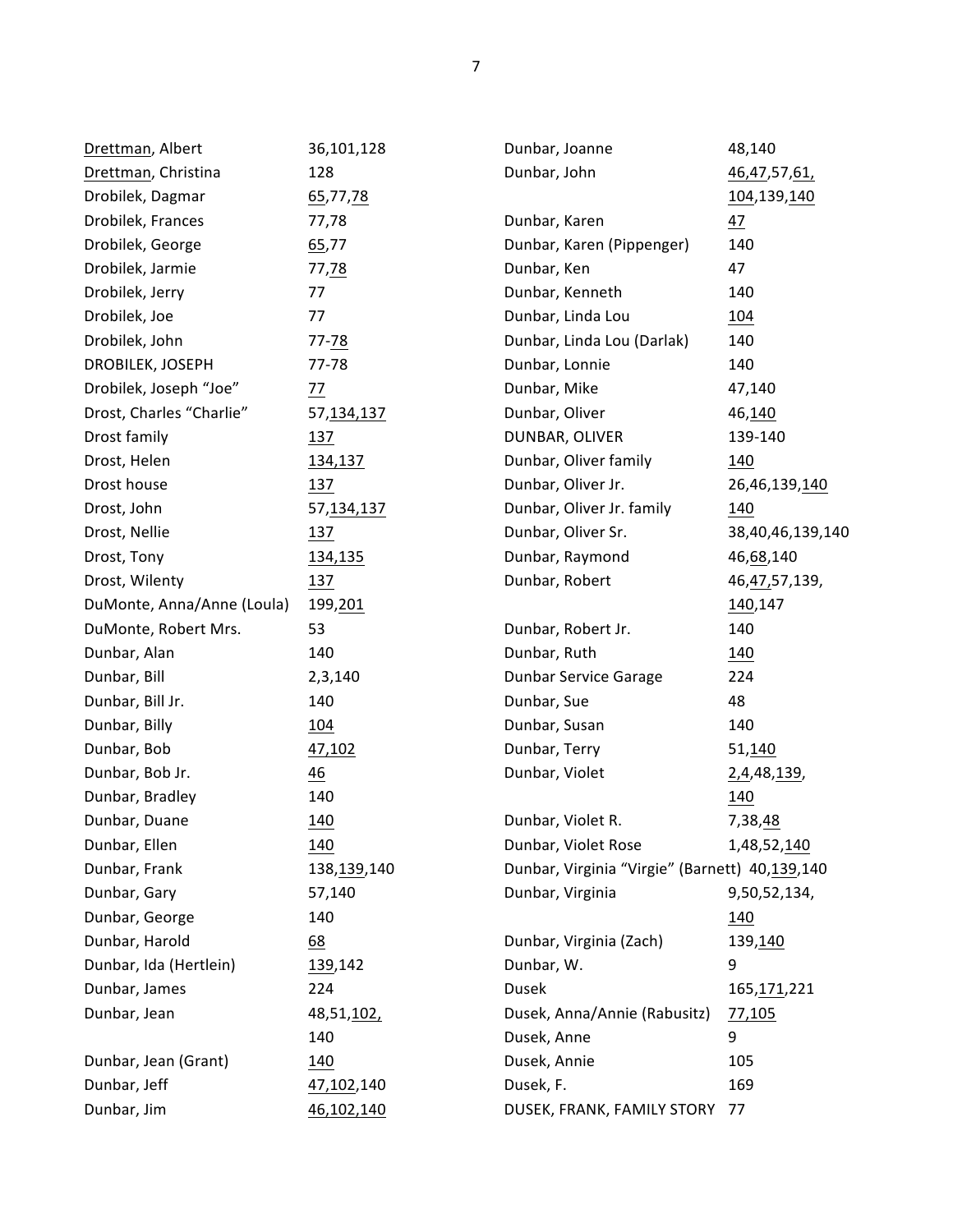| Dusek, Frank               | 38, 46, 47, 48, | Eitel, Geo.               | 36                    |
|----------------------------|-----------------|---------------------------|-----------------------|
|                            | 77,153,166,     | Eitel, George             | 34, 39, 117,          |
|                            | 170,193         |                           | 118,124               |
| Dusek, Frank S.            | 57              | Eitel, Grace              | 117                   |
| Dusek, Frank Jr.           | <u>77</u>       | Eitel homestead           | 101,128               |
| Dusek, Frank Sr.           | 77,170          | Eitel, Johann "John"      | 117                   |
| Dusek, Frank Sr. family    | $\frac{77}{2}$  | Eitel, John               | 36, 38, 43, 50,       |
| Dusek home                 | $\frac{77}{2}$  |                           | 52, 105, 117,         |
| Dusek L. P. Gas            | 178             |                           | 118,141               |
| Dusek, Lillian (Hora)      | 66,77           | Eitel, John Jr.           | 31,109,118            |
| Dusek, Marie (Bubenic)     | 77              | Eitel, John Sr.           | 30,41, <u>109,110</u> |
| Dusek, Mary                | <u>183</u>      | Eitel, John Sr. children  | <u>109</u>            |
| Dusek, Ruth                | 47,77           | Eitel, Lou                | 41                    |
| Dusek, Vivian              | 77              | Eitel, Lucinda (Wallace)  | 42,48,110             |
| Dvorak, V.                 | 169             | Eitel, Marcie (Cundy)     | 118                   |
| Dvorak, Vincent            | 153             | Eitel, Mary               | 118                   |
|                            |                 | Eitel, Nona (Hataj)       | 104,118               |
| E                          |                 | Eitel, Roger              | 118                   |
| Edgerly, Mary (Steiger)    | 151             | Eitel, Wayne (Cliff?)     | 118                   |
| Ehle, Dorothy              | 185             | Eitel, Wesley             | 104,117               |
| Ehle, Glen                 | 53              | Eitel, Willis             | 117                   |
| Ehmke, Clara Ida (Liebelt) | 84              | Elmer, Clara (Stanke)     | 110                   |
| Ehmke, Louella (Cory)      | 84              | Emery                     | 6                     |
| Ehmke, Mr.                 | 84              | Emery, Mrs.               | 53                    |
| Eitel                      | 8,12,42,120     | Enhelder Ready to Wear    | 220                   |
| Eitel, Anna                | 117             | Erickson                  | 75                    |
| Eitel, Annabelle           | 48, 109, 118    | Erickson, A.              | 37                    |
| Eitel, Barbara (Esterholm) | 118             | ERICKSON, ANDREW          | 74-75                 |
| Eitel, Charles Homer       | 117             | Erickson, Andrew          | 36, 37, 74            |
| Eitel, Cheryle (Bures)     | 118             | Erickson, Anton           | 74                    |
| Eitel children             | 141             | Erickson, Frank           | 74                    |
| Eitel, Clif                | 102             | Erickson, Fred            | 65                    |
| Eitel, Connie              | 104             | Erickson, Freddie         | 74                    |
| Eitel, Constance (Heizler) | 118             | Erickson, Josephine       | 74                    |
| Eitel, Delia               | 101,104,117     | Erickson, Marilyn (Meier) | 67                    |
| Eitel, Dennis              | 57,62           | Erickson, Mary            | 64,67,74              |
| Eitel driveway             | 141             | Erickson, Mrs.            | 84,91                 |
| Eitel, Elsie               | 101,104,117     | Erickson, Tillie          | 74                    |
| EITEL FAMILY HISTORY       | 117-118         | Erickson, Willie          | 74                    |
| Eitel, Flora               | 101,109,117     | Ernst, Ron - Lumber       | 220                   |
| Eitel, F.                  | 36              | Ernst, Ronald J.          | 220                   |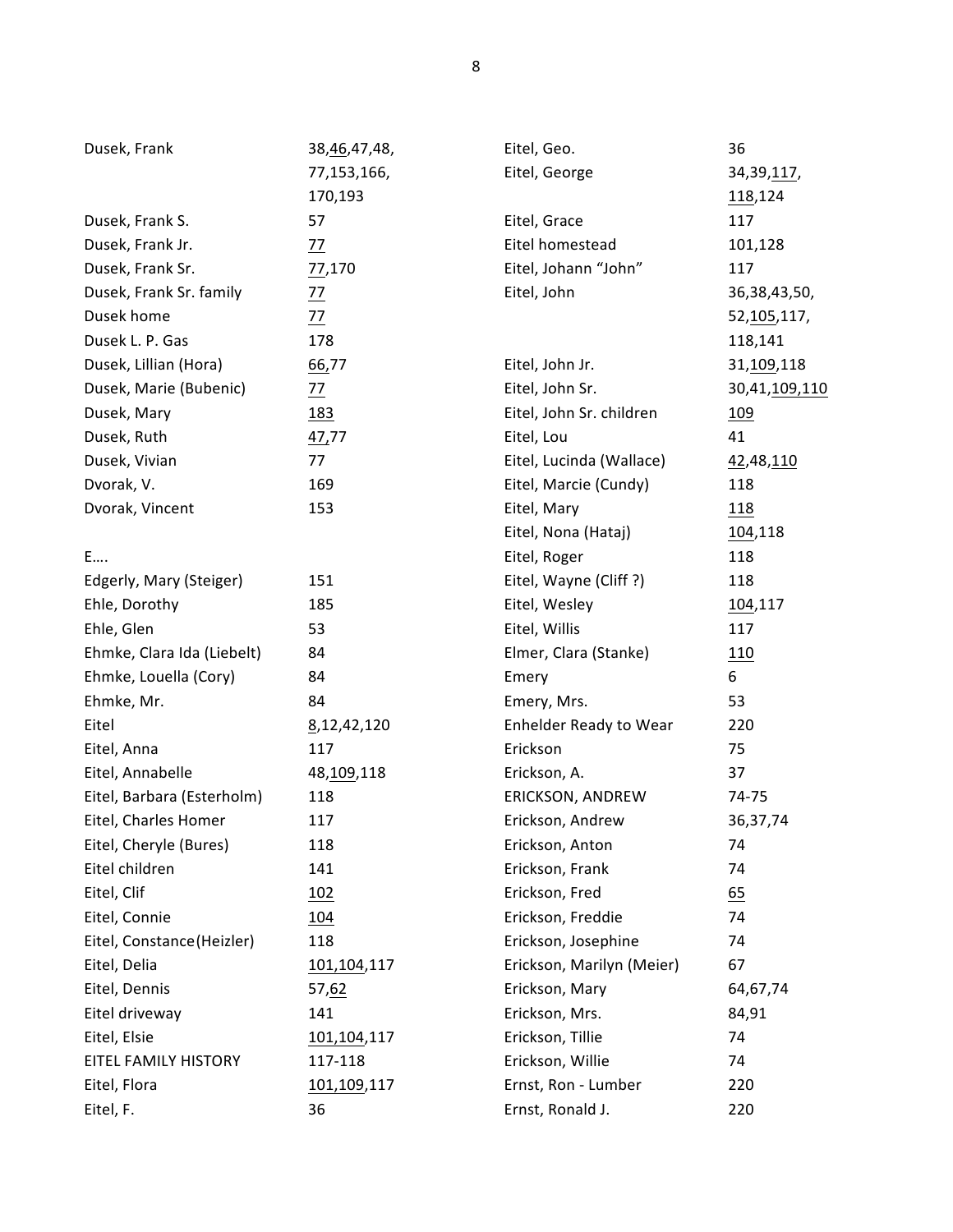| Esterholm, Barbara (Eitel)   | 118            | Fiala, Rose (Benda, Hendrych)                      | 157                  |
|------------------------------|----------------|----------------------------------------------------|----------------------|
| <b>Esterhome Enterprises</b> | 222            | Fiala, Rudy                                        | 19,20, 44, 45,       |
| Evans, B. R.                 | 36,53          |                                                    | 157,158,171,         |
| Evans, John O.               | 36             |                                                    | 179,223              |
| Evens, John                  | 12             | Fiala, Tony                                        | <u>19,20,44</u> ,45, |
|                              |                |                                                    | 157                  |
| F                            |                | Fiala, Wendy                                       | 142                  |
| Farmer, Jake                 | 151            | Fiala, William "Bill"                              | 57,60,157            |
| Farr, J. R.                  | 62             | Filip, J.                                          | 169                  |
| Fawler, Minnie               | 104            | Fink, Caroline (Zapfe, Shanley, Spitzig) 137, 144, |                      |
| Fenelon, C. D.               | 62             |                                                    | 147                  |
| Fenger, Fritz                | 129,130        | Fink, Frank                                        | 36,83,138,           |
| Fiala, --                    | 23             |                                                    | 144,147              |
| Fiala, Albert                | 157,158,170,   | Fink, Frank farm                                   | <u>137</u>           |
|                              | 174            | Fisher, John                                       | 135                  |
| Fiala, Albert children       | 157            | Fitzgerald place                                   | 118                  |
| Fiala, Albert Sr.            | 157,170        | Florence, Bessie                                   | 67                   |
| Fiala, Ann                   | <u>189</u>     | <b>Florence's Flowers</b>                          | 224                  |
| Fiala, Anton "Tony"          | 157            | Foley, Theresa (Pospisil)                          | 127                  |
| Fiala, Barbara               | 189            | Foltz, Bessie                                      | <u>195</u>           |
| Fiala, Betty (Hertlein)      | 139,142,158    | <b>Foster Brothers</b>                             | 92                   |
| Fiala, Bill                  | 45,46,47,60,   | Foster, E. J.                                      | 53,223               |
|                              | 142, 147, 157, | Foster, E. J. Mrs.                                 | 53                   |
|                              | 158            | Foster, Geo. R.                                    | 53                   |
| Fiala, Bill Jr.              | 46,47          | Foster, Geo. R. Mrs.                               | 53                   |
| Fiala, Bill Sr.              | 46,47          | Fowler, Agnes                                      | 121                  |
| Fiala, Billy                 | 102,142        | Fox, Ann/Anne                                      | 67,104               |
| Fiala, Brian                 | 46,142         | Fox, Dorothy                                       | 185                  |
| Fiala, Diane                 | 48,142         | Fox, Gordon H.                                     | 28                   |
| Fiala family                 | <u>157,175</u> | Foytik, Carol (Vyskocil)                           | 47,132               |
| FIALA FAMILY HISTORY         | 157-158        | Foytik, Gloria                                     | 68                   |
| Fiala, Frances (Huml)        | 195            | Foytik, Helen                                      | 47                   |
| Fiala, Gladys (Blanchard)    | 157            | France, Anna                                       | 78,79                |
| Fiala, Helen                 | 223            | France, Barbara                                    | 79                   |
| Fiala, Helen (Tourek)        | 157,158,189    | France, Ed                                         | 99                   |
| Fiala, John                  | 157, 173, 179  | France, Edward                                     | 78                   |
| Fiala, Katherine (Zemanek)   | 157,158,170    | France, Emil                                       | 65,78,79             |
| Fiala, Kathy (Schilling)     | 158            | France, Frank                                      | <u>78</u>            |
| Fiala, Lyla                  | 158            | France, George                                     | 78                   |
| Fiala, Mary (Matousek)       | 157,172,195    | France, Jack                                       | $\frac{75}{2}$       |
| Fiala, Rose (Benda, Henrich) | 195            | France, James                                      | 79                   |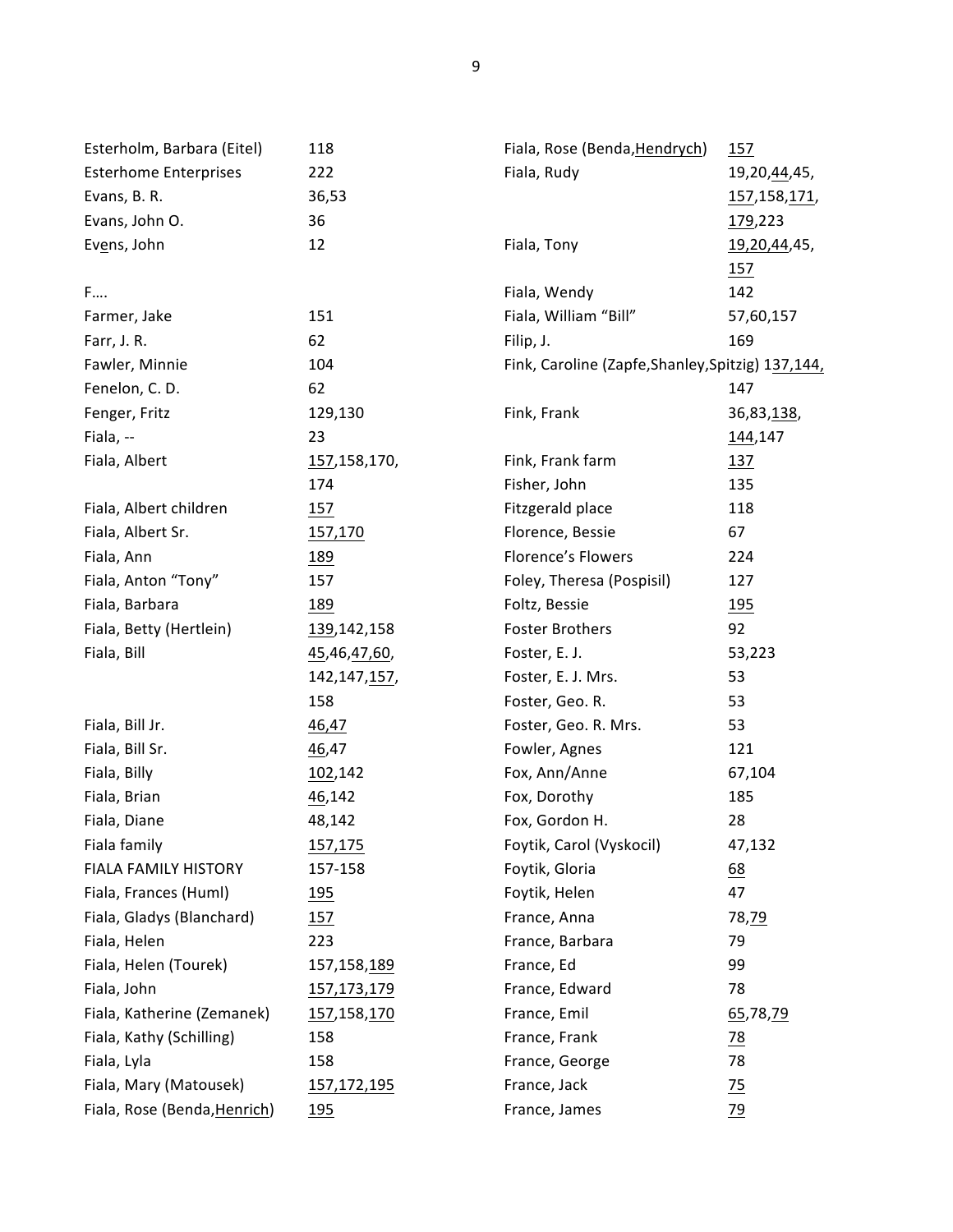| France, Jerry                         | 57,78          | Fusak, --                            | 20              |
|---------------------------------------|----------------|--------------------------------------|-----------------|
| France, Joe                           | <u>131</u>     | Fusak, Dora                          | 80              |
| France, Joe family                    | 79             | <b>FUSAK FAMILY</b>                  | 80-81           |
| France, John                          | 57, 59, 65,    | Fusak, Florence (Plyer)              | 28, 31, 47, 49, |
|                                       | 78, 79, 97     |                                      | 80,81,98,220,   |
| France, Joseph                        | $\frac{72}{2}$ |                                      | 223,224         |
| France, Joseph Jr.                    | 78,79          | Fusak, Jerry                         | 28              |
| France, Joseph "Joe" Sr.              | 78,79          | Fusak, John                          | 28, 31, 44, 47, |
| FRANCE, JOSEPH, SR. FAMILY            | 78-79          |                                      | 80,98           |
| France, Joseph Sr. farm               | 79             | Fusak, John Alan                     | $\frac{28}{2}$  |
| France, Kate/Katherine (Soukup) 72,79 |                | Fusak, Mary (Titra)                  | 80              |
| France, Marjorie                      | 79             | Fusak, Mike                          | 80,81           |
| France, Mary (Smidth)                 | 78             | Fusak, Mike family                   | 80              |
| France, Mary (Kadlecek)               | 78,86          | Fusak, Steve                         | 80              |
| France, Sylvia (Voss)                 | 79,128         | Fusak, Susie (Lacina)                | 80              |
| Frank, Marjorie                       | 67             | Fusak Tavern                         | 28,80,220       |
| Franks, Marge                         | 65             | Fwagline, C.                         | 31              |
| Fremann, --                           | 9              |                                      |                 |
| Fremut, Frank                         | 19,169,172     | G                                    |                 |
| Fremut, James                         | 57             | Gall, Charles                        | 29              |
| Fremut, Jim                           | 61,172,175     | Ganzelin, William                    | 33              |
| Fremut, Mary (dtr.)                   | <u>171,175</u> | Garulak, Joe                         | 38              |
| Fremut, Mary Mrs.                     | 175            | Gear, Verna                          | 135             |
| Fremut, Mr.                           | 171            | Gelbaugh, L. Miss (Jakoubek)         | 143             |
| Fremut, Mrs.                          | 171            | Gelbough, W. H.                      | 36              |
| Frick, Hugo                           | 57             | Geng, Mary (Balaty)                  | 112             |
| Friedl Bldg. Supply                   | 218            | Gengenbach                           | 158             |
| Friedl, E.                            | 64             | Gengenbach, Carl                     | 57,158          |
| Frisk, Minnie (Cummings)              | 88,104,105,116 | Gengenbach, Gloria                   | 51,158          |
| Froehner, Albert                      | 91             | Gengenbach, Ned                      | 51              |
| Froehner, Arthur                      | 91             | Gengenbach, Paula                    | 51,193          |
| Froehner, Emil                        | 91             | Gengenbach, Richard                  | 51              |
| Froehner, H.                          | 91             | Gilbough, Billy                      | $\frac{35}{2}$  |
| Froehner, Harry                       | 91             | Gilbough, Lina                       | 136             |
| Froehner, Herman                      | 36,54          | Gilbough, Miss                       | 135             |
| Froehner house                        | 92             | Gillus, Edith                        | 67              |
| FROEHNER, MAX                         | 91             | Glissendorf, --                      | 8, 18, 24, 45,  |
| Froehner, Max                         | 34,36,91       |                                      | 70,91           |
| Froehner, Mrs.                        | 91             | Glissendorf-Klussendorf, Caroline 69 |                 |
| Fross, Elsie                          | 155            | Glissendorf, Alan                    | 83              |
| Frybart, Ann (Kaiser)                 | 158            | Glissendorf, Archie                  | 60,65,69,82     |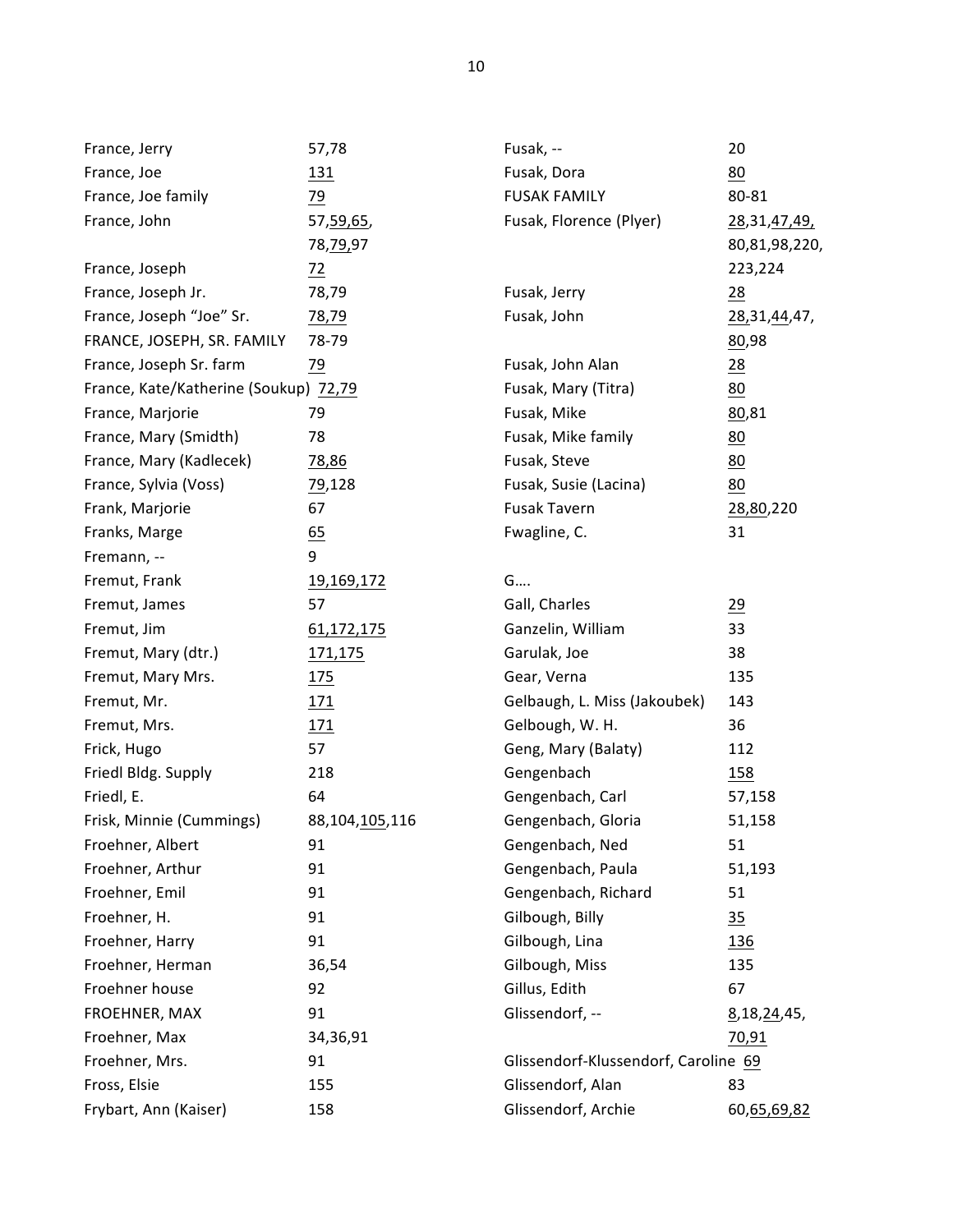Glissendorf, Archie August W. 81,82 Glissendorf, Arthur 65 Glissendorf Bros. 10 Glissendorf, C. F. 19,33,35,36, 180 Glissendorf, Carl "Charles" W.W. 81,82 Glissendorf, Caroline (Karberg) 8,81,82,83 Glissendorf, Charles 57,58,82 Glissendorf, Charlie 69,73 Glissendorf, Chris 69,82,87 Glissendorf, Chris farm 81 Glissendorf, Christine 82 Glissendorf, Christoph Fr. H. 81 GLISSENDORF, CHRISTOPHER, HISTORY 81-82 Glissendorf, Christopher 13,30,31,70, 82,83 Glissendorf, Christopher "Chris"81,82 Gissendorf, Christopher family 82 Glissendorf, Clarence 82 Glissendorf, Clarence Wm. C. 65,75,81,82 Glissendorf, Dale 83 Glissendorf, Dan 83 Glissendorf, David 83 Glissendorf, Dick 43,69,128,139 Glissendorf, Dick farm 140 Glissendorf, Ed 39,58,69,73, 139 Glissendorf, Edward 82 Glissendorf, Edward Karl Johann 81,82 Glissendorf, Elsa (Hainy) 69,82,94,108, 138 Glissendorf, Elsa Anna Martha 69,81,82 Glissendorf, Emma 104,133 Glissendorf, Emma (Bergestin/e) 83,135,139,144 Glissendorf, Eva (McPherson, Meyr) 83 Glissendorf Family 223 Glissendorf, Frank 21,30,34,40, 64,70,82,139 Glissendorf, Franz "Frank" K. L. 81,82 Glissendorf, Harvey 58,65,69,82 Glissendorf, Harvey Paul Max 81,82

Glissendorf, Howard 50,58,59,66 Glissendorf, Jerilyn 83 Glissendorf, Jim 82 Glissendorf, Kate (Neu) 203 Glissendorf, Kate (Koehne, Neu) 82 Glissendorf, Linda (Schweikert) 82 Glissendorf, Marie (Muehrcke) 83 Glissendorf, Otto 21,34,82 Glissendorf, Otto Wilhelm E. 81,82 Glissendorf, Owen 46,50,58,83, 155,185 GLISSENDORF, RICHARD & EMMA 83 Glissendorf, Richard 37,82,83,144 Glissendorf, Richard "Dick" J. W. 81,82,83,87 Glissendorf, Sandra 63 Glissendorf, Steve 83 Glissendorf, Wilmar 46,67,83 Goethlich, Hollie (Koci) 162 Gonzaline 84 Good, Pearl 135,155 Graff Clothing 212 Graham, Bernice 189 Graham girl 189 Graham homestead 166,167 Granberg Brothers 198 Grant, Jean (Dunbar) 140 Grapa, John 91,92 Grapa, Mary (Balek) 91 Grapa, Mary (Marlenga) 92 Grash, H. M. 67 Green 114 Green, A. L. 36,37,112, 124,141 Green, Bell (Morey) 123 Green house 136 Green, Laura 48,107,136, 138,141 GREEN, LOGAN 141 Green, Logan 44,117,136, 141 Green, Logan sawmill 124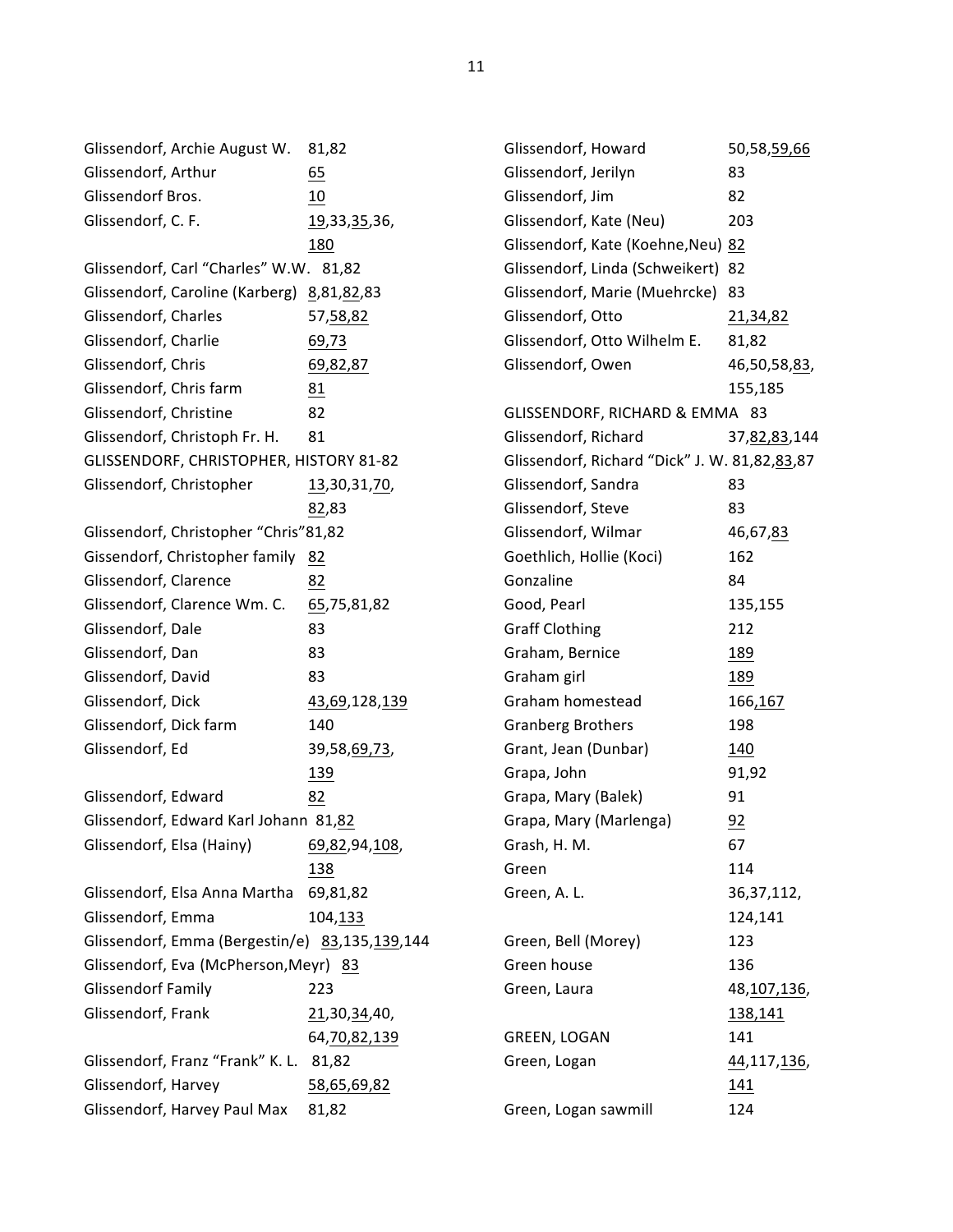| Green Mill                 | <u>136</u>      | Hainy, Elsa                             | 42,43,139,146        |
|----------------------------|-----------------|-----------------------------------------|----------------------|
| Green, Mrs.                | <u>136</u>      | Hainy, Elsa (Glissendorf)               | 94                   |
| Greenfelder, A.            | 36              | Hainy, Gail                             | $\frac{73}{2}$       |
| Griffin, Grace             | 67              | Hainy, Gayle                            | 94                   |
| Griffith                   | 18              | Hainy, Gayle (Hladish)                  | 134                  |
| Griffith, J. Q.            | 18              | Haish, Irene                            | 185                  |
| Grimm                      | $\mathbf 1$     | Hainy, Jean                             | 97                   |
| Grimm, Albert              | 1,12,54         | Hainy, Joseph                           | $\overline{11}$      |
| Grist, Beatrice            | 67              | Hainy, Joseph John                      | 97                   |
| Groeper, Andy              | 223             | Hainy, Patty                            | 68                   |
| Groeper, Jane              | 223             | Hall, Mable (Morey)                     | 123,135              |
| Groeper, Jane (Simurdiak)  | 94              | Hallberg, Helen                         | 206                  |
| Grosh, Edna                | 104             | Hallberg, Rune                          | 206                  |
| Grosh, Elna                | 104,135         | Hallstrand, Averil                      | 97                   |
| Grosh, Hulda Edna          | 101             | Hallstrand, Axel                        | 97                   |
| Grosh, Ina (Kocar)         | 118             | Hallstrand, Elsie (Soukup, Ohrstrum) 97 |                      |
| Grosh, J.                  | 36              | Hamquist, Ellen                         | 104                  |
| GROSH, JOHN, FAMILY        | 118             | Hanson, Esther                          | 155                  |
| Grosh, John                | 118             | Hanson, Judith                          | 155,185              |
| Grosh, John - cabin        | 118             | Haratik, Julia                          | 155                  |
| Grosh, Roy                 | 101,104         | Hardinski, Irma                         | 104                  |
| Gross, Florence (Morey)    | 124             | HARMON-ANGELO                           | 74-75                |
| Grush, Herb                | 126             | Harmon, Fay                             | 74,75                |
| Gumser, W. D. & child      | 6               | Harmon, Mary                            | $\frac{75}{2}$       |
| Guth, Marvin               | 33              | Hartmann, Hilda                         | 48,53                |
|                            |                 | Hataj, Edna                             | 48                   |
| H                          |                 | Hataj, Frank                            | 28,46                |
| Hackett                    | 6               | Hataj, Nona (Heitel)                    | 118                  |
| Hagen, Thora (Morey)       | 107,124         | Hatfield, Sylvia (Jakoubek)             | 223                  |
| Hahn Bros. Lumber Co.      | 214             | <b>HATINA HISTORY</b>                   | 119                  |
| Hahn, Pastor               | 41              | Hatina                                  | 92,119               |
| Hahn, Pete                 | 214             | Hatina, Alois                           | 92, 108, 119,        |
| Hahn, Wm.                  | 214             |                                         | 187                  |
| Hainy, Adeline (Simurdiak) | 73,94,134       | Hatina, Anna                            | 119                  |
| Hainy, Adolf               | 37              | Hatina, Bessie (Thomas)                 | <u>108,119,187</u>   |
| Hainy, Adolph              | 70,71,94,99     | Hatina, Bozina (Muller)                 | <u>119</u>           |
| Hainy, Anna Mae            | $\overline{49}$ | Hatina, Carl                            | 92, 108, 119,        |
| Hainy, Annamae             | 52,84           |                                         | <u>167,179,187</u> , |
| Hainy, Celia (Soukup)      | 71,97           |                                         | 223                  |
| Hainy, Ed                  | <u>139</u>      | Hatina, Carl family                     | 167                  |
| Hainy, Edward              | 82,94           | Hatina, Carol Diane                     | 167                  |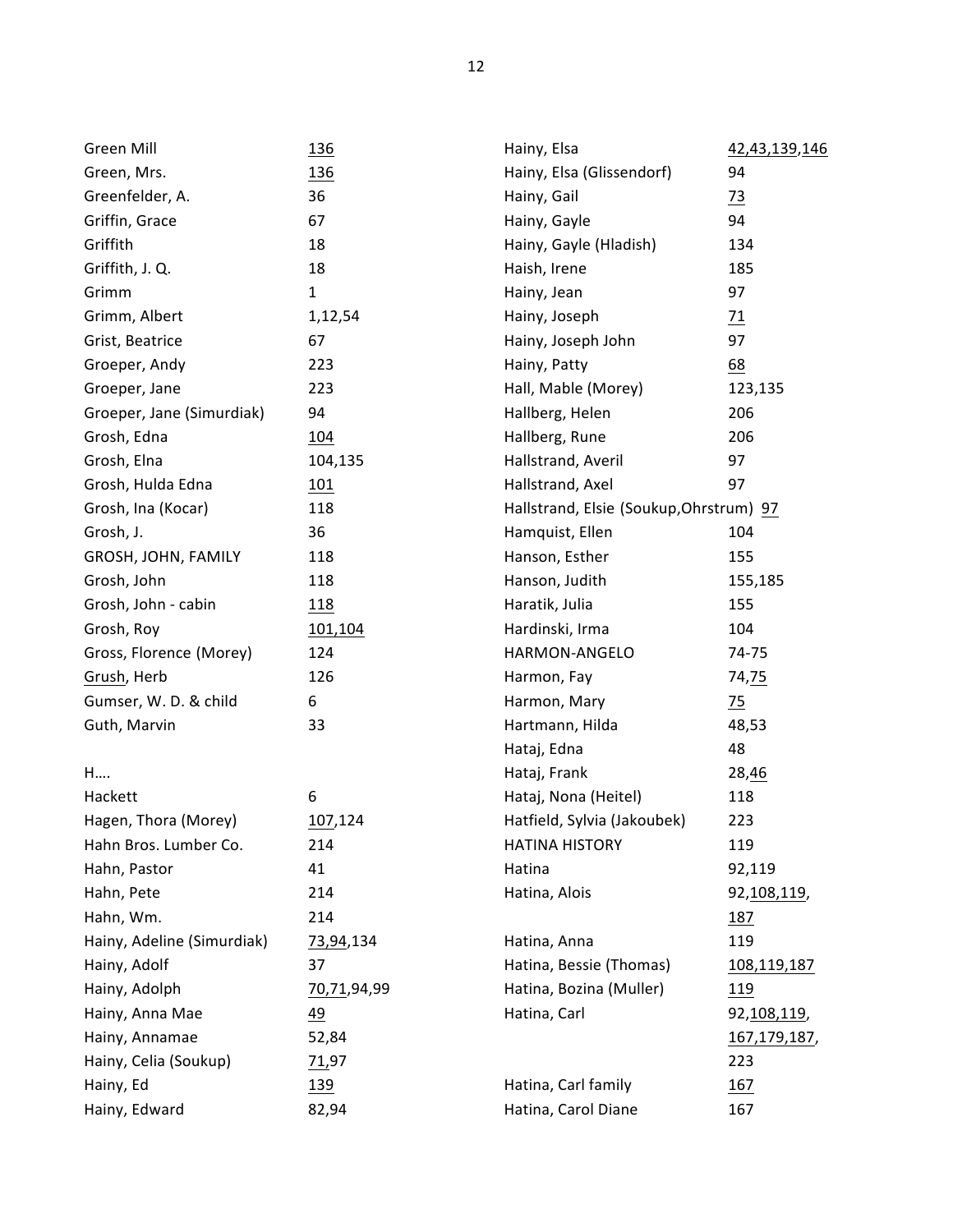| Hatina, Edith (Siroky)      | 9,52,166,167,  | Heindl, David                          | 186                 |
|-----------------------------|----------------|----------------------------------------|---------------------|
|                             | 223            | Heindl, Frank                          | 186                 |
| Hatina, Frank               | 30,37,106,     | <b>Heindl Funeral Service</b>          | 186                 |
|                             | 108,112,119,   | Heindl Furniture & Undtkg.             | 186                 |
|                             | 125,134        | Heindl, Isabelle                       | 134,135             |
| Hatina, Frank family        | <u>119</u>     | Heindl, Martin                         | 186                 |
| Hatina, Frank Mrs.          | 108            | Heindl, Pauline                        | 186                 |
| Hatina, Fred                | <u>119</u>     | Heindl, William                        | 186                 |
| Hatina, Freddie             | 104            | HEINZEL, HERMAN                        | 149                 |
| Hatina, Georgia             | <u>104,119</u> | Heinzel, Herman                        | 149                 |
| Hatina home                 | <u>108</u>     | Heizler, Constance (Eitel)             | 118                 |
| Hatina, Marijane (Koupy)    | 51,167         | Heizler, Dawn                          | 103                 |
| Hatina, Marilyn             | 51,102         | Helms, Everett                         | 150                 |
| Hatina, Marilyn (Moquin)    | 167            | Helms, Guy                             | 150                 |
| Hatina, Olga                | <u> 119</u>    | Henderson, Bonnie (McPherson) 150      |                     |
| Hatina, Otto                | 119            | Henderson, Frederick                   | 83                  |
| Hatina, Susane              | <u>102</u>     | Hendrych/Henrich, Rose (Fiala) 157,195 |                     |
| Hatina, Suzanne             | 51             | Hertlein, Barbara (Smith)              | <u>142</u>          |
| Hatina, Suzanne (Sonnentag) | 167            | Hertlein, Betty (Fiala)                | 135, 142, 158       |
| Haubert, Rudy               | 180            | Hertlein, Charlie                      | 142                 |
| Havorka, Anna (Kohout)      | 89             | Hertlein, Clarence                     | 58, 122, 134, 142   |
| Havrilla, Celia (Mlejnek)   | 163            | Hertlein, Dawn                         | <u>139</u>          |
| Hawkins, Greg               | 98             | Hertlein, Earl                         | 58, 134, 135, 142   |
| Hawkins, Sue (Warga)        | $\frac{98}{1}$ | <b>HERTLEIN FAMILY STORY</b>           | 142                 |
| Hayda, Alice                | 43,47          | Hertlein family                        | <u> 142</u>         |
| Hayda, Evelyn               | 50             | Hertlein, George                       | 20, 21, 30, 142     |
| Hayda, George               | 99             | Hertlein, Harry                        | 135                 |
| Hayda, Joe                  | 99             | Hertlein house                         | 142                 |
| Hayda, John                 | 99             | Hertlein, Ida (Dunbar)                 | 134, 135, 142       |
| Hayda, Mary                 | 9,42           | Hertlein, J. J.                        | 22                  |
| Hayda, Mike                 | 19,24,37,38,   | Hertlein, Jack                         | 20,136,138,         |
|                             | 58,99          |                                        | <u>142</u>          |
| Hayda, Ruth                 | 50,66          | Hertlein, John                         | 47,58,134,135       |
| Hayden, Thomas              | 36             | Hertlein, John A.                      | 142                 |
| Heath, Irene                | 48             | Hertlein, John J. "Jack"               | 142                 |
| Hebert, Florence            | 155            | Hertlein, John Sr.                     | 142                 |
| Hebner, Anna (Steiger)      | 150,151        | Hertlein, Lil                          | 48                  |
| Hebner, Celia               | 150            | Hertlein, Mathilda "Minnie" (Krahl)    | 142                 |
| Hebner, Harold              | 150            | Hertlein, Minnie                       | 107,135,138         |
| Hebner, John                | 152            | Hertlein, Morris                       | 142                 |
| Hebner, Stella (Steiger)    | 152            | Hertlein, Norma (Staroba)              | <u>134,135,</u> 142 |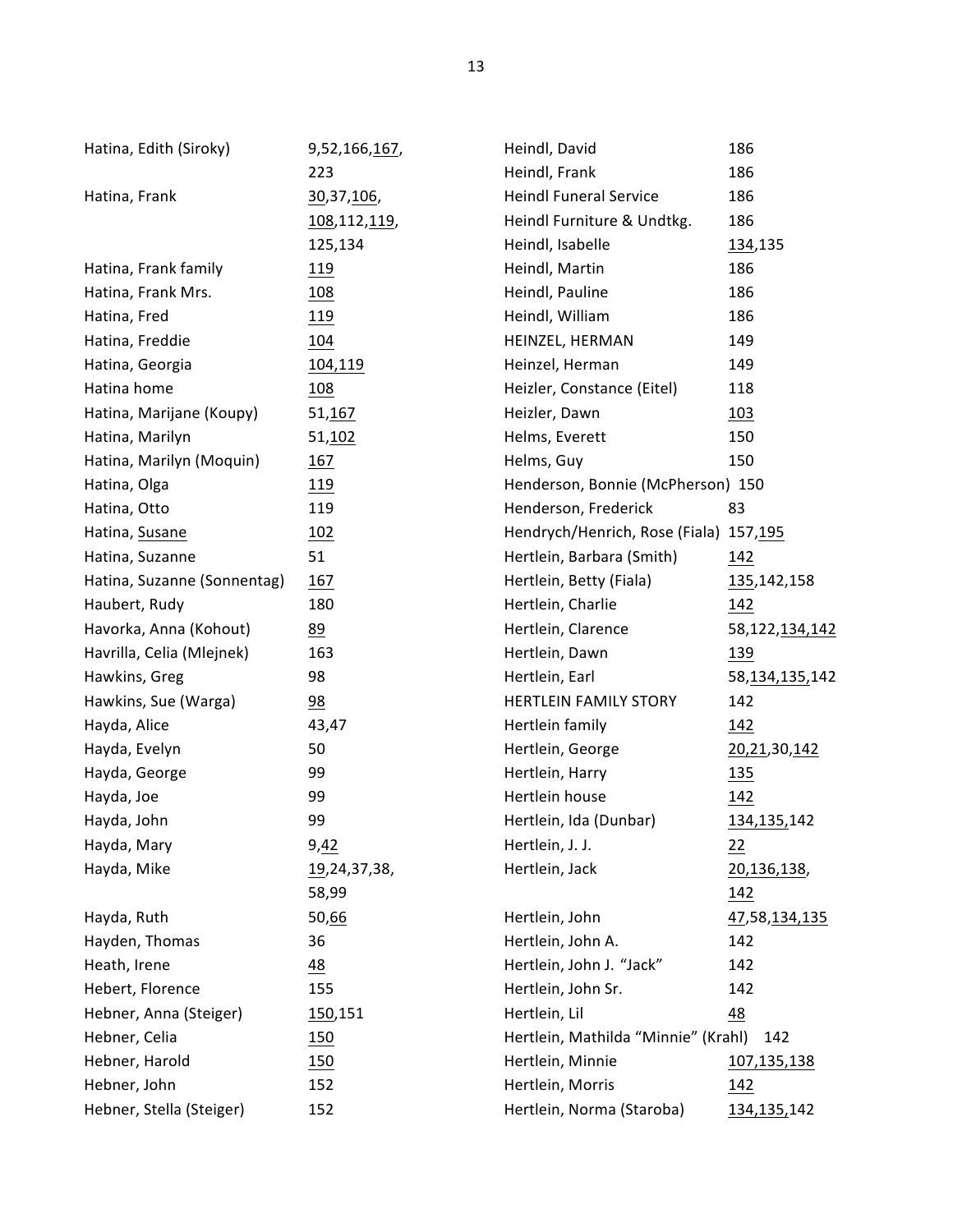| Hicks, Howard                | 180            | Holste, Fred                 | 191                   |
|------------------------------|----------------|------------------------------|-----------------------|
| Hill, Blanche                | 67             | <b>HOLSTE-PENTER HISTORY</b> | 191-193               |
| Hill, Henry                  | 36             | Holub, N.                    | 153                   |
| Hinke, Lucille               | 67             | Holub, V.                    | 36,169                |
| Hladish, Emil                | 223            | Holub wedding                | 170                   |
| Hladish, Gayle (Hainy)       | 134            | Holy, M.                     | 169                   |
| Hlasny, --                   | 40             | Hoodalow, Mrs. (Moraz)       | 74                    |
| Hlasny, Ann/Anne (Weiss)     | 71,85          | Hoodalow, John               | 74                    |
| Hlasny, Emilia (Bellows)     | 85             | Hoodlaw, Mrs. (Tomasik)      | 74                    |
| <b>HLASNY FARM</b>           | 84             | Hoover, Herbert, Pres.       | 213                   |
| Hlasny, Geo.                 | 38             | Hopsa, John                  | 126                   |
| Hlasny, Helen                | 49             | Hopsa, John Mrs.             | 126                   |
| Hlasny, Joe                  | $\frac{72}{2}$ | Hopsa, Mr.                   | 107                   |
| Hlasny, Joe Jr.              | 84             | Hora, Frank                  | 170                   |
| Hlasny, John                 | 50,66,85       | Hora, Lillian (Dusek)        | 66,77,223             |
| Hlasny, Josef                | 85             | Horalek, Vlasha              | <u> 181</u>           |
| HLASNY, JOSEPH               | 84-85          | Horton, Pansy                | 67                    |
| Hlasny, Marie                | 85             | Houdek, --                   | 11                    |
| Hlasny, Mary (dtr.) (Hrouda) | 72,84,85,86    | Houdek, Anne (Rienow)        | 193                   |
| Hlasny, Mary (mother)        | 84,85          | Houdek, Bess (Bichnell)      | 193                   |
| Hlasny, Richard              | 47             | Houdek, Bessie (Staroba)     | 105,199,223           |
| Hlasny, Sophia (Donovon)     | 85             | Houdek, Bob                  | 27                    |
| Hlasny, Sophie               | 72,84          | Houdek, Charles              | 158                   |
| Hlavacek, Henry              | 121            | Houdek, Dale                 | 7,38,47, <u>102</u> , |
| Hlavacek, John               | 127            |                              | 193,222               |
| Hlavacek, Laddy              | 171            | Houdek, Dale - Roofing       | 222                   |
| Hlavaka, Randy               | 68             | Houdek, Elsie                | 156,158               |
| Hoch, Caroline (Schoenborn)  | 209            | Houdek family                | 175                   |
| Hoffman, Connie              | 152            | Houdek, Frances              | 158                   |
| Hoffman, Conrad              | 152            | Houdek, Frank                | 19, 24, 27, 37,       |
| Hoffman, Laurabelle          | 66,67,104      |                              | 38, 45, 47, 121,      |
| Hoffman, Rose                | 33             |                              | 168, 181, 183,        |
| Hoffman, Vivian              | 33             |                              | 193,199,223           |
| Holberg, John                | 54             | Houdek, George               | 158,173               |
| Holecek, V.                  | 169            | Houdek, Helen                | 181,189               |
| Holoubek, Delly              | 49             | Houdek, Helen (Schoenhofen)  | 193                   |
| Holoubek, Pennsie Mae (Soul) | 213,214        | Houdek, J.                   | 37,38                 |
| Holste, Alberdeen            | 189,191,193    | Houdek, James                | 36,37,38,169,         |
| Holste, Dan                  | 20,30          |                              | 170,173               |
| Holste, Dora                 | 20,189,191     | Houdek, James Jr.            | 158                   |
| Holste, Emma (Neu, Penter)   | 191,193,203    | Houdek, James Sr.            | 158,199               |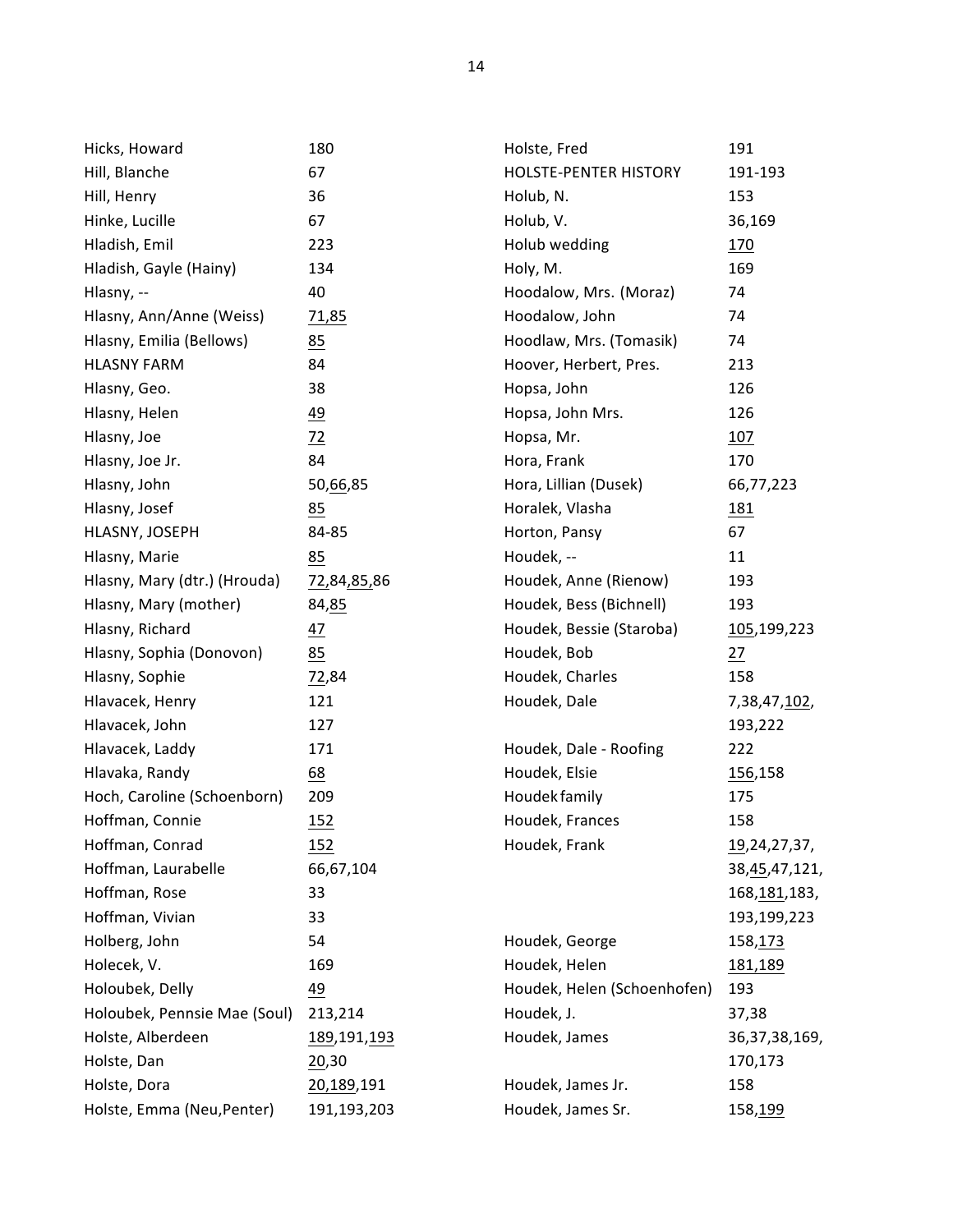| HOUDEK, JAMES SR., & FAMILY 158 |                     | Huml, Elsie (Meskill)              | 50, 185, 195,   |
|---------------------------------|---------------------|------------------------------------|-----------------|
| Houdek, Jim                     | 29,55,153,158,      |                                    | 197             |
|                                 | 169,193             | Huml, Ethel                        | 104             |
| Houdek, Jim - log home          | <u>158</u>          | HUML FAMILY HISTORY                | 195-197         |
| HOUDEK, JOHN, FAMILY            | 193                 | Huml, Frances (Prezak)             | 183,197,201     |
| Houdek, John                    | 36, 37, 45, 55,     | Huml, Frances (Loula, Fiala)       | 179,195,201     |
|                                 | 156,158,169,        | Huml, Frank                        | 50,195,197      |
|                                 | 170, 173, 174,      | Huml, Georgiann                    | 195             |
|                                 | 181,183,193         | Huml, Helen (Prickril)             | <u>195</u> ,197 |
| Houdek, Mamie (Kruger)          | 193                 | Huml, Jack                         | 185,195,197,    |
| Houdek, Mary (Slepicka)         | 193                 |                                    | 221             |
| Houdek, Otto                    | 45,58,158           | Huml, John                         | 170, 189, 195   |
| Houdek, Patsy (Neu)             | 193                 | Huml, John family                  | 189,195         |
| Houdek, Paula (Gengenbach)      | 48,216              | Huml, John "Dedi"                  | 197             |
| Houdek, Robert                  | 158,207             | Huml, John Mrs.                    | <u>189</u>      |
| Hoyt, Ray                       | 14                  | Huml, John Jr.                     | 195             |
| Hrabak family                   | 74                  | Huml, John Sr.                     | 195,197         |
| Hrabak, George                  | <u>66</u>           | Huml, Louis                        | 50,58,195,      |
| Hrabak, Helen (Kautman)         | 159                 |                                    | 197             |
| Hrabak, John                    | <u>174</u>          | Huml, Marrie (Wolcelka)            | 197             |
| Hrota, Emil                     | <u>169</u>          | Huml, Mary (Wocelka)               | 179             |
| Hrouda, Agnes                   | 85,86               | Huml, Mary (Cummings, Wocelka) 195 |                 |
| Hrouda, Anne                    | 85                  | Huml, Mr.                          | 221             |
| Hrouda, Barbara (Loula)         | 85                  | Huml, Mrs.                         | 189,221         |
| <b>HROUDA FARM</b>              | 85                  | Huml, Peggy                        | 48,102          |
| Hrouda, Frank                   | 85                  | Huml, Rose (Tesinsky)              | 183,195,197     |
| Hrouda, Joe                     | 85,86               | Huml, Sally                        | 49,195          |
| Hrouda, John                    | 38, 72, 84, 85,     | Humme, Ethel                       | 121             |
|                                 | 86,170              | Hummitsch, Alfred                  | 128             |
| HROUDA, JOHN SR.                | 85-86               | Hummitsch, Alice (Morey)           | 124             |
| Hrouda, Marie                   | 49,86               | Hummitsch, Billy                   | $\frac{34}{5}$  |
| Hrouda, Mary (Hlasny)           | 67,72,84,85         | Hummitsch, Carl                    | 33,46           |
| Hueckman, John, Oil Co.         | 200                 | Hummitsch, Johanna (Voss)          | 42,43,107,128   |
| Hugaboom, Maud                  | 67                  | Hunt, Frank - grocery              | 81              |
| Hughes, H. S. Jr.               | 41                  | Hvass, Grace                       | 104             |
| Humitch, Carl                   | 69                  | Hyneck                             | 195             |
| Huml, --                        | 18,221              |                                    |                 |
| Huml, Ann                       | 197                 | 1                                  |                 |
| Huml, Anna "Babi"               | 197                 | Ingold                             | 12              |
| Huml, Anna (Janousky)           | 183,195,196,<br>197 | Iverson, John                      | 104             |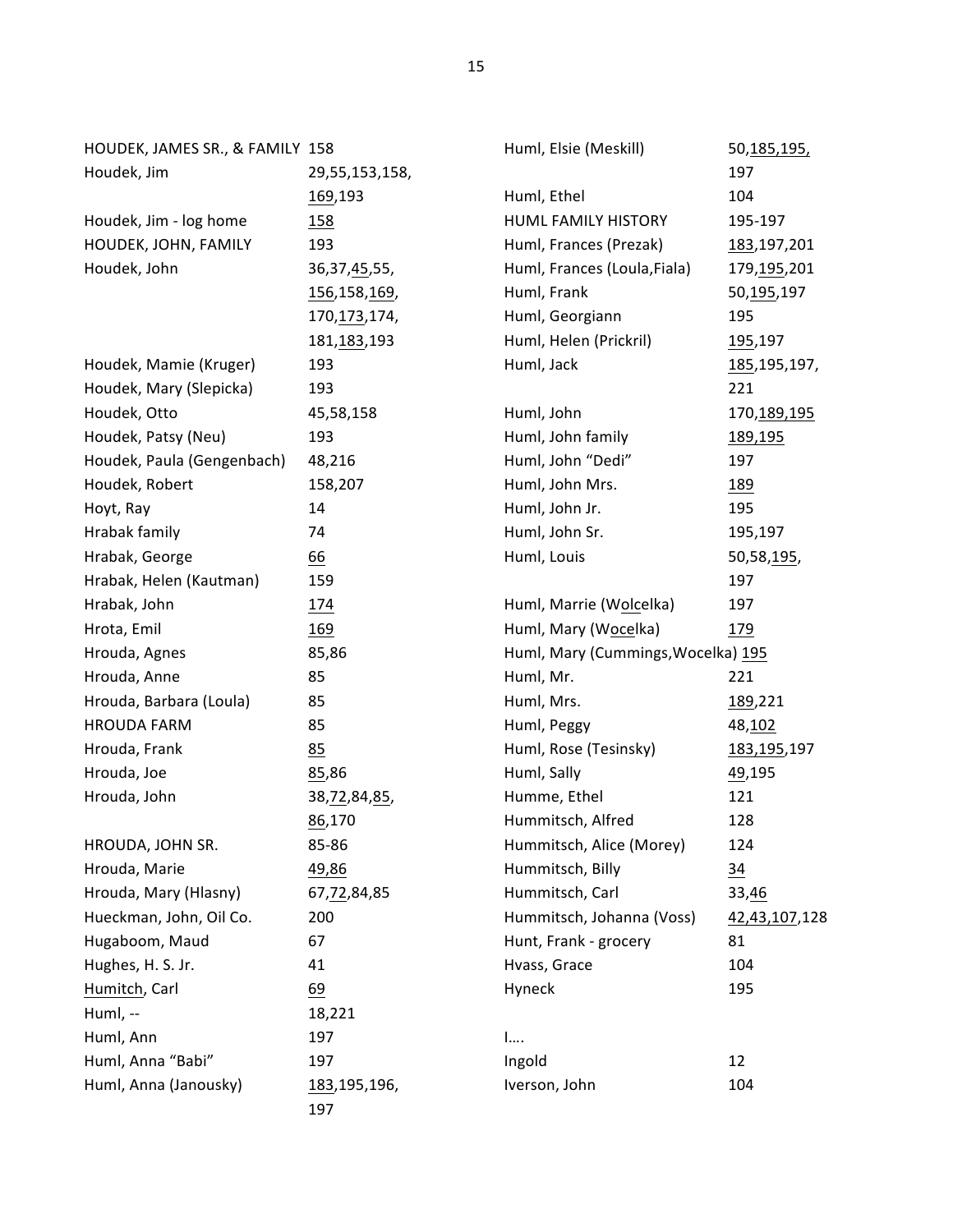| J                                   |                               |
|-------------------------------------|-------------------------------|
| Jack                                | 19                            |
| Jackse, Rose (Smidl)                | 168                           |
| Jackson                             | 147                           |
| Jackson, Bill                       | 126                           |
| Jackson, Irene                      | 135                           |
| Jakoubek                            | 114                           |
| Jakoubek, A.                        | 35                            |
| Jakoubek, Alma                      | 136,143                       |
| Jakoubek, Alois                     | 36,143                        |
| Jakoubek, Aloisa                    | 143                           |
| Jakoubek, Aloise                    | 143                           |
| Jakoubek, Arthur                    | 143                           |
| Jakoubek, Blanche (Morey)           | 123                           |
| JAKOUBEK FAMILY IN PRICE COUNTY 143 |                               |
| Jakoubek family                     | 143                           |
| Jakoubek, George                    | 223                           |
| Jakoubek, Kajetan "Jake"            | 143                           |
| Jakoubek, Kyeteon                   | 30                            |
| Jakoubek, L. Miss (Gelbaugh)        | 143                           |
| Jakoubek, Laura                     | 223                           |
| Jakoubek, Marie (Jelinek)           | 143                           |
| Jakoubek, Mr.                       | 53                            |
| Jakoubek, Otto                      | 143                           |
| Jakoubek place                      | 139                           |
| Jakoubek, R.                        | 36                            |
| Jakoubek, Robert                    | 143                           |
| Jakoubek, Sylvia (Hatfield)         | 223                           |
| James, Fred                         | 11                            |
| Janak, Andrew Sr.                   | 94                            |
| Janak, Anne                         | 65                            |
| Janak, Bill                         | 47                            |
| Janak, Joe                          | 38,58                         |
| Janak, Mary                         | 50,66,68                      |
| Janak, Steve                        | 47,58                         |
| Jandacka, Anne                      | 119                           |
| Jandacka, Henry                     | 119                           |
| Jandacka, Josephine                 | 119                           |
| Jandacka, Paul                      | 11, <u>45</u> ,58, <u>119</u> |
| Jandacka, Paul Jr.                  | 119                           |
| Jandacka, Paul Sr.                  | 119                           |

| JANDACKA, PAUL SR., FAMILY    | 119              |
|-------------------------------|------------------|
| Janek, Gary                   | 47               |
| Jankowski, Edward             | 221              |
| Janosky, Matt                 | 37               |
| Janousek, Adella              | 50               |
| Janousek, Ed                  | 50               |
| Janousek, Edward              | 58               |
| Janousek, Jimmy               | $\underline{68}$ |
| Janousek, Joyce               | 50               |
| Janousek, Kathern Joyce       | 185              |
| Janousek, Kathleen            | <u> 185</u>      |
| Janousek, Marion              | 185              |
| Janousek, Matt                | 193              |
| Janousek, Mrs.                | 189              |
| Janousek, Ronnie              | 185              |
| Janousky, Anna (dtr)          | 195              |
| Janousky, Anna (Huml)         | 195              |
| Janousky, Bill                | 45               |
| Janousky, Emma                | 195              |
| Janousky, Frank               | 195              |
| Janousky, Joseph              | 195              |
| Janousky, Julia (Vojtech)     | 195              |
| Janousky, Matej "Matt"        | 195              |
| JANOUSKY, MATT & ANNA         | 195              |
| Janousky, Stella (Samek)      | 195              |
| Janousky, William             | 195              |
| Janovsky, Anna                | 195              |
| Janovsky, Julia (Vojtech)     | 100              |
| Janovsky, Matt                | 170,173,195      |
| Janovsky, Matt Mrs.           | 195              |
| Janovsky, Stella (Samek)      | 183              |
| Janssen, Jan                  | $\frac{47}{5}$   |
| Jaras, Mildred (Kaiser)       | 159              |
| Jarosky, Augusta (Schoenborn) | 209              |
| Jasik, Steve                  | 9                |
| Jasurda, Frank                | 180              |
| Jedlicka, Jaroslav            | 153              |
| Jelinek, Marie (Jakoubek)     | 143              |
| Jenson, Susie (Morauske)      | 71               |
| Johns, Pete Mrs.              | 53               |
| Johnson, Anna                 | 185              |

16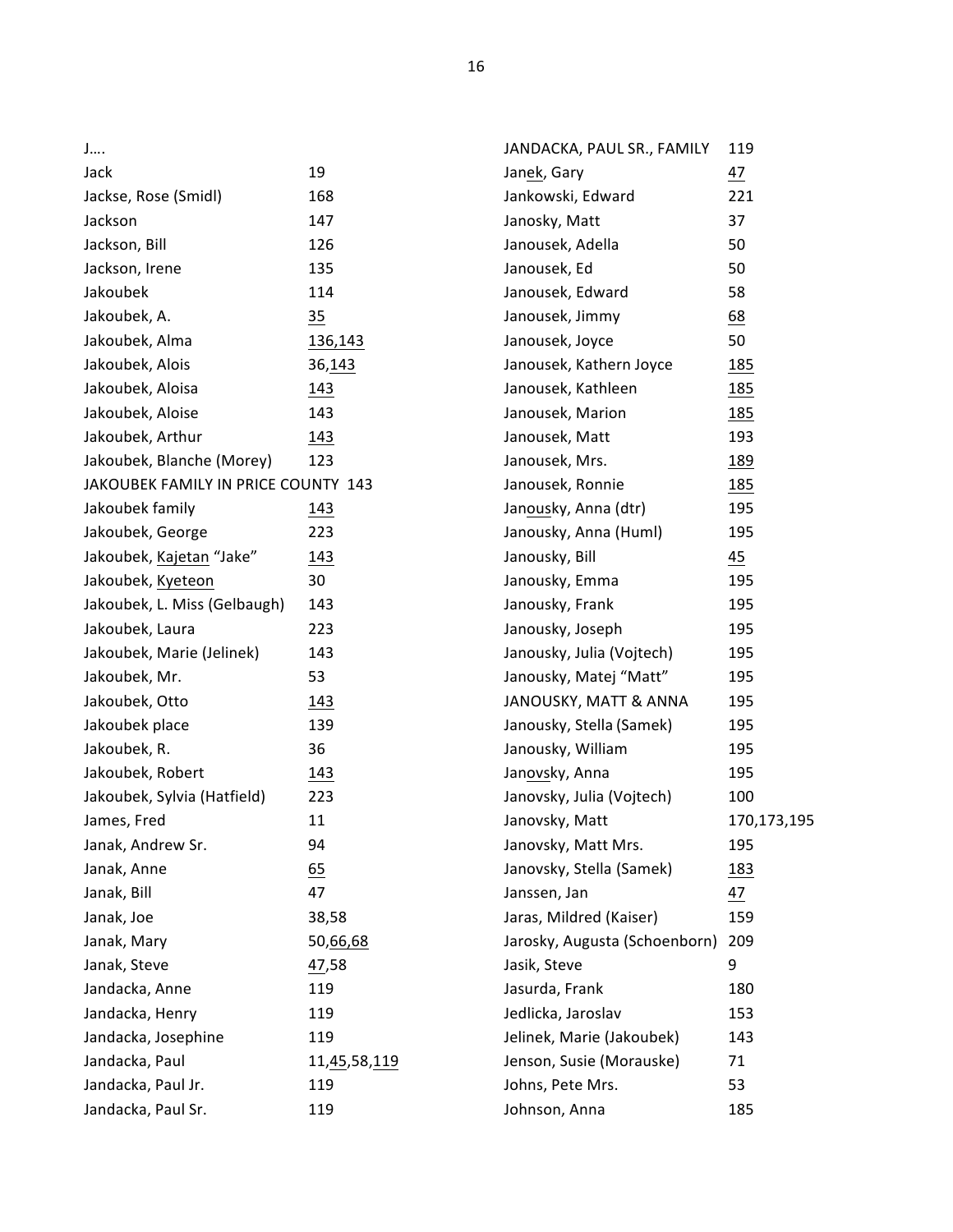| Johnson Center               | 206             | Kadlecek, Mary (France)                    | 70,78,86,87      |
|------------------------------|-----------------|--------------------------------------------|------------------|
| Johnson, Christine           | 104             | Kadlecek, Mary (Knez)                      | 197              |
| Johnson, Delia (Voss)        | 128             | Kadlecek, Nancy                            | 87               |
| Johnson, Elizabeth (Steiger) | 151             | Kadlecek, Troy                             | 87               |
| Johnson, George              | 104             | Kaiser                                     | 163, 165, 166,   |
| Johnson, Grace               | 185             |                                            | 172              |
| Johnson Hardware Hank        | 210             | Kaiser, Ann (Frybart)                      | 158              |
| Johnson, Ida                 | 121             | Kaiser, Anna                               | 158,159          |
| Johnson, J.                  | 180             | Kaiser, Charles                            | 58,159           |
| Johnson, M.                  | 153             | Kaiser, Charlie                            | 158              |
| Johnson, O. A.               | 180             | Kaiser family                              | 155, 159, 175    |
| Jokela, Thelma               | <u>185</u>      | Kaiser, Frank                              | 44,153,155,158   |
| Juergens, Adolph H.          | 1,6             | KAISER, FRANK & ROSE                       | 158-159          |
| Jurgens, A.                  | 36              | Kaiser, Frank Jr.                          | 158,159          |
| <b>Jurgins</b>               | 12              | Kaiser, Frank Sr.                          | 158,159,169      |
|                              |                 | Kaiser, Jerry                              | 24, 44, 158, 159 |
| K                            |                 | Kaiser, Marianne (Kerner)                  | 159              |
| Kabela, C.                   | 169             | Kaiser, Mary                               | 158,195          |
| Kadlecek, Agnes              | 50,87           | Kaiser, Mildred (Jaras)                    | 159              |
| Kadlecek, Allen              | 58,87           | Kaiser, Rose (Podabsky)                    | 158,159          |
| Kadlecek, Amy                | 87              | Kaiser, Terri                              | 158              |
| Kadlecek, Ann                | 87              | Kaiser, Tillie                             | 158,159          |
| Kadlecek, Charles            | 1,2,4,50,66,    | Kaiser, Tom                                | 102,159          |
|                              | 87              | Kalebic, Jarmie                            | 77               |
| Kadlecek, Charlie            | $\overline{2}$  | Kalivoda, Elsie (Pospisil)                 | 127              |
| Kadlecek, Chas.              | 223             | Kandutsch, Charles                         | 214              |
| Kadlecek, Dave               | 47              | Kapfe, Mamie                               | 139              |
| Kadlecek, Edward             | 87              | Karberg, Caroline C.M. (Glissendorf) 81,82 |                  |
| KADLECEK FAMILY              | 86-87           | Karnosh                                    | 31,119,131       |
| Kadlecek family              | 86              | Karnosh, Ann                               | <u>168</u>       |
| Kadlecek, Fern               | 1, 2, 3, 4, 87, | Karnosh, Anna                              | <u>101</u>       |
|                              | 223             | Karnosh, Anne (Sneberger)                  | 120              |
| Kadlecek, George             | 58,87           | Karnosh, Elsie                             | 101,104          |
| Kadlecek, Idella (Pouba)     | 50,66,87        | Karnosh, Elsie (Pezl)                      | 107,120          |
| Kadlecek, Jack               | 87              | Karnosh, F.                                | 37               |
| Kadlecek, Joanne (Pisca)     | 87              | Karnosh family                             | <u>120</u>       |
| Kadlecek, Joe Jr.            | $\overline{20}$ | Karnosh farm                               | 120              |
| Kadlecek, Joe Sr.            | 70,86,87        | Karnosh, Frank                             | 105,118,120      |
| Kadlecek, Joseph             | 89              | Karnosh, Louis                             | 37,108,120,      |
| Kadlecek, Joseph Jr.         | 87              |                                            | 127              |
| Kadlecek, Joseph Sr.         | 86,87           | Karnosh, Louis Mrs.                        | 108,120          |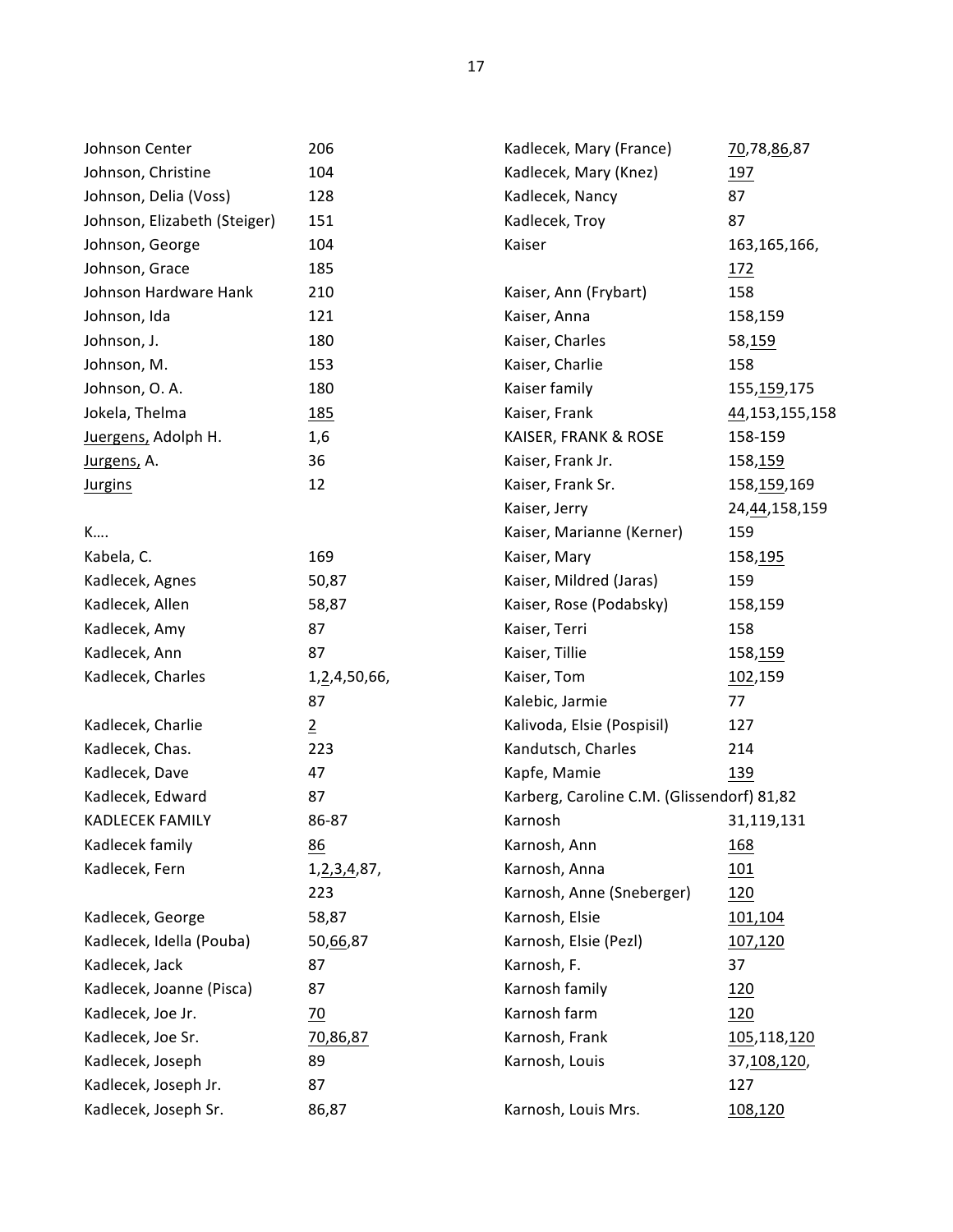| KARNOSH, LOUIS, FAMILY         | 120             | KERWITZER, MR.&MRS.ANTON, FAMILY 121         |                 |
|--------------------------------|-----------------|----------------------------------------------|-----------------|
| Karnosh, Minnie                | 101,168         | Kerwitzer, Edith                             | 104,135         |
| Karnosh, Minnie (Zacharias)    | 120             | Kerwitzer, Emma                              | 101,104,121     |
| Karnosh, Mr.                   | 30              | Kerwitzer, Helen (Kumba)                     | 101,104,121     |
| Karnosh, Mrs.                  | 107             | Kerwitzer, Jenny                             | 121             |
| Karnosh, Rose                  | 120,168         | Kerwitzer, Jerry                             | 109,121         |
| Karnosh Well Drilling          | 210             | Kerwitzer, Mr.                               | 108             |
| Kautman                        | 23,173          | Kerwitzer, Tony                              | 121             |
| Kautman, Albert                | 58,159          | Kiebel                                       | 18              |
| Kautman, Anastasia (Vich)      | 159,221         | Kiebel, Bertha                               | 69              |
| Kautman, Bessie                | 159             | Kiebel, Fred                                 | 46              |
| Kautman, Edward                | 159             | Kiebel, Fritz                                | 58              |
| Kautman, Frank                 | 159             | Kiebel, Rudy                                 | 80              |
| Kautman, Helen (Hrabak)        | 159             | Kiebl, Rudolph                               | 99              |
| Kautman, J.                    | 170             | King, Mary (Podmolik)                        | 58              |
| Kautman, James                 | 58,159          | Kirchmeyer, Bertha (Stibs)                   | 88              |
| Kautman, John                  | 159             | Kirchmeyer cabin                             | 52              |
| Kautman, Joseph                | 58,159          | Kirchmeyer Electric                          | 88,222          |
| Kautman, Margaret (Pridele)    | 159             | Kirchmeyer family                            | 89              |
| Kautman, Mary                  | 159             | <b>KIRCHMEYER FARM</b>                       | 87-88           |
| Kautman, Rudolph               | 159             | Kirchmeyer, Frank                            | 88              |
| Kautman, Rudy                  | 45,173          | Kirchmeyer, Jeanne(Cummings) 1-5,52,67,88,89 |                 |
| Kautman, Teresa (Muska)        | 159             | Kirchmeyer, Raymond                          | 52,68,88,89     |
| Kautman, Vandlin               | 164             | Kirchmeyer, Richard                          | 52,68,88,89,    |
| Kautman, Vendelins             | 159             |                                              | 102             |
| KAUTMAN, VENDELINS, FAMILY 159 |                 | Kirchmeyer, Roy                              | 47, 52, 88, 89, |
| Kehusma, Mamie                 | 104             |                                              | 103             |
| Kehusmaa, Ellen                | 135             |                                              |                 |
| Keilman, Ed                    | 47              | KIRCHMEYER, RUSSELL, FAMILY 88-89            |                 |
| Kelier, Mary                   | 63,67           | Kirchmeyer, Russell "Russ"                   | 1-5,7,38,52,    |
| Kelly                          | 86              |                                              | 58,60,67,87,    |
| Kelly, Dan                     | 30, 34, 37, 70, |                                              | 88,89           |
|                                | 87,88           | Kirchmeyer, Ruth (Schilling)                 | 48,52,88,89     |
| Kelly, Hulda (Stoecker/Stoker) | 30, 87, 88      | Kirchmeyer, Tonya (Moe)                      | 89              |
| Kerner, Marianne (Kaiser)      | 158,159         | Kladish, Kathryn                             | 104             |
| Kerner, Mrs.                   | 221             | Klatovsky, John (Kudla)                      | 31,170          |
| Kerner, Robert                 | 221             | Kleich, Ethel (Vyskocil)                     | 48,132          |
| Kerner, Rose Marie             | 52              | Klein, Kevin G.                              | 212             |
| Kerwitzer                      | 118,120         | Kleutsch, Emma                               | 155             |
| Kerwitzer, Anton               | 103,121,127     | Kline, Christ                                | 180             |
| Kerwitzer, Anton Mrs.          | 121             | Klocek, John                                 | 210             |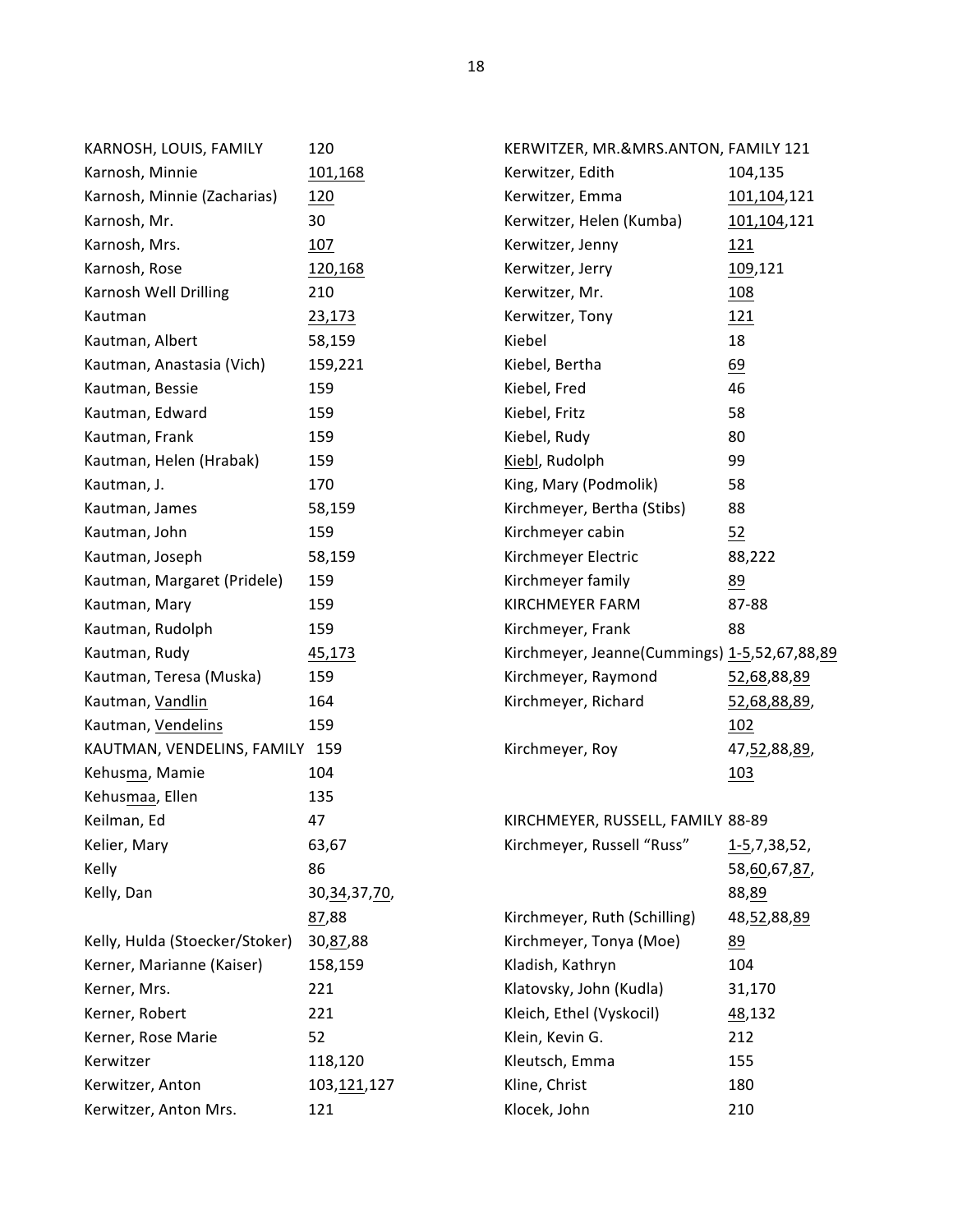| Klomhaus, Celia (Schoenborn)     | 209            | Kocalka, Joe "Trapper Joe" | 106,108,121,          |
|----------------------------------|----------------|----------------------------|-----------------------|
| Klug                             | 147            |                            | 122                   |
| Klug, Emil                       | 8,193          | Kocalka, John              | 121,122               |
| Kluge, Emil                      | 36             | KOCALKA, JOSEPH            | 121-122               |
| Kluge, Henry                     | 36             | Kocalka, Joseph            | 121                   |
| Klussendorf                      | 69             | Kocalka, Louie             | 121                   |
| Klussendorf, Art                 | 43             | Kocalka, Marie             | 121                   |
| Klussendorf, Bill                | 43,69          | Kocalka, Mary (Cicak, Zak) | 121                   |
| Klussendorf, Burt                | 43             | Kocalka, mother            | <u>108</u>            |
| Klussendorf, Caroline            | 69             | Kocalka, Paul              | 121                   |
| Klussendorf, Christoph Fr. H.    | 81             | Kocalka, Steve             | 33,38,58,105,         |
| Klussendorf, Fred                | 43             |                            | 110,121,122,          |
| Klussendorf, Hedwig              | 81             |                            | 183                   |
| Klussendorf, Joachim, Pastor     | 81             | Kocalka, Veronica          | <u> 122</u>           |
| Klussendorf, W. J.               | 36             | Kocar                      | 107,120,128           |
| Kmet, Joe                        | 31,53,71       | Kocar, Bob                 | 46                    |
| Kneeland, David                  | 21,22          | Kocar, Donald              | 58                    |
| Kneeland, Pierson                | 22,23,25       | Kocar, Hazel (Manjuck)     | 118                   |
| Knez                             | <u>181</u>     | Kocar, Ina (Grosh)         | 118                   |
| Knez, Agnes                      | 197            | Kocar, J.                  | 37                    |
| Knez, Albert                     | 181            | Kocar, Jack                | 37, 38, 118, 127      |
| Knez, Ann (Tarrant)              | 197            | Kocar, John                | 37,58                 |
| Knez farm                        | 56             | Kocar, John place          | 116                   |
| Knez, Fred                       | 8,53,58,59,197 | Kocar, Kasper              | <u> 199</u>           |
| Knez, George                     | 58, 59, 183,   | Koch, Dewey                | 205                   |
|                                  | 197            | Koch, Jeff                 | $\underline{68}$      |
| Knez, Jerry                      | 8,187,197      | Koch, Louise (Stahnke)     | 129                   |
| Knez, Katherine (Siroky)         | 167            | Koch, Mrs.                 | 104                   |
| Knez, Martin                     | 8,37,56,127,   | Koch, Walter               | 11                    |
|                                  | 167, 169, 170, | Kochalka                   | 120                   |
|                                  | 172,197        | Koci                       | 13, 17, 45, 84        |
| KNEZ, MARTIN, FAMILY HISTORY 197 |                | Koci, Albert               | 44                    |
| Knez, Mary                       | 181            | Koci, Alma                 | 2,223                 |
| Knez, Mary (Kadlecek)            | 197            | Koci, Alma (Balaty)        | 111, <u>112, 134,</u> |
| Kobala, Raymond                  | 38             |                            | 161                   |
| Kocalka                          | 119,131        | Koci, Ann                  | 153                   |
| Kocalka, Andrew Jr.              | 121,122        | Koci, Anna                 | 112,159,160,          |
| Kocalka, Andrew Sr.              | 121,122        |                            | 161                   |
| Kocalka family                   | 122            | Koci, Anna                 | 160                   |
| Kocalka, Joe                     | 25,33,106,     | Koci, Anne (Peroutka)      | 160,161               |
|                                  | 121,122,127    | Koci, Bernice (Bublik)     | 161                   |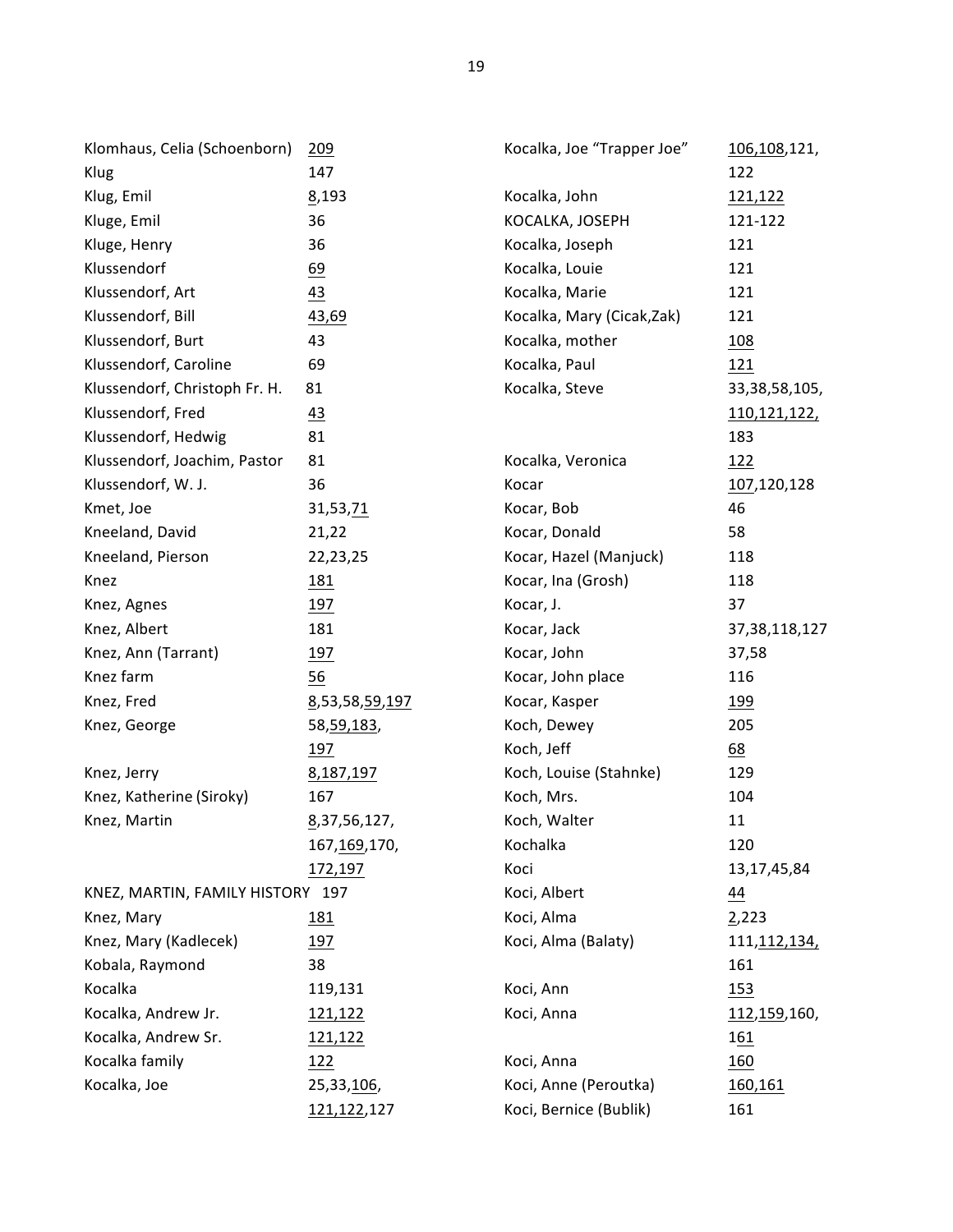| Koci, Cathy/Kathy (Wagner) | 162                | Koehne, Kate (Glissendorf, Neu) 82  |                  |
|----------------------------|--------------------|-------------------------------------|------------------|
| Koci, Cidney               | 51,102,162         | Koehne, Marie                       | 82               |
| Koci, Cydney (Krzeminski)  | 51,162             | Kogel, E.                           | 104              |
| Koci, Emily (Palka)        | 161                | Kohler, Albert                      | 128              |
| <b>KOCI FAMILY STORY</b>   | 159-162            | Kohler, Margaret (Schoof)           | 128,129          |
| Koci family                | 175                | Kohout                              | 12,75            |
| Koci, Ferne (Ruka)         | <u>1,2,3,4,49,</u> | Kohout, Aldrich                     | 30, 31, 37, 38,  |
|                            | 161, 162           |                                     | 65,89,90         |
| Koci, Frank                | 8,44,56,112,       | Kohout, Anna (Havorka)              | 11,89,90         |
|                            | 153,155,159,       | Kohout, Antonia (Bilek)             | 90               |
|                            | 160, 161, 169,     | Kohout, Camilla (Dick)              | 72,89,90         |
|                            | 172,173            | Kohout, Edwin                       | 65,90            |
| Koci, Frank family & home  | 160,161            | Kohout, Elsie                       | 90               |
| Koci, Frank Jr.            | 20,38,160,161,     | Kohout, Frank                       | 89,90            |
|                            | 171,174            | Kohout, Frank family                | 90               |
| Koci, Frank Sr.            | 160, 161, 174      | Kohout, Fred                        | 90,92,223        |
| Koci, George               | 1, 2, 4, 44, 46,   | Kohout hill                         | 74               |
|                            | 159, 160, 161,     | Kohout, James                       | 58,90,170        |
|                            | 162,183            | Kohout, Camilla/Kamelia             | 90               |
| Koci, George family        | 162                | Kohout, Laddie/Laddy                | 30, 31, 58, 59,  |
| Koci, grandpa              | 160,171            |                                     | 90,170           |
| Koci, Hollie (Goethlich)   | 162                | Kohout, Ladislav "Laddy"            | 89               |
| Koci home                  | <u>160</u>         | Kohout, Oldrich                     | 170              |
| Koci, James "Jim"          | 162                | Kohout, Rose (Tom)                  | 9,66,90          |
| Koci, Jercek/Jercek        | 160                | Kohout, Rose (Markovich)            | 90               |
| Koci, John                 | 44, 112, 153,      | Kohout, Rosie                       | $\underline{66}$ |
|                            | 160,161            | Kohout, V.                          | 37               |
| Koci, Julia (Kroupa)       | 44,160,161         | Kohout, Vaclav                      | 31,89,90         |
| Koci, Julia (Marik)        | 161                | KOHOUT, VENCL (VACLAV) FAMILY 89-90 |                  |
| Koci, Lillian (Pesco)      | 160,161            | Kohout, Venzl "Vaclav"              | 89               |
| Koci, Mr.                  | 171                | Kohout, Viola                       | 65,90            |
| Koci, Mrs.                 | 171                | Kohout, Violet                      | 2,90,223         |
| Koci, Otto                 | 160, 161, 174,     | Kopke, Hugo                         | 36               |
|                            | 183                | Kosar, Barbara (Maly)               | 199              |
| Koci, Robert               | 160                | KOSAR, KASPER                       | 199              |
| Koci, Rose (Chrusciel)     | 156,160,161        | Kosar, Kasper                       | 12,27,28,169,    |
| Koci, Stanley              | 160, 169, 170,     |                                     | 170,191,193,     |
|                            | <u>172</u>         |                                     | 199,203          |
| Koci store                 | 55                 | Kosar, Mr.                          | 169              |
| Koci, Vaclav               | 160,173            | Kosiek, Donna                       | 48               |
| Kodla, Jim                 | 171                | Kosiek, Joe                         | 38,58            |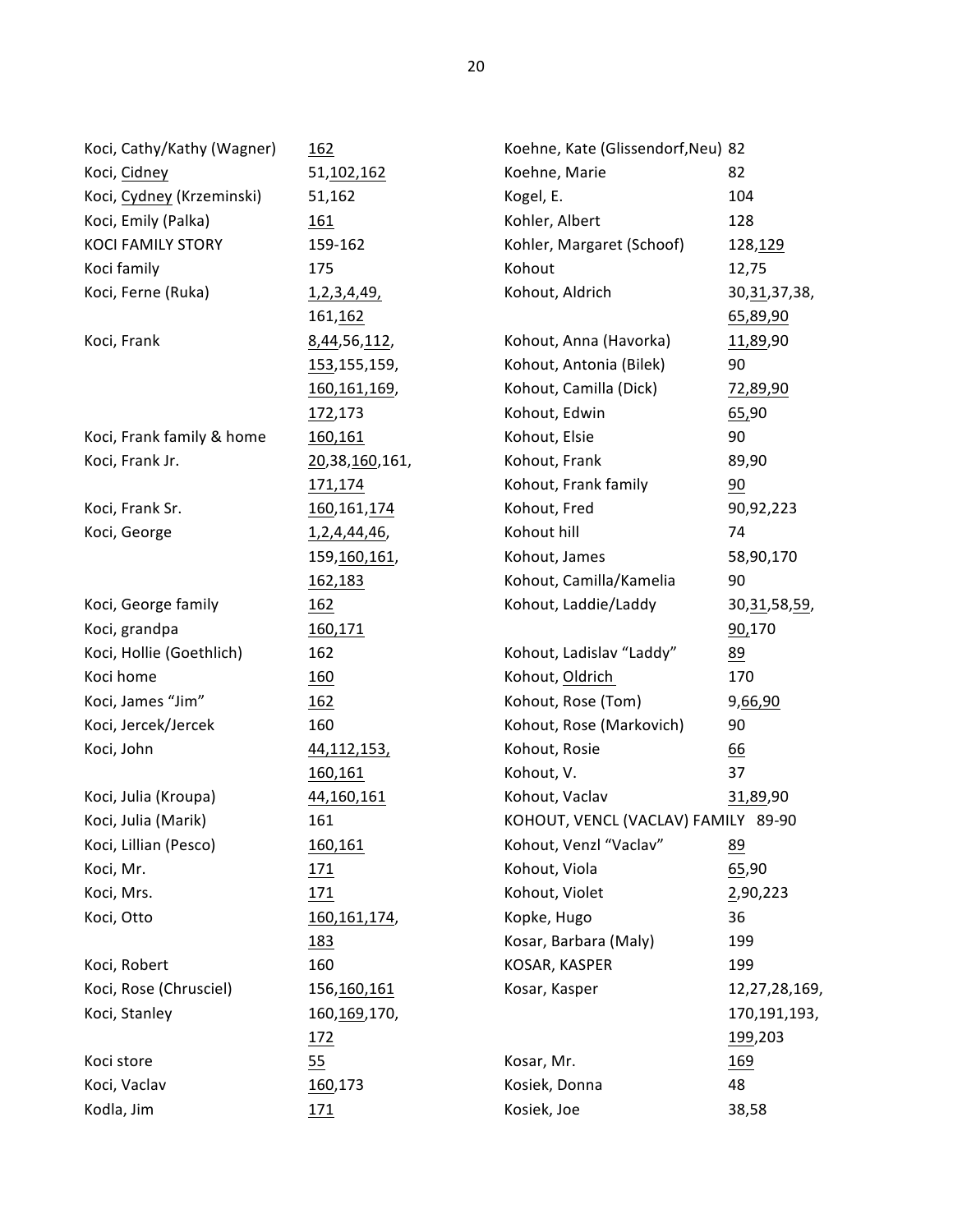| Kostelnik                            | 86             | Kozey, Dick                          | 149                 |
|--------------------------------------|----------------|--------------------------------------|---------------------|
| Kostelnik, Joe                       | 11,45          | Kozey, Elaine                        | 89                  |
| Koukol, Rev.                         | <u>139</u>     | Kozey, Elsie                         | 223                 |
| Koupy family                         | 175            | KOZEY, JOHN                          | 149                 |
| Koupy, Frank                         | 162            | Kozey, John                          | 149                 |
| Koupy, Ignac/Ignace                  | 162, 169, 172, | Kozey, Paul                          | 223                 |
|                                      | 173            | Kozi                                 | <u>185</u>          |
| Koupy, Ignac/Ignace Jr.              | 162            | Kozon, Anthony                       | 38                  |
| KOUPY, IGNAC SR., FAMILY HISTORY 162 |                | Kozon, Anton                         | 93                  |
| Koupy, Ignac/Ignace Sr.              | 31,162         | Kozon, Joe                           | 94                  |
| Koupy, Ignatz                        | $\frac{44}{}$  | Kozon, Tony                          | 50,66               |
| Koupy, Josephine (Novak)             | 162            | KRAHL-ZAPFE, 3 EAST PIONEERS 146-149 |                     |
| Koupy, Kristy                        | 167            | Krahl                                | 12,23,36,42         |
| Koupy, Lisa                          | 167            | Krahl, Anna (Zapfe)                  | 42, 43, 48, 138,    |
| Koupy, Marie (Loula)                 | 162            |                                      | 139, 146, 147,      |
| Koupy, Marijane (Hatina)             | 167            |                                      | 149                 |
| Koupy, Rosemary                      | 162            | Krahl, Anne                          | <u>149</u>          |
| Koupy, William                       | 167            | Krahl, Betty (Fiala)                 | 142                 |
| Kovac, Agnes                         | 162,163        | Krahl children                       | <u>136</u>          |
| Kovac, Albert                        | 162,163        | Krahl, Clarence                      | 142                 |
| Kovac, Anne                          | 162            | Krahl, Earl                          | 142                 |
| Kovac, baby boy                      | 162            | Krahl, Ed                            | 147,148             |
| Kovac, Ellen                         | 162            | Krahl, Emma                          | 29,138              |
| <b>KOVAK FAMILY STORY</b>            | 162-163        | Krahl, Emma E. (Morey)               | 123                 |
| Kovac, John                          | 58,61,162      | Krahl, Ervin                         | 134                 |
| Kovac, Joseph                        | 162            | Krahl, George                        | 104                 |
| Kovac, Margaret                      | 162            | Krahl, Gerald                        | 1,2,35,42           |
| Kovac, Mary                          | 162            | Krahl, Gerald "Gerry"                | 146                 |
| Kovac, Mary Mrs.                     | 162, 163       | Krahl, Gerry                         | 9,17, 133,          |
| Kovac, Sophia                        | 162            |                                      | 147,149             |
| Kovac, Steve                         | 162            | Krahl, Harry                         | 142                 |
| Kovac, Tony                          | 162,185        | Krahl home/house                     | 135,147             |
| Kovach, Albert                       | 170            | Krahl, Ida (Dunbar)                  | 142                 |
| Kovacik, Lillian                     | 53             | Krahl, Jacob                         | 36, 37, 112,        |
| Kovalik, Paul                        | 58             |                                      | 147,211             |
| Kovarik, E.                          | 169            | Krahl, Jake                          | <u>133,136,138,</u> |
| Kozak, Jane                          | 102            |                                      | 146-149,209         |
| Kozak, Joe                           | 38,58          | Krahl, James                         | 142                 |
| Kozak, Julie                         | 68,102         | Krahl, Jerald                        | 149                 |
| Kozak, Keith                         | <u>102</u>     | Krahl, Jerry                         | 4,11                |
| Kozak, Ken                           | 58             | Krahl, John A.                       | 142                 |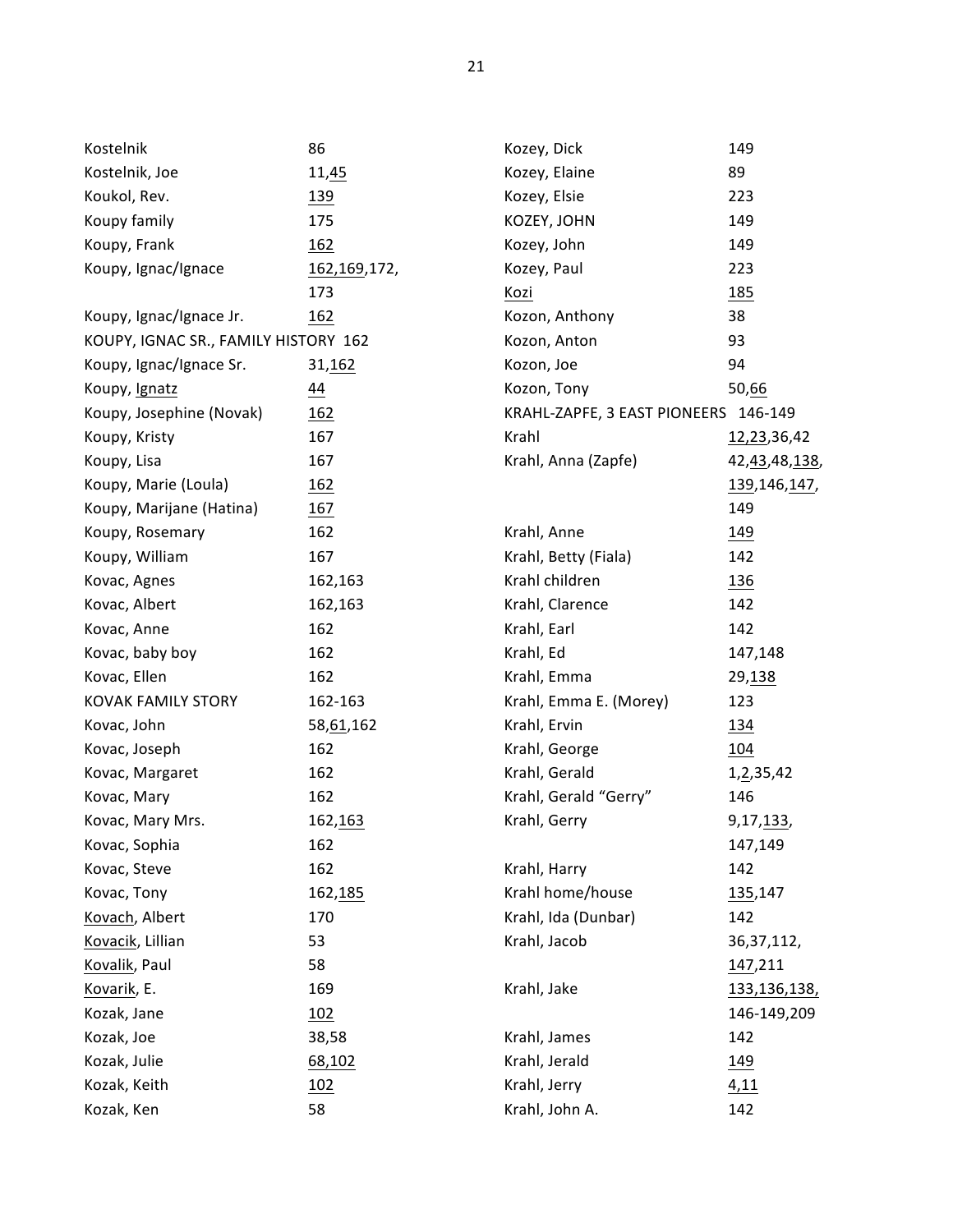| Krahl, Kenneth                          | 134,147         | Kummer, Merrill                        | 201        |
|-----------------------------------------|-----------------|----------------------------------------|------------|
| Krahl, Lena                             | 148             | Kunes, Lillian                         | 104        |
| Krahl, Luella (Vyscocil)                | 132, 134, 147   |                                        |            |
| Krahl, Mary                             | 123, 135        | L                                      |            |
| Krahl, Mathilda "Minnie" (Hertlein) 142 |                 | LaBrish, D. W.                         | 36         |
| Krahl, Minnie                           | 104             | Lacina, Jennie                         | 67         |
| Krahl, Pete                             | 29, 31, 33, 55, | Lacina, Susie (Fusak)                  | 80         |
|                                         | 107,123,142,    | Laird Associates                       | 38         |
|                                         | 146,149         | LaMalfa, Agnes (Spinler)               | 215        |
| Krahl, Pete Mrs.                        | <u>136</u>      | LaMalfa, Evelina                       | 215        |
| Krahl, Pete - store                     | 56              | LaMalfa, Evylina                       | <u>185</u> |
| Krahl, Peter                            | 36              | LaMalfa, Joe                           | 215        |
| Kral, Frank                             | 213             | LaMalfa, Joseph                        | 36         |
| Kral, Jacob                             | 211             | LAMALFA-SPINLER FAMILY HISTORY 215-217 |            |
| Kral, Mary C. (Soul)                    | 211             | Lambert, Bob                           | 101,104    |
| Kraus, Joseph                           | 180             | Lambert, Ernest                        | 58         |
| Kreger, Roger                           | 67              | Lambert, Winnie                        | 101,104    |
| Kreitcha children                       | 65              | Lampert, John                          | 123        |
| Kremer, Felix                           | 53              | Landa, Henry                           | 112,155    |
| Kremer, Felix Mrs.                      | 53              | Landa, Marie (Balaty)                  | 112        |
| Krizak, Mary (Simurdiak)                | 93              | Landa, Olga                            | 155,185    |
| Krohl, Gerald                           | $\overline{4}$  | Landgraf                               | 92         |
| Kropicka family                         | 195             | Landgraf, Arthur                       | 91         |
| Kroupa, Julia (Koci)                    | 161             | Landgraf, Elizabeth                    | 91         |
| Krueger, Bea                            | 216             | Landgraf, Ella                         | 91         |
| Krueger, Gordon                         | 216             | Landgraf, Erma                         | 91         |
| Kruger, Mamie (Houdek)                  | 193             | Landgraf, Helen                        | 91         |
| Krupicka, Frank                         | <u>181</u>      | Landgraf, Hugo                         | 1,6,12,34, |
| Krupicka, Joe                           | 169             |                                        | 36         |
| Krupicka, Mamie                         | <u>181</u>      | Landgraf, Hugo Jr.                     | 91         |
| Krupicka, Mrs.                          | 221             | Landgraf, Hugo Sr.                     | 91         |
| Krupicka, Tony                          | <u>181</u>      | Landgraf, Ottilie (Tirpe)              | 91         |
| Krzeminski, Cydney (Koci)               | 162             | Landgraf, Willie                       | 91         |
| Krzeminski, Kim                         | 162             | Landgraff, Hugo                        | 74,84      |
| Krzeminski, Mike                        | 162             | Larson, A. L.                          | 30         |
| Kubat, Emily (Muska, Polasek)           | 163,164         | Larson, A. P. Mr.                      | 36,40      |
| Kubat, William Dr.                      | 164             | Larson, Elmer                          | 217        |
| Kudla, John (Klatovsky)                 | 31,120,170,     | Larson, Laura                          | 67         |
|                                         | 174             | Larson, Wanda                          | 67         |
| Kudrna, Otto Mrs.                       | 53              | Lauerman, Amelia                       | 38         |
| Kumba, Helen (Kerwitzer)                | 121             | Lauerman, Emelia                       | 9          |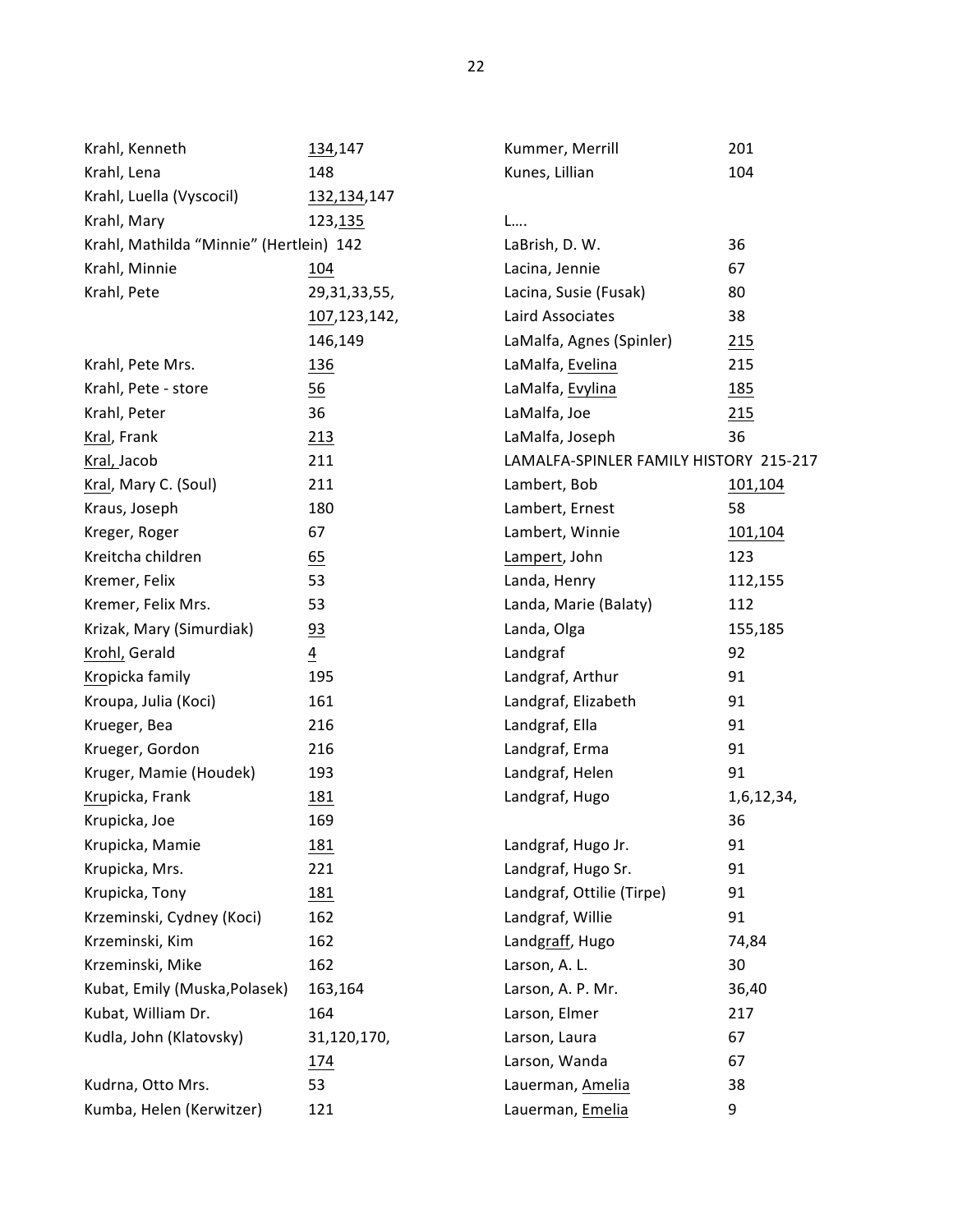| Lauerman family                   | $\frac{71}{2}$   |
|-----------------------------------|------------------|
| Lauerman, George                  | 38,58            |
| Lauerman, Harvey                  | $\underline{65}$ |
| Lauerman, Walter                  | 58               |
| Lauermann, Elsie                  | 65               |
| Lauermann, Helen                  | 65               |
| Lavengood, J. W.                  | 36               |
| Lavengood, Joe                    | 80               |
| Lavengood, Joe Mrs.               | 68, 69           |
| Lavengood, Jos.                   | 36               |
| Ledvina, J.V.                     | 63               |
| Lee, Emma                         | 67               |
| Legen, Harold                     | 180              |
| Lehman, --                        | 17               |
| Lehman property                   | 62               |
| Leibelt, Ernest                   | 36               |
| Liebelt                           | 91               |
| Liebelt, August                   | 84               |
| Liebelt, Carl "Charlie"           | 84               |
| Liebelt, Clara Ida, (Ehmke)(dtr.) | 84               |
| Liebelt, Clara Ida (mother)       | 84               |
| Liebelt, Ernest/Ernst             | 34,36,84         |
| Liebelt, Ernest Jr.               | 84               |
| Liebelt, Ernest Sr.               | 84               |
| Liebelt, Ernest Sr. home          | 84               |
| Liebelt family                    | 84               |
| Liebelt, Frieda                   | 84               |
| Liebelt, Harry                    | 84               |
| Liebelt, Rudy                     | 84               |
| Liebelt, Warren                   | 84               |
| Liedtke, Mary M. - Attorney       | 220              |
| Linder, John                      | 163              |
| Linder, Judy (Mlejnek)            | 163              |
| Lindquist, Gust                   | 24               |
| Litvinoff, Carol                  | 204              |
| Litvinoff, Jim                    | 204              |
| Loula, Anna (DuMonte)             | 199,201          |
| Loula, Anna (Loula)               | 199              |
| Loula, Anne                       | 181              |
| Loula, Arlene (Morrison)          | 195,201          |
| Loula, Arnold                     | 201              |

| Loula, Barbara (Hrouda)   | 85                   |
|---------------------------|----------------------|
| Loula, Elsie              | 181                  |
| Loula, Elsie (Vynes)      | 201                  |
| Loula family              | 119                  |
| Loula, Frances (Huml)     | 48, 179, 195,        |
|                           | <u> 201</u>          |
| Loula, Francis            | 189                  |
| LOULA, FRANK              | 199-201              |
| Loula, Frank              | 85,112,174,          |
|                           | <u>199,201</u>       |
| Loula, Frank family       | 201                  |
| Loula, James              | 199                  |
| Loula, Joe                | 45,148,170,          |
|                           | 171,173, <u>181,</u> |
|                           | 189,199,201          |
| Loula, Joe Sr.            | 45,168               |
| Loula, Joseph             | 37                   |
| Loula, Josephine          | <u>181</u> ,199      |
| Loula, Josephine (Churan) | <u> 201</u>          |
| Loula, Ladd               | <u>45,189,201</u>    |
| Loula, Laddie             | 38, 181              |
| Loula, Marie (Koupy)      | 162,181              |
| Loula, Marie (Zach)       | 199                  |
| Loula, Marie (Zelinka)    | 201                  |
| Loula, Vojta              | 199                  |
| Lucia, Edwin              | 67                   |
| Luzar                     | 149                  |
|                           |                      |
| M                         |                      |
| Mabie, Catherine          | 104                  |
| Machovac, Thomas          | 108                  |
| Machovac, Thomas Mrs.     | 108                  |
| Machovec, Anna            | 101,187              |
| Machovec family           | 128                  |
| Machovec, Frank           | 27,58,187            |
| Machovec, Rose            | 187                  |
| Machovec, Stella          | 101,187              |
| Machovec, Tom             | 106                  |
| Madrich, Rauni            | 67                   |
| Mae, Adam                 | 109                  |
| Mae, Floyd                | 109                  |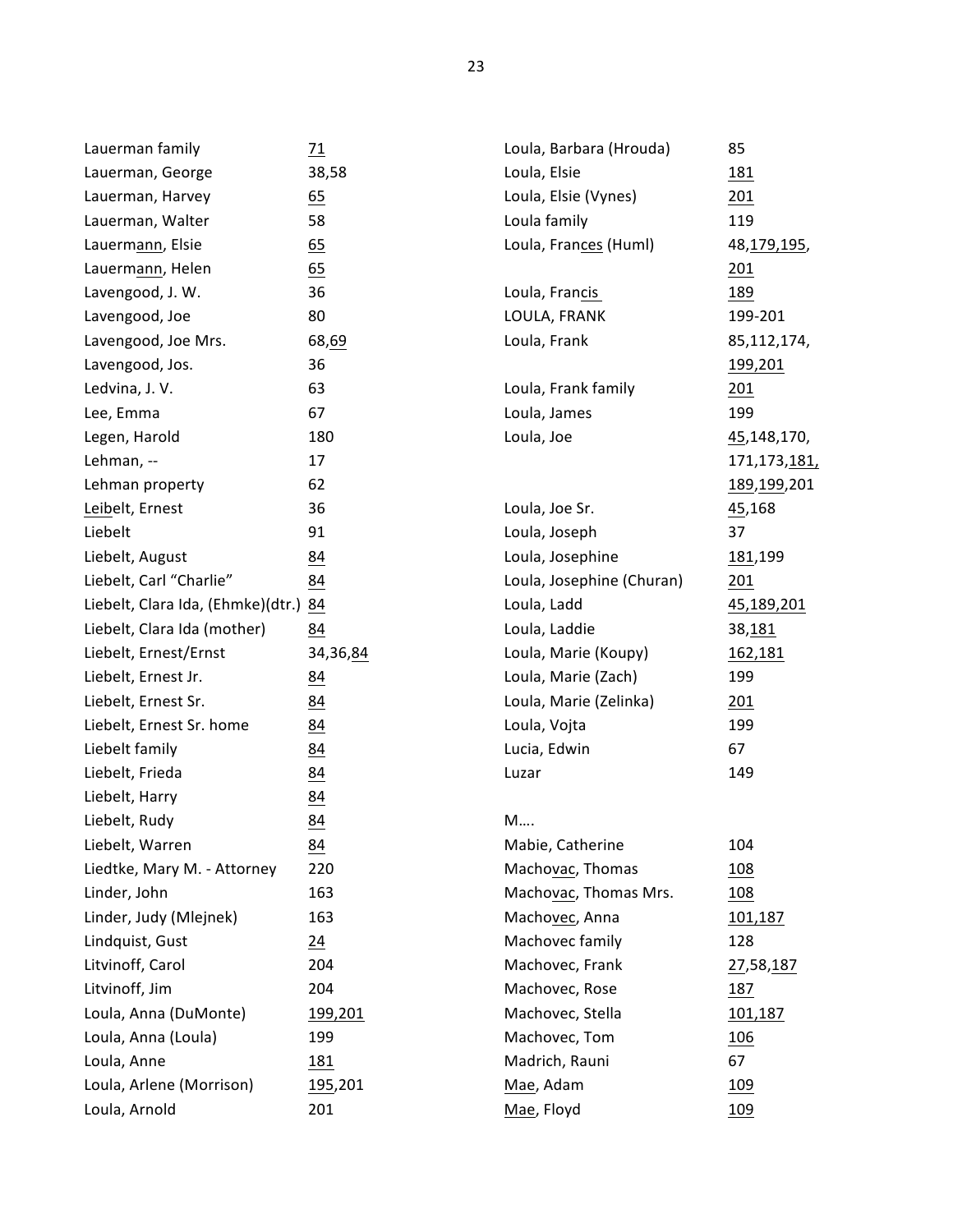| Maki, Rauni                    | 104            | Marik, Viola                  | 43               |
|--------------------------------|----------------|-------------------------------|------------------|
| Maley, James                   | $\overline{9}$ | Markley, John                 | 38               |
| Maley, Sandra J. - Vision Care | 220            | Markovich, Rose (Kohout)      | 90               |
| MALONE,"BLACK JACK"            | 122-123        | MARLENGA'S                    | 91-92            |
| Malone, J.                     | 37             | Marlenga                      | 12               |
| Malone, Jack                   | 123,127,193    | Marlenga, Anne                | 91               |
| Malone, Jack "Black Jack"      | 122, 123       | Marlenga children             | 97               |
| Maly                           | 13             | Marlenga, Dan                 | 92               |
| Maly, Agnes                    | 201,203        | Marlenga, Diane               | 92               |
| Maly, Barbara (Kosar)          | 199            | Marlenga, Dolores (Baumruk)   | 47,49,92,191,    |
| Maly, Bill                     | <u>45,181</u>  |                               | 223              |
| Maly, Bob                      | 173,199,201    | <b>MARLENGA FAMILY</b>        | 91               |
| Maly, Charles                  | 203            | Marlenga, Frances (Pospisil)  | 127              |
| Maly, Charlie                  | 201            | Marlenga, Frank               | 2,5,38,50,66,    |
| Maly, James                    | 12,36,169,     |                               | 91, 92, 97, 191, |
|                                | 173,174,181,   |                               | 223              |
|                                | 191,201,203    | Marlenga, Frank family        | 92               |
| Maley, James family            | 201            | Marlenga, Jim                 | 47,92            |
| Maly, James Mrs.               | 201,203        | Marlenga, Joe                 | 50,66,91,92,     |
| MALY, JAMES SR., & FAMILY      | 201-203        |                               | 97               |
| Maly, James Sr.                | 199,201,203    | Marlenga, Joseph              | 58               |
| Maly, Jim                      | <u>169</u>     | Marlenga, Lillian             | 91,92            |
| Maly, Jim Jr.                  | 201            | Marlenga, Lloyd               | 58,91,92         |
| Maly, Joe                      | 181,201        | Marlenga, Marie               | 92               |
| Maly, Mr.                      | 171            | Marlenga, Martin              | 50,58,91,92      |
| Maly, Mrs.                     | 13             | Marlenga, Martin family       | 92               |
| Maly, Vaclav                   | 170            | Marlenga, Martin Jr.          | 91,92            |
| Maly, Willie                   | 201            | Marlenga, Martin Sr.          | 92               |
| Manjuk, Hazel (Kosar)          | 118            | Marlenga, Mary (Balek, Grapa) | 91,92            |
| Manzer, G.                     | 135            | Marouske, Andrew              | 58,62            |
| Marheine, Nancy (Vyskocil)     | 132            | Marouske, George              | 58,62            |
| Marik, Anna (Mlejnek)          | 163            | Marouske, Steve               | 58,61            |
| Marik, Anton                   | 58,62,161      | Marsh, Carmen                 | 104              |
| Marik barn                     | 170            | Marshall, Bruce A.            | 218              |
| Marik family                   | <u> 179</u>    | Marshall, Henry M.            | 28               |
| Marik, Jacob                   | 163            | Martens, George               | 38               |
| Marik, Jake                    | 153            | Martin, Alice (Morey)         | 124              |
| Marik, Mr.                     | <u>169</u>     | Martin, Archie                | 135,185          |
| Marik, Julia (Koci)            | 161            | Martinovsky, M.               | 169              |
| Marik, Tony                    | 36,153,169,    | Marx, Joseph, Msgr.           | 41               |
|                                | <u>179</u>     | Mason, Al                     | 28               |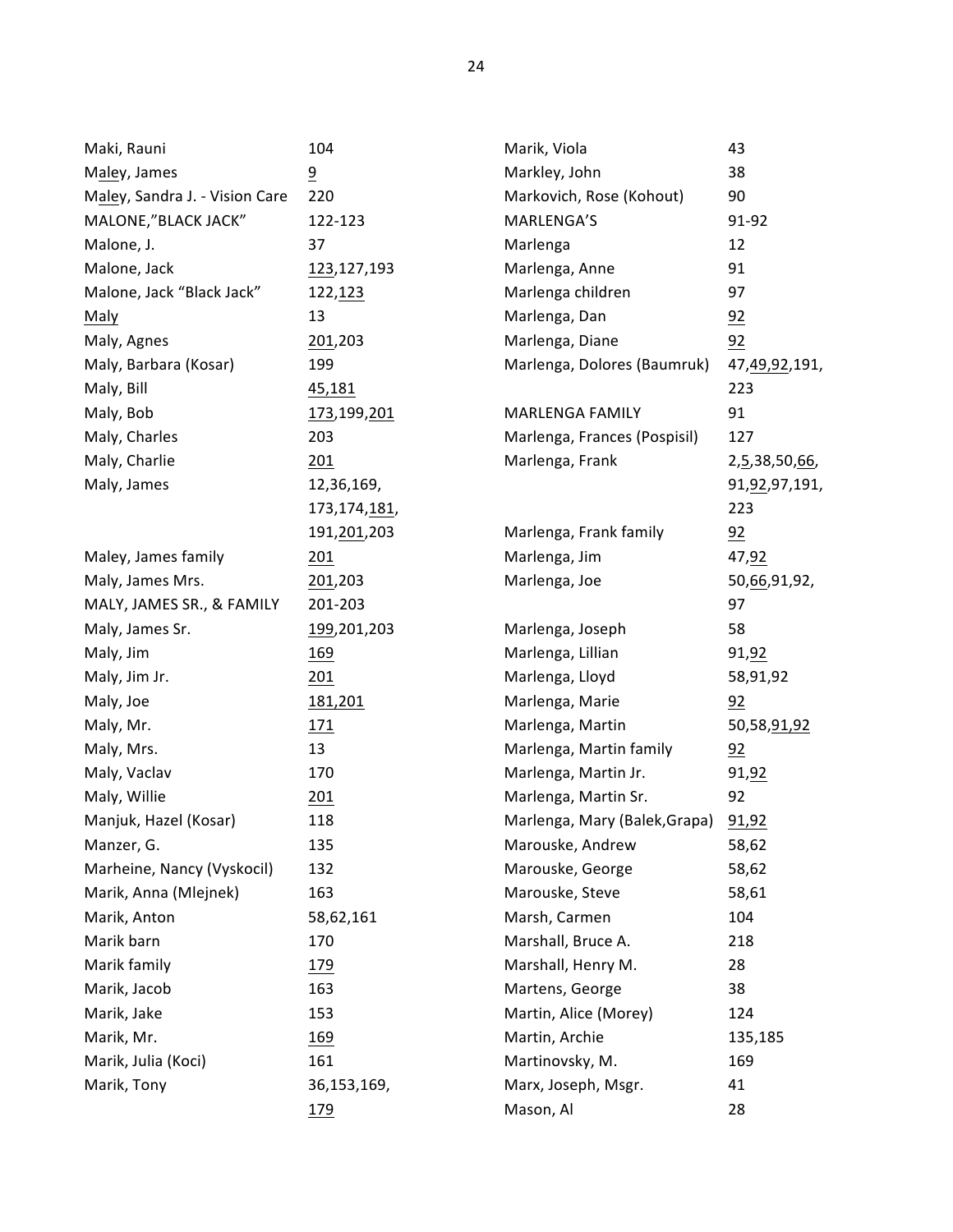| Mason, Mrs. (mother of)               | <u>189</u>      | Meskill, Alice                         | <u>135</u>       |
|---------------------------------------|-----------------|----------------------------------------|------------------|
| Mason, Mrs.                           | 189             | Meskill, Annie                         | <u>104</u>       |
| Mason, Sandra                         | 189             | Meskill, Bert                          | 58, 134, 139,    |
| Mateke, Oswald                        | 135             |                                        | 146              |
| Matousek, --                          | 35              | Meskill, Bert Jr.                      | <u> 135</u>      |
| Matousek, Doris                       | 50              | Meskill, Burt                          | 148              |
| Matousek, Doris (Vydrzae)             | 172             | Meskill, Elsie (Huml)                  | 197              |
| Matousek, George                      | 50,58,172       | Meskill, Grace                         | 134, 135, 138    |
| Matousek, Joe                         | 172             | Meskill, Harold                        | 28,58,134,       |
| Matousek, Mary (Fiala)                | 157, 172, 195   |                                        | 135,197          |
| Matson, Elsie                         | 185             | Meskill, Jim                           | 58               |
| Mattson, Miss                         | 104             | Meskill, John                          | 146              |
| Matula, G.                            | 169             | Meskill, Kenny                         | <u>135</u>       |
| Matuszewski, Mike                     | 223             | Meskill, Lena (Zapfe)                  | 138,146,148      |
| May, Adam                             | 22,30,119,      | Meskill, Mamie (Zapfe)                 | 48,146           |
|                                       | 134, 138        | Meskill, Mary (Rainy)                  | 146              |
| May, Floyd                            | <u>138</u>      | Meskill, Mike                          | 58               |
| Mayer, Fred'k                         | 180             | Meskill, Neal                          | 58               |
| McBride, Lillian                      | 104, 105, 115   | Meskill, Pam                           | <u> 102</u>      |
| <b>McCallas</b>                       | 12              | Metnik Furniture                       | 216              |
| McCarthy, Signe                       | 104             | Metzig, Bruno                          | 180              |
| McGrinley, Mamie                      | 135             | Meyer, Al                              | 174              |
| McKibben, Julia (Vojtech)             | 58              | Meyer, Albert                          | 80               |
| McLurg, Percy                         | 21,22,23        | Meyer cheese factory                   | 166              |
| McNely, Miss                          | 155             | Meyers, C. R.                          | 193              |
| McPherson, Bonnie (Henderson) 83      |                 | Meyers, George<br>31,33                |                  |
| McPherson, Dianne (Treichel)          | 83              | Meyr, Eva (Glissendorf, McPherson) 144 |                  |
| McPherson, Eva (Glissendorf, Meyr) 83 |                 | Meyr, Herman                           | 83               |
| McPherson, Irvin                      | 83              | Michalec, Andy                         | 46               |
| McPherson, Sandra                     | 83              | Michalec, Gertrude (Quehl)             | 58               |
| Meier, Gladys                         | 102             | Michalec, Steve                        | <u>185</u>       |
| Meier, Marie (Morey)                  | 124             | Michalik, Andy                         | 38               |
| Meier, Marilyn (Erickson)             | 67              | Mill Company Farm                      | 19               |
| Meinke, Loraine (Schlicht)            | 115             | Miller, G. A., Co. Industrial Sup. 212 |                  |
| Melichar, John                        | <u>189</u>      | Miller, Jacob                          | 36               |
| Melichar, John Mrs.                   | <u>189</u>      | Miller, Jake                           | 9,13,36,54,      |
| Melichar, Katie                       | $\overline{22}$ |                                        | 168-170,193,     |
| Melichar, Mrs.                        | 111             |                                        | 203              |
| Melickar, Bill                        | 181             | Miller, Joey                           | 68               |
| Mencel                                | 195             | Miller, Melinda                        | $\underline{68}$ |
| Mencel, Charles                       | 171             | Milne, William                         | 53               |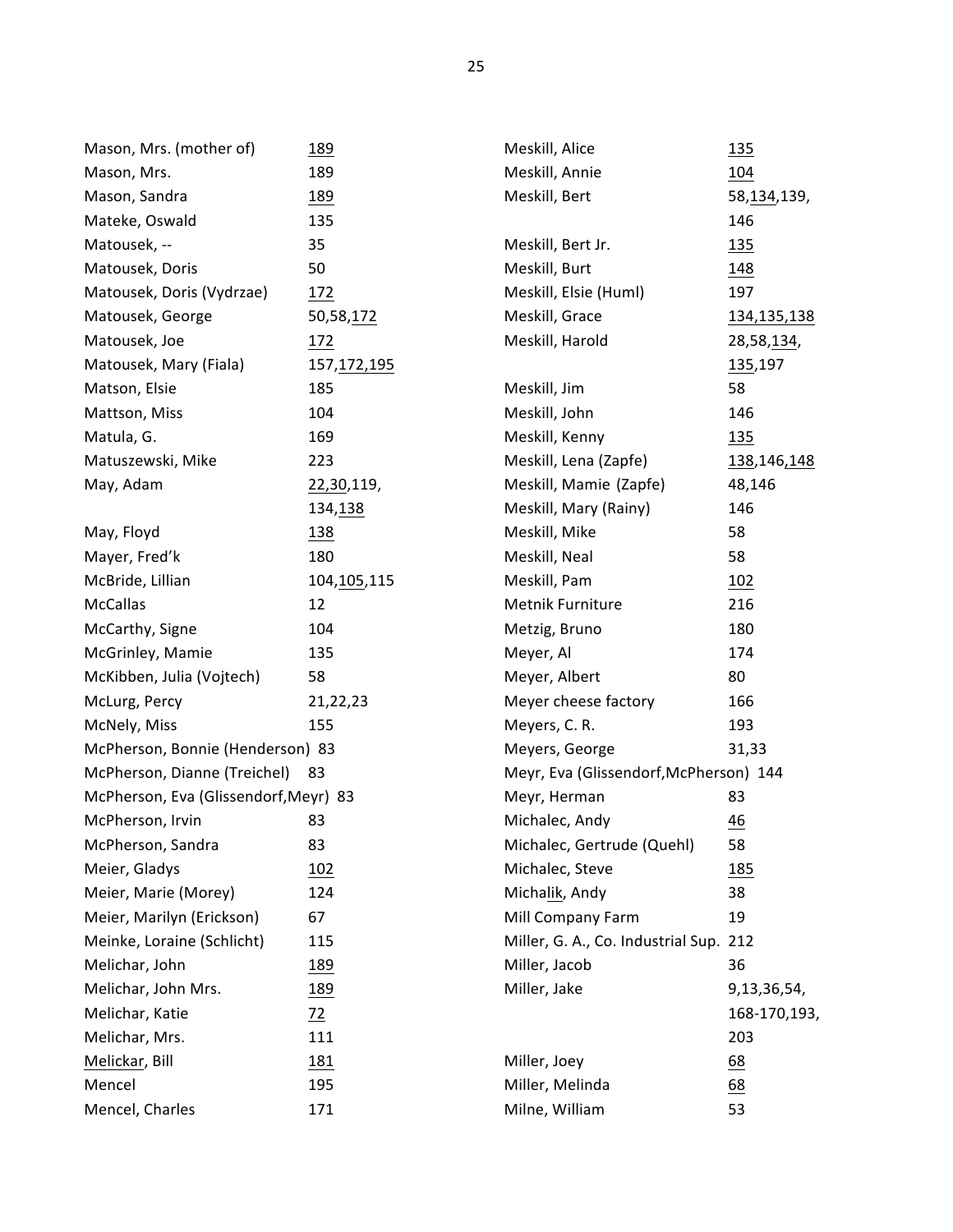| Minar, Ann                       | $\frac{72}{2}$ | Molleck farm                            | 85           |
|----------------------------------|----------------|-----------------------------------------|--------------|
| Minar, Art                       | 50             | Mollek, Barbara                         | 85           |
| Minar, Arthur                    | 53,67          | Mollek, Frank                           | 85           |
| Minar, Gene                      | 153            | Moquin, Annamarie                       | 167          |
| Minar, Karl                      | 153            | Moquin, Marilyn (Hatina)                | <u>167</u>   |
| Minar, Louis                     | 58             | Moquin, Shan                            | 167          |
| Minar, Ludvik                    | 174            | Moquin, Terry                           | 167          |
| Minar, Ludwig                    | 156,170        | Morauske, Andrew "Andy"                 | 62,94,95     |
| Minar, Mr.                       | <u>169</u>     | Morauske, George                        | 5,62,94,95   |
| Minar, Mrs.                      | $\frac{72}{2}$ | Morauske, Helen (Sopha)                 | 94, 95, 96   |
| Mindock, Stan                    | 210            | Morauske, Joe                           | 95           |
| Mindorf, Marie                   | 155            | Morauske, John                          | 53,94,95     |
| Miner, Ludwig                    | 172            | Morauske, Joseph "Joe"                  | 94,95        |
| Minks, Bob                       | 210            | Morauske, Julia                         | 50,66,94,95  |
| Minks, Dennis                    | 210            | Morauske, Mary/Marie                    | 94, 95       |
| Minks, Greg                      | 210            | Morauske, Mary (Olson)                  | 71           |
| Minor                            | 171,221        | Morauske, Paul                          | 46,94,95     |
| Mlejnek, --                      | 24             | MORAUSKE, STEPHEN, FAMILY HISTORY 94-95 |              |
| Mlejnek, Anna (Marik)            | 163            | Morauske, Stephen Jr. "Steve" 94,95     |              |
| Mlejnek, baby                    | 171            | Morauske, Stephen Sr. "Steve" 94,95     |              |
| Mlejnek, Caroline (Simonson)     | 102,163        | Moraske, Steve                          | 61           |
| Mlejnek, Celia (Havrilla)        | 163            | Morauske, Steve family                  | 95           |
| Mlejnek family                   | 175            | Morauske, Susie (Jenson)                | 71           |
| MLEJNEK FAMILY STORY             | 163            | Morauske, Suzanne "Susie"               | 94, 95       |
| Mlejnek, Frank                   | 163, 169, 174  | Morauske, William                       | 94, 95       |
| Mlejnek, Jim                     | 163            | Moravek                                 | 116          |
| Mlejnek, John                    | 153,163,169,   | Moravetz, F.                            | 36,37        |
|                                  | <u>171</u>     | <b>MORAZ</b>                            | 74-75        |
| Mlejnek, Johnny                  | 171            | Moraz, Mr.                              | 74           |
| Mlejnek, Judy (Linder)           | 163            | Moraz, Mrs. (Hoodlaw)                   | 74           |
| Mlejnek, Mamie                   | 163, 171       | Morey                                   | 23           |
| Mlejnek, Mary                    | 171            | Morey, Alice                            | 36,39,48,109 |
| Mlejnek, Mrs.                    | 171            | Morey, Alice (Hummitsch)                | 124          |
| Mlejnek, Rose                    | 163,171        | Morey, Alice (Martin)                   | 124          |
| Mlejnek, Rose (Chrusciel, Sthal) | <u> 195</u>    | Morey, Alma (Stagg)                     | 123          |
| Mlejnik                          | 193            | Morey, B. F.                            | 36,116       |
| Mljner, Lewis                    | 153            | Morey, B. J.                            | 36           |
| Moe, Tanya (Kirchmeyer)          | 89             | Morey, Bell (Green)                     | 123          |
| Mohr, --                         | 26             | Morey, Benjamin                         | 124          |
| Moidl, Bill                      | 200            | Morey, Benjamin Franklin                | 123          |
| Moidl, Gayle                     | 200            |                                         |              |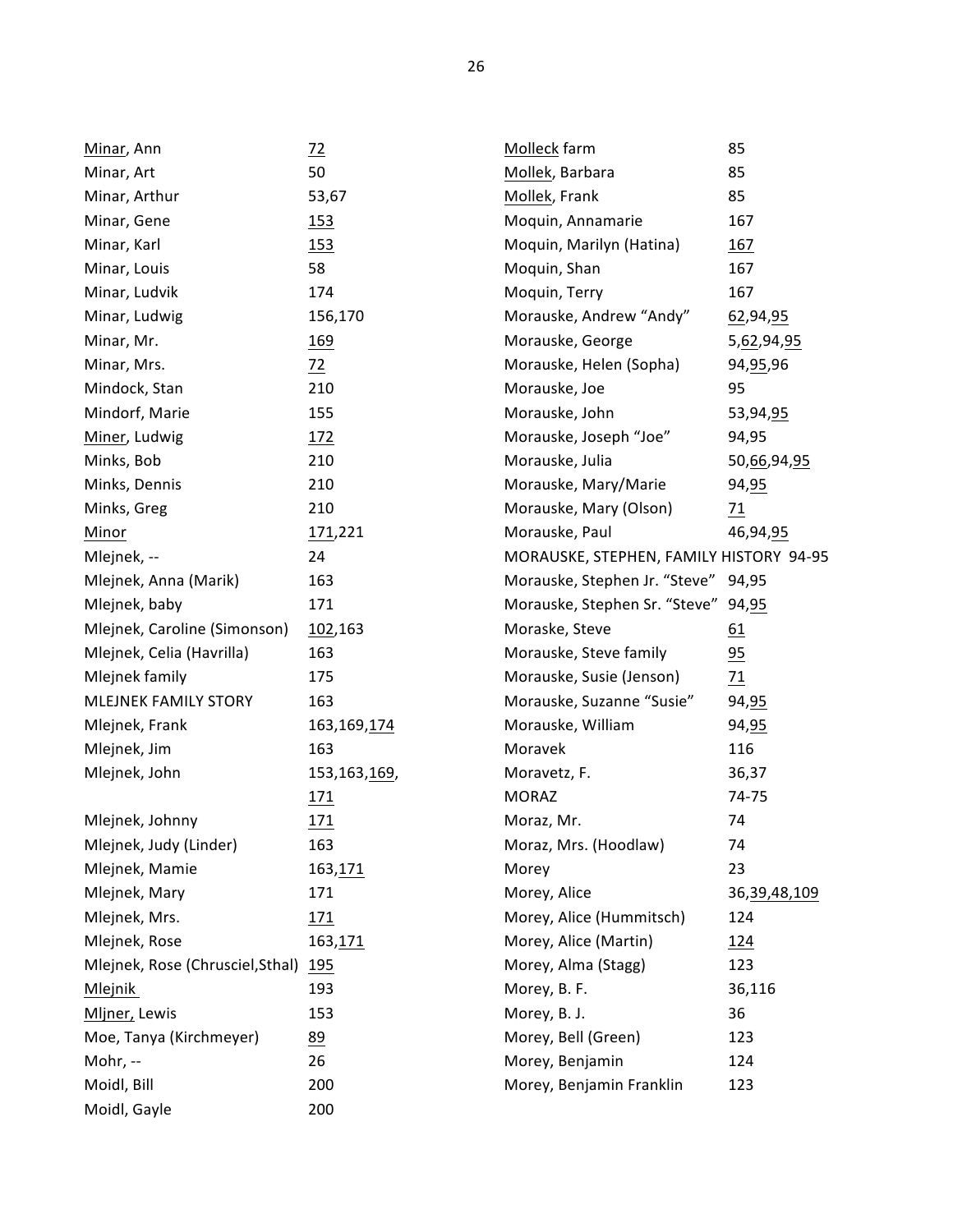| Morey, Blanche (Jakoubek)   | 40,104,123,    | Morrical, Vivian              | 74            |
|-----------------------------|----------------|-------------------------------|---------------|
|                             | 135,143        | Morrical, Will                | 64            |
| Morey, Carl                 | 45,58,109,     | Morrison, Arlene (Loula)      | 195,201       |
|                             | 113, 123, 124, | Morse, A. J.                  | 12            |
|                             | 136,138        | Morse, H. G.                  | 36            |
| Morey, Carl B.              | 123            | Morum, Norma                  | 67            |
| Morey, Dane                 | 123            | Moser, Mary                   | 224           |
| Morey, Dave                 | 135            | Muehrcke, Marie (Glissendorf) | 83            |
| Morey, Diane                | 48             | Mullaney, Mike                | 104           |
| Morey, Diane (Polacek)      | 124            | Muller, Bozena (Hatina)       | 119           |
| Morey, Don                  | 46             | Murnik, Andrew Jr.            | 67            |
| Morey, Donald               | 46,109,124     | Murray, Mary                  | 108,185       |
| Morey, Donald family        | 124            | Murray, Mr.                   | 104           |
| Morey, Donald "Mickey"      | 110            | Murray, Sadie                 | 104           |
| Morey, Ed                   | 123            | Murray, Sarah                 | 155           |
| Morey, Emma E. (Krahl)      | 48,106,123,    | Muska, Emily (Kubat, Polasek) | 163,164       |
|                             | 124, 136, 138  | MUSKA FAMILY STORY            | 163-164       |
| <b>MOREY FAMILY HISTORY</b> | 123-124        | Muska, Frank                  | 163,164       |
| Morey, Florence (Gross)     | 124            | Muska, Henry                  | 163, 164, 217 |
| Morey girls                 | <u>136</u>     | Muska, Joe                    | 164, 169      |
| Morey, Jason                | 124            | Muska, Josef                  | 163,164,170   |
| Morey, Jennifer             | 124            | Muska, Joseph "Joe"           | 163           |
| Morey, Kimberly             | 124            | Muska, Mrs.                   | 164           |
| Morey, Lyle                 | 124            | Muska, Rudy                   | 163,164       |
| Morey, Mable                | <u>104</u>     | Muska, Teresa                 | 163,164       |
| Morey, Mable (Hall)         | 123,135        | Muska, Theresa (Kautman)      | 159           |
| Morey, Marie                | 102            | Muska, Tony                   | 163           |
| Morey, Marie (Meier)        | <u>124</u>     | Musser lake                   | 170           |
| Morey, Thora (Hagen)        | 124            | Myers, Richard                | 119           |
| Morey, Verna (Schweikert)   | 105,124        |                               |               |
| Morey, Vernon               | 58, 59, 124    | N                             |               |
| Morey, Wayne                | 46, 47, 102,   | Nasil, Anton                  | 170           |
|                             | 124            | Neenabar                      | 22            |
| Morrical                    | 80             | Neenabar, Bergstein           | 22            |
| Morrical brothers           | 64             | Nelson, Agnes                 | 104           |
| Morrical, George            | 74             | Nelson, Alden                 | 102,104       |
| MORRICAL, GEORGE            | 74-75          | Nelson, Alfred                | 180           |
| Morrical, mother            | 74             | Neu                           | 45,46         |
| Morrical, Mrs.              | 74             | Neu, Alfred<br>45,181,189,    |               |
| Morrical, Pratt             | 74             |                               | 191,203,205   |
| Morrical, Roy               | 74             |                               |               |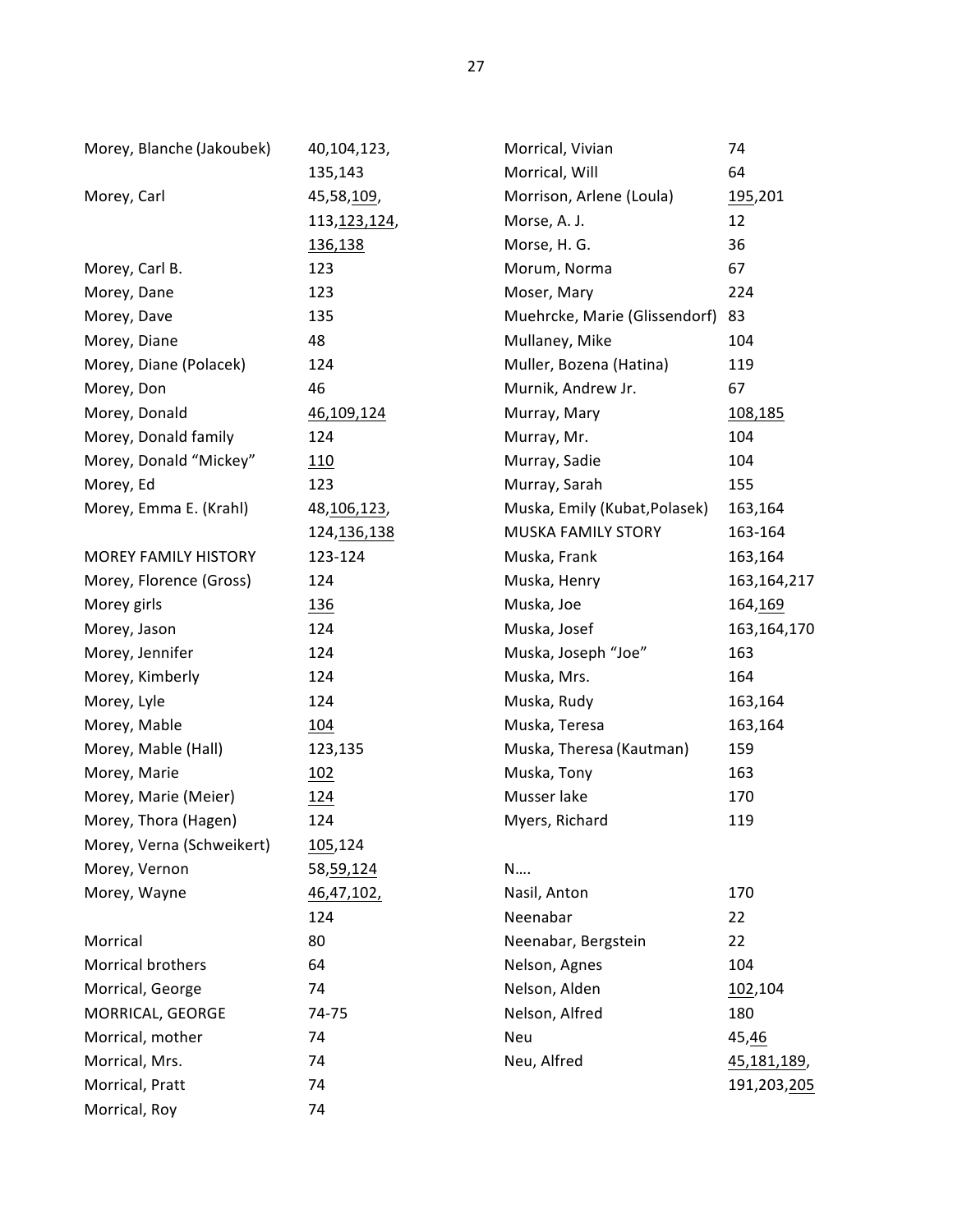| Neu, Amelia                         | 42,205              | Neu, Mildred                               | 203             |
|-------------------------------------|---------------------|--------------------------------------------|-----------------|
| Neu, Amy                            | 48                  | Neu, Patsy (Houdek)                        | 193             |
| Neu, Anna                           | 203                 | Neu, Rose (Vojtech)                        | 1, 2, 3, 4, 43, |
| Neu, Bill                           | 61, 183, 189,       |                                            | 49,100,205      |
|                                     | 195,205             | Neu, Sandy                                 | 48              |
| Neu, Billy                          | 126                 | Neu, Timothy "Tim"                         | 103,205         |
| Neu, "Bub"                          | 28,158              | Neu, W.                                    | 36,37           |
| Neu, Charlie                        | 203                 | Neu, Wesley                                | 189,203         |
| Neu, Cherie                         | 48                  | Neu, William                               | 33,40,41,42,    |
| Neu, Cheryl                         | 102,205             |                                            | 203, 205, 209   |
| Neu children                        | 205                 | Neu, William farm                          | <u> 203</u>     |
| Neu, Clarence                       | 203, 205            | Neu, William H.                            | 191             |
| Neu, Clarence Jr. "Bub"             | 158                 | NEU, WILLIAM H. SR, FAMILY HISTORY 203-205 |                 |
| Neu, Clarence Sr.                   | 203                 | Neu, William Henry Sr.                     | 203             |
| NEU, DAN, FAMILY HISTORY            | 205-207             | Neu, William Jr. "Bill"                    | 58,205          |
| Neu, Daniel "Dan"                   | 1, 2, 3, 4, 100,    | Neu, William Sr.                           | 45,82,203,205,  |
|                                     | <u>185,203,205,</u> |                                            | 209             |
|                                     | 207,209             | Neu, Wm.                                   | 36,181          |
| Neu, Debbie                         | 48                  | Nevlud, V.                                 | 169             |
| Neu, Dorothy                        | 203,205             | Newberry, Jeff                             | 68              |
| Neu, Elsie                          | 203,205             | Newberry, Katherine (Vyskocil)             | 131             |
| Neu, Emilie (Schoenborn)            | 42,203,205,209      | Newbury, Jeff                              | 68              |
| Neu, Emily                          | 203                 | Newlin, Henry                              | 12,34,36,58,    |
| Neu, Emma (Holste, Penter)          | 191,203             |                                            | 133             |
| Neu, Ethel (Teeters)                | 104, 203, 205       | Noak, Herman                               | 47              |
| Neu family                          | 175                 | Nosil, Emil                                | <u>183</u>      |
| Neu, Florence (Teeters)             | 135,189,203,        | Novak, Josephine (Koupy)                   | 162             |
|                                     | 205                 | Nowak, Herman                              | 28,38           |
| Neu, Fred                           | 203                 | Nugent, Gertie                             | $\overline{2}$  |
| Neu, George                         | 203                 | Nugent, Leslie                             | $\overline{2}$  |
| Neu, George Daniel                  | 203                 | Nussberger Bros. Trucking                  | 188             |
| Neu girls                           | 203                 | Nussberger, Don                            | 188             |
| Neu, grandma                        | 193                 | Nussberger, Willie                         | 188             |
| Neu, Harold                         | 181                 | Nyberg, Lloyd                              | 104             |
| Neu, Henrietta                      | 203                 | Nyberg, Rodger                             | 180             |
| Neu home                            | 209                 |                                            |                 |
| Neu, Kate (Glissendorf, Koehne) 203 |                     | 0                                          |                 |
| Neu, Katie                          | 203                 | O'Brien, Dennis                            | 58              |
| Neu, Kenneth                        | 193,205             | Ochocki, Russ                              | 51              |
| Neu, Lester                         | 195,203             | O'Conner, Frank                            | 58,146          |
| Neu, Mable                          | 203                 | O'Hare, Chas.                              | 26              |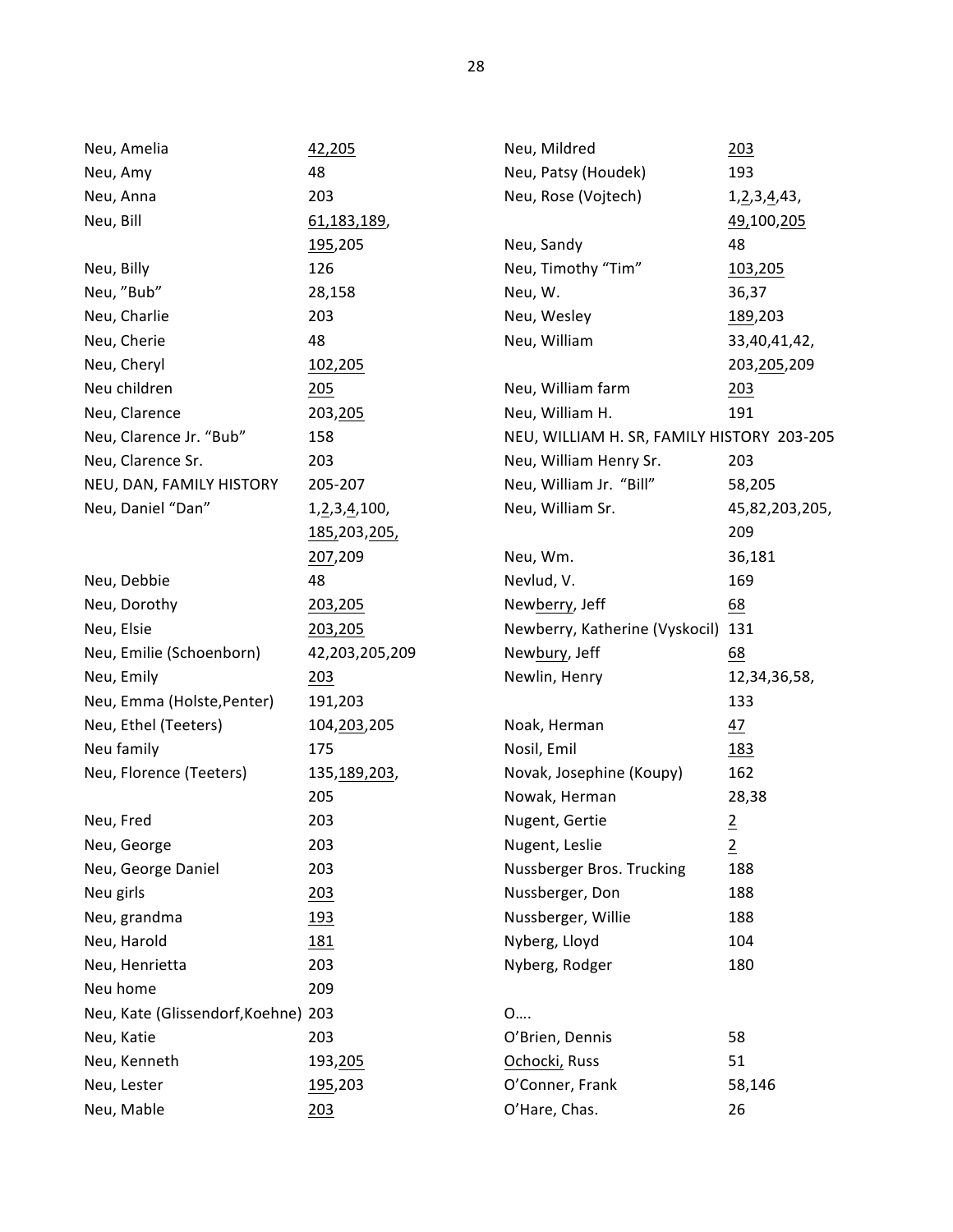| Ohrstrom, Carl                     | 97      | Pearl, Frank                         | 25                  |
|------------------------------------|---------|--------------------------------------|---------------------|
| Ohrstrom, Carl J.                  | 97      | Pearl, Jack                          | 25                  |
| Ohrstrom, Elsie (Soukup, Hainy) 97 |         | Pearson, Bea                         | 48                  |
| Ohrstrom, Marilyn                  | 97      | Pearson, Jimmy                       | 68                  |
| Ohrstrom, William                  | 97      | Pearson, Philip                      | 68                  |
| Oleson, John                       | 53      | Peck, Jim                            | 52                  |
| Olson, Dorothy                     | 155     | Penkson, Joseph/Peter                | 207                 |
| Olson, George                      | 121     | Penkson log cabin                    | 207                 |
| Olson, Hans                        | 12      | Penter, Emma (Neu, Holste)           | <u>191,193,</u> 203 |
| Olson homestead                    | 84      | Penter, LeRoy                        | 189,193             |
| Olson, John                        | 12,36   | Penter, Oscar                        | 36, 37, 181,        |
| Olson, Mary (Morauske)             | 71      |                                      | <u>191,193</u>      |
| Olson, Pete                        | 121     | PENTER-HOLSTE HISTORY                | 191-193             |
| Olson, Signe                       | 185     | Penter, Oscar house                  | <u>193</u>          |
| Olson, Vera                        | 67      | Peroutka, Anne (Koci)                | 161                 |
| Onchock, Russ                      | 51      | Peroutka, Joe                        | 170                 |
| Onchuck, Dale E.                   | 216     | Peroutka, Laddie                     | 161,171             |
| Onchuck Law Office S.C.            | 216     | Peroutka, Libby                      | 112                 |
| Onufer, Charles                    | 74      | Perschke, Otto                       | 65                  |
| Oswald, Matt.                      | 36      | Pesko, Lil                           | 2,49                |
| Oswald, Mr.                        | 203     | Pesko, Lillian (Koci)                | 161                 |
| Otasek, Frank                      | 170     | Pesko, Mike                          | 2,161               |
| Otta, John                         | 37      | Peterka, V.                          | 169                 |
| Owen, Jack                         | 171     | Peterson, Clarence                   | 53                  |
|                                    |         | Peterson, Doredda                    | 67                  |
| P                                  |         | Peterson, George                     | 163                 |
| Pachal                             | 19      | Peterson, George W.                  | 54                  |
| Pachal, J.                         | 37      | Peterson, Helen                      | 53                  |
| Pachl, Laddie                      | 104     | Peterson, G. W.                      | 6,12,36             |
| Pachl, Mary                        | 101,104 | Peterson, Wm.                        | 42                  |
| Pachl, Rose                        | 101,104 | Petracek, J.                         | 170                 |
| Palka, Emily (Koci)                | 161     | Petrka, Frank                        | 153                 |
| Palka, Walter                      | 161     | Petrowsky, Caroline (Schoenborn) 209 |                     |
| Papke, Stella                      | 67      | Petruzalek, Frances (Simurdiak) 93   |                     |
| Pardovich, Mr.                     | 94      | Pezl, Elsie (Karnosh)                | 107,120             |
| Parizek                            | 221     | Pezl, Jack                           | <u>109</u>          |
| Parizek, Joe                       | 73,172  | Pezl, John F.                        | 58                  |
| Parker homestead                   | 75      | Pezl, John J.                        | 58,59               |
| Parker, Russ                       | 23      | Phillips, --                         | 6                   |
| Parkinson, W. K.                   | 62      | Pilch, Karen                         | <u> 103</u>         |
| Pass, Wendall                      | 68      | Pilch, Paul                          | 68                  |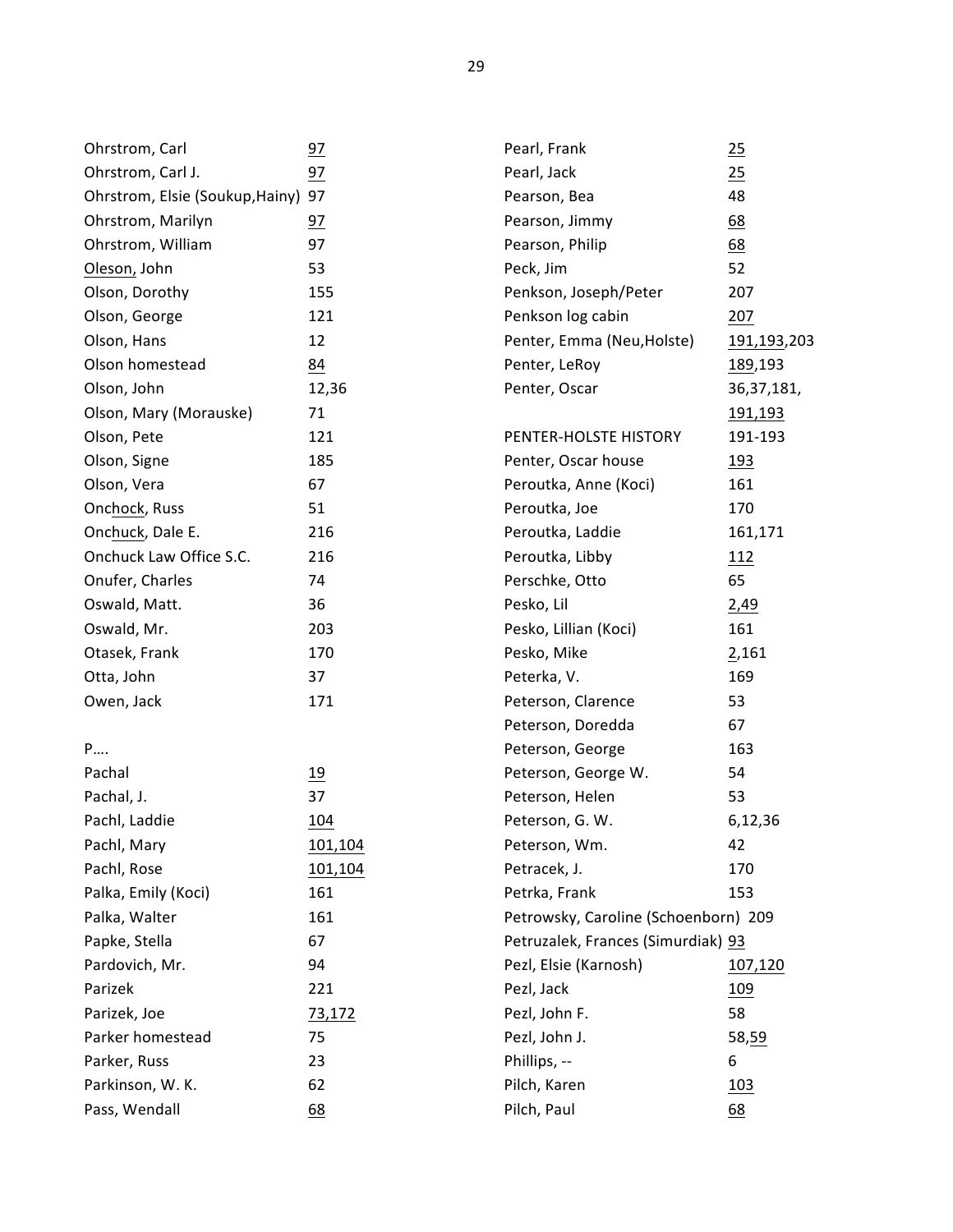| Pilch, Ruth                               | 104                             | Plyer, Frank family               | <u>126</u>          |
|-------------------------------------------|---------------------------------|-----------------------------------|---------------------|
| Pinkas, L.                                | 169                             | PLYER, FRANK & HULDA              | 125-126             |
| Pippinger, Alice                          | 47                              | Plyer, Frank Joseph               | 125                 |
| Pippenger, Karen (Dunbar)                 | 48,140                          | Plyer, Frank Jr.                  | <u>126</u>          |
| Pippinger, Robin                          | 46,47,58                        | Plyer, Frank Mrs.                 | 53                  |
| Pisca, Joannie (Kadlecek)                 | 87                              | Plyer, Franklin                   | 126                 |
| Pitzing, Allie                            | <u>136</u>                      | Plyer, George                     | 124,125,126         |
| Pitzing, Bertha                           | 136                             | Plyer, grandpa                    | 122                 |
| Pitzing, E.                               | 133                             | Plyer, Hilda (Sikyta)             | 146                 |
| Pitzing, Ella                             | 136                             | Plyer, Hulda (Stahnke, Stanke)    | 48, 107, 108,       |
| Pitzing, Ernst                            | 54                              |                                   | 124, 125, 126,      |
| Pitzing, Fannie                           | <u>138</u>                      |                                   | 129                 |
| Pitzing, Fred                             | 138                             | Plyer, J.                         | 38                  |
| Plachetka, Sylvia (Sikyta)                | 145                             | Plyer, Jake                       | 12, 17, 38, 42, 44, |
| Ployer, John                              | <u>101</u>                      |                                   | 63,105,124,125,     |
| Plyer                                     | 120                             |                                   | 126                 |
| Plyer, Albert                             | 124                             | PLYER, JAKE, FAMILY HISTORY       | 125                 |
| Plyer, Anna                               | 124                             | Plyer, Jake family                | 125                 |
| Plyer, Barbara                            | 126                             | Plyer, Joe                        | 12,34,36,39,        |
| Plyer, Blanche (Sikyta)                   | 124,125                         |                                   | 101, 104, 124, 125  |
| Plyer, Charles                            | 29, 34, 43, 63,                 | Plyer, Joe Sr.                    | 123                 |
|                                           | 84,101,124,                     | Plyer, John                       | 44,58,104,124,125   |
|                                           | 125                             | PLYER, JOSEPH, FAMILY HISTORY 124 |                     |
| Plyer, Charles Jr.                        | 124,125                         | Plyer, Joseph                     | 124                 |
| Plyer, Charles Jr. home                   | 124                             | Plyer, Kate                       | 124                 |
| Plyer, Charles Sr.                        | 124,125                         | Plyer, Larry                      | 47,102,126          |
| PLYER, CHARLES SR. FAMILY HISTORY 124-125 |                                 | Plyer, Lena (Wiebner)             | 124,125             |
| Plyer, Charley                            | 58                              | Plyer, Lorraine                   | <u>126</u>          |
| Plyer, Charlie                            | 12, 18, 21, 30,                 | Plyer, Mayme                      | 124                 |
|                                           | <u>35</u> ,42, <u>101</u> ,111, | Plyer, Oscar                      | 44,124              |
|                                           | 112,117,126                     | Plyer, Rose                       | 124                 |
| Plyer, Chas.                              | 36,37                           | Plyer, Ruth (Yanich)              | 125                 |
| Plyer, David                              | 125                             | Plyer, Shirley                    | 126                 |
| Plyer, Delia                              | 101,124,125                     | Plyer, Tony                       | 124                 |
| Plyer, Elaine                             | 102                             | Plyer, William                    | 124                 |
| Plyer, Elaine (Balczewski)                | 125                             | Podabsky, Rose                    | 158                 |
| Plyer, Elizabeth                          | 124                             | Podhora, A. F.                    | 35                  |
| Plyer, Florence (Fusak)                   | 80,126                          | Podhora, Anton                    | 170                 |
| Plyer, Frank                              | 22,25,44,45,                    | Podhora, Mary (Ackerman)          | 114,168             |
|                                           | 53,58,104,108,                  | Podhora, Tony                     | 114                 |
|                                           | 118, 124, 125, 126              | Podmolik                          | 86                  |
|                                           |                                 |                                   |                     |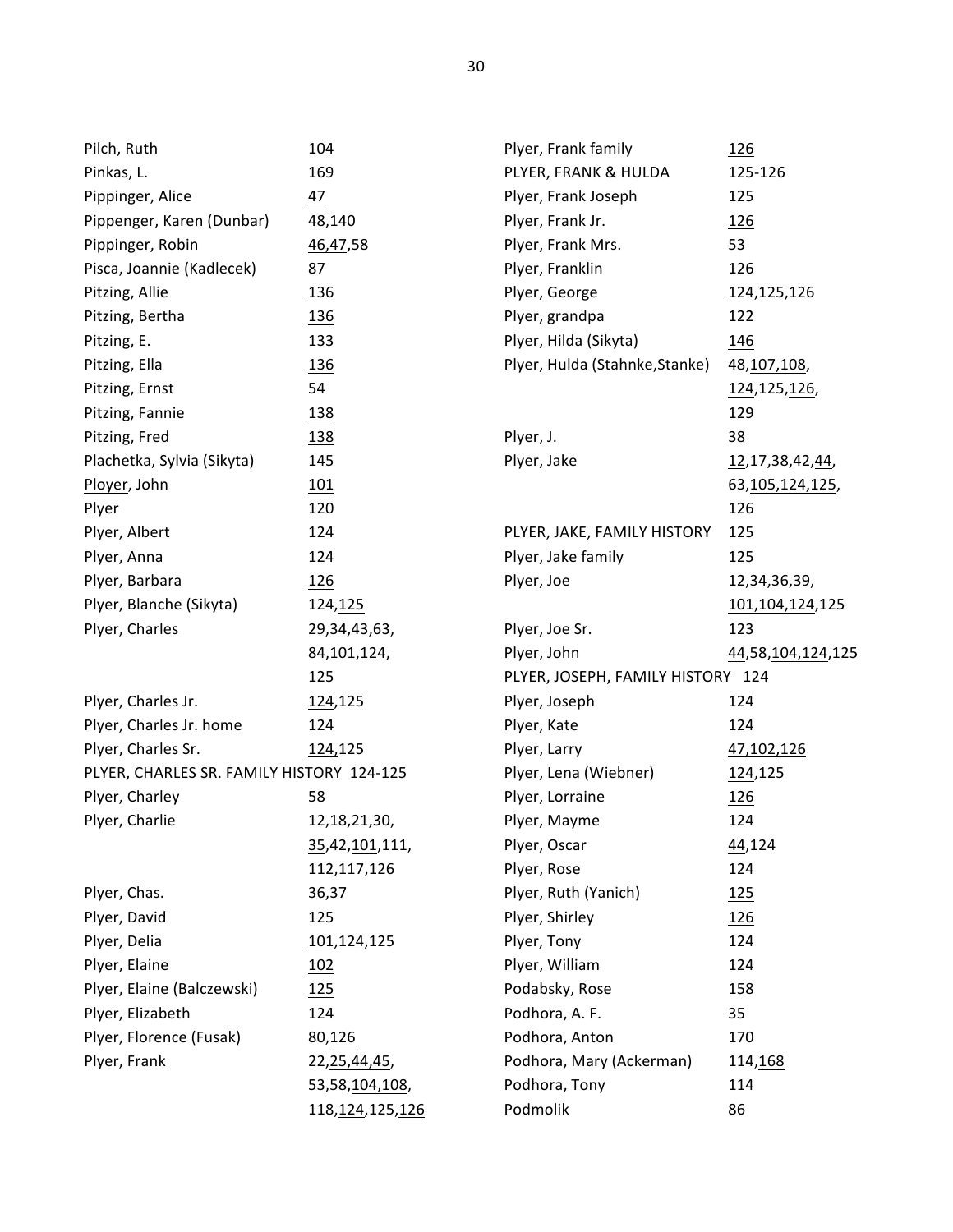| Podmolik, Anne               | 166                | Polacek, Diane (Morey)                 | 124             |
|------------------------------|--------------------|----------------------------------------|-----------------|
| Podmolik, Bessie             | 153,166            | Polacek Implement                      | 218             |
| Podmolik, Chris              | 73,166             | Polacek, Mary (Warga)                  | $\frac{98}{1}$  |
| Podmolik, David              | 46,47,166          | Polasek, Albin                         | 164             |
| Podmolik, Donald             | 68,166             | Polasek, Emily (Muska, Kubat)          | 163,164         |
| Podmolik, Fran               | 48                 | Pollak, Barbara                        | <u>181</u>      |
| Podmolik, Frances            | 166                | Polock, Barbara                        | $\overline{20}$ |
| Podmolik. Frank              | 45,165,166         | Pospical, John                         | 149             |
| Podmolik, Frank family       | 166                | Pospicil, Teresa                       | <u>183</u>      |
| Podmolik, Gottlieb           | 165-166            | Pospisel, J.                           | 37,38           |
| Podmolik, Jerry              | <u>153</u>         | Pospisel, John                         | 38              |
| Podmolik, Jim "Jimmy"        | 166                | Pospisel, Laddie                       | 38              |
| Podmolik, John               | 47, 103, 153, 165, | <b>Pospisil</b>                        | 9,120           |
|                              | 166,170            | Pospisil, Anna                         | 98              |
| PODMOLIK, JOHN, FAMILY       | 165-166            | Pospisil, Anne (Warga)                 | 127             |
| Podmolik, John Ignatius      | 58,60              | Pospisil, Elsie (Kalivoda)             | 127             |
| Podmolik, Marty              | <u>166</u>         | Pospisil, Frances (Marlenga)           | 127             |
| Podmolik, Mary               | 102,166            | Pospisil, Frank                        | 127             |
| Podmolik, Mary (King)        | 58                 | Pospisil, Jerry                        | 58,127          |
| Podmolik, Mildred (Smidl)    | 166,168            | Pospisil, John Jr.                     | 127             |
| Podmolik, Rose               | 165                | Pospisil, John Sr. "Big John"          | 127             |
| Podmolik, Roselea            | 165,166            | POSPISIL, JOHN SR., FAMILY HISTORY 127 |                 |
| Podmolik, "Rosie"            | <u>19,45</u>       | Pospisil, Laddie                       | 58,127          |
| Podmolik, Sophie             | 153,166            | Pospisil, Marie (Ryska)                | 127             |
| Podmolik, Timothy Joe "T.J." | 73,166             | Pospisil, Marie (Wasinack)             | 127             |
| Podmolik, Valerian           | 166                | Pospisil, Mary                         | <u>127,183</u>  |
| Podrabsky, Rose (Kaiser)     | 158                | Pospisil, Theresa (Foley)              | 127             |
| Pohlod, Andy                 | 46,47              | Posta, J.                              | 170             |
| Pohlod, Carol                | 68,102             | Pouba, Idella (Kadlecek)               | 87              |
| Pohlod, Diane                | 48                 | Powell, Theresa (Whitman)              | 181             |
| Pohlod, Emily (Vojtech)      | 43                 | Precour Insurance Agency               | 202             |
| Pohlod, Helen (Vojtech)      | 43                 | Precour, Paul                          | 202             |
| Pohlod, Janet                | 43                 | Prezak, Frances (Huml)                 | 197             |
| Pohlod, Joe                  | 100                | Prezak, Steve                          | 197             |
| Pohlod, John                 | $\frac{72}{ }$     | Price, W.T.                            | 6               |
| Pohlod, Linda                | 68                 | Prickril, Helen (Huml)                 | 197             |
| Pohlod, Mary                 | 42                 | Pridele, Margaret (Kautman)            | 159             |
| Pohlod, Mike                 | 100                | Pries, Anna                            | 67              |
| Pohlod, Ruth                 | 43                 |                                        |                 |
| Pokorny, F. C.               | 36                 | Q                                      |                 |
| Pokorny, J.                  | 169                | Quehl, Gertrude (Michalec)             | 58              |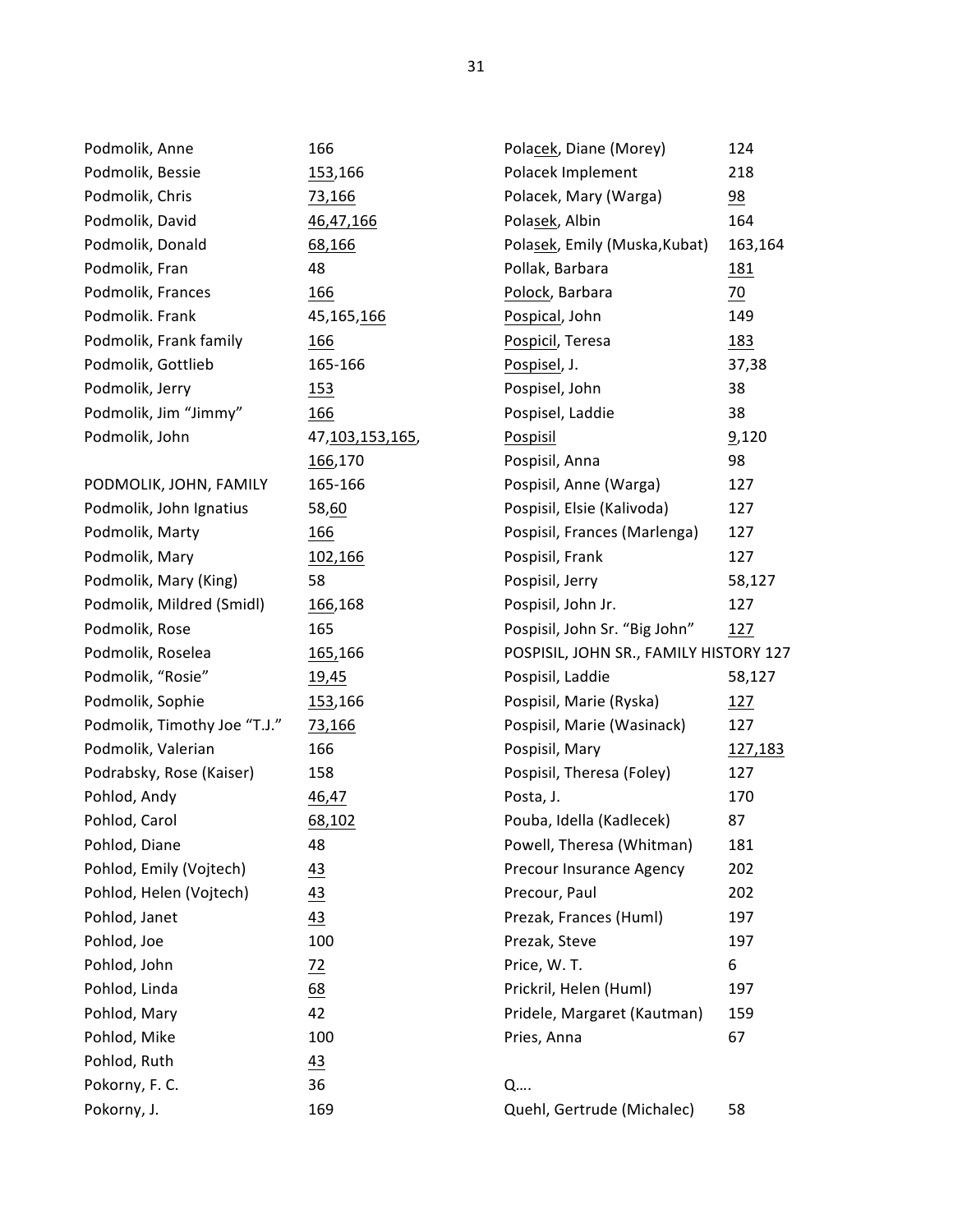| Raap, Elizabeth (Sopha)   | 95            |
|---------------------------|---------------|
| Rabusitz                  | 120           |
| Rabusitz, Ann             | 48            |
| Rabusitz, Annie (Dusek)   | 105           |
| Rabusitz, Bessie          | 127           |
| Rabusitz, Bill "Willie"   | 105           |
| Rabusitz, Elizabeth "Liz" | 128           |
| Rabusitz family           | 122           |
| Rabusitz, Frank           | 58,126,127    |
| Rabusitz, James           | 38,58,115,    |
|                           | $\sim$ $\sim$ |

R….

Rabusitz, Jim 14,33,127, 128,129 Rabusitz, Jim Sr. 128 Rabusitz, Joe 7 Rabusitz, Jos. 37 RABUSITZ, JOSEPH, FAMILY 127-128 Rabusitz, Joseph James 127,128 Rabusitz, Josephine 50,104,127, 191 Rabusitz, Kathy 102,128 Rabusitz, Liz 48,139 Rabusitz, Mary 77 Rabusitz, Steve 37,38 Rabusitz, Teresa Marie 127 Rada, J. 169 Radovich, Anne (Baumruk) 191 Rafko, Mary 155 Rainy, Benita 133 Rainy, Charlie 146 Rainey, Chas. 36,37

Rainy, Clifford 133 Rainy, Isadore 133 Rainy, Mary (Zapfe) 146 Rak, -- 20 Rak children 64 Rak, Mrs. 31 Raleigh, James 180 Raleigh, B. 139 Rames, Bessie (Soul) 213

122

| Rames, Vales                   | 213            |
|--------------------------------|----------------|
| Rapp, Gust                     | 20             |
| Raskie -                       | 42             |
| Raskie, Darlene                | 47             |
| Rasmussen, Barbara             | 218            |
| Rasmussen, Douglas             | 218            |
| Rasmussen Service Center       | 218            |
| Reese, Jennie                  | 104            |
| Reinhard, Scott A.             | 218            |
| Reitberg, Sarla                | 104            |
| Remus, Uncle                   | 53             |
| <b>Renee Feathered Friends</b> | 206            |
| Resch, Christ                  | 30             |
| Retel, Celia (Ackerman)        | 114            |
| Reuben's Sales & Service       | 182            |
| Rheingan, Katherine (Zapfe)    | 147            |
| Rheingan, Nick                 | 147            |
| Rheingann, Nic                 | 12             |
| Rheingans, Nic/Nick            | 34,36,133      |
| Richter, Lophrane              | 67             |
| Rieder, Anna (Steiger)         | 150            |
| Rieder, Mrs.                   | 150            |
| Rienow, Anne (Houdek)          | 193            |
| Ringersma, Bertha              | 135            |
| Ringersma, Celia (Sagan)       | $\frac{71}{2}$ |
| Rohrig, Lyla A. - Accountant   | 224            |
| Roosevelt, Eleanor             | 122            |
| Roosevelt, Franklin D., Pres.  | 14             |
| Roosevelt, Pres.               | 213            |
| Rose, Paul Jr.                 | 180            |
| Rosenloff, Mrs.                | 104            |
| Roser, --                      | 6              |
| Roser, Charles Hackett         | 6              |
| Roser, Pearl Emery             | 6              |
| Rotenen, Jenny                 | 104            |
| Rotta, E.                      | 169,172        |
| Rotta, Emil                    | 55             |
| Rudy Mobil Service             | 206            |
| Ruesch, Chris.                 | 36             |
| Ruesch, Cris                   | 136            |
| Ruesch, Cris Mrs.              | 138            |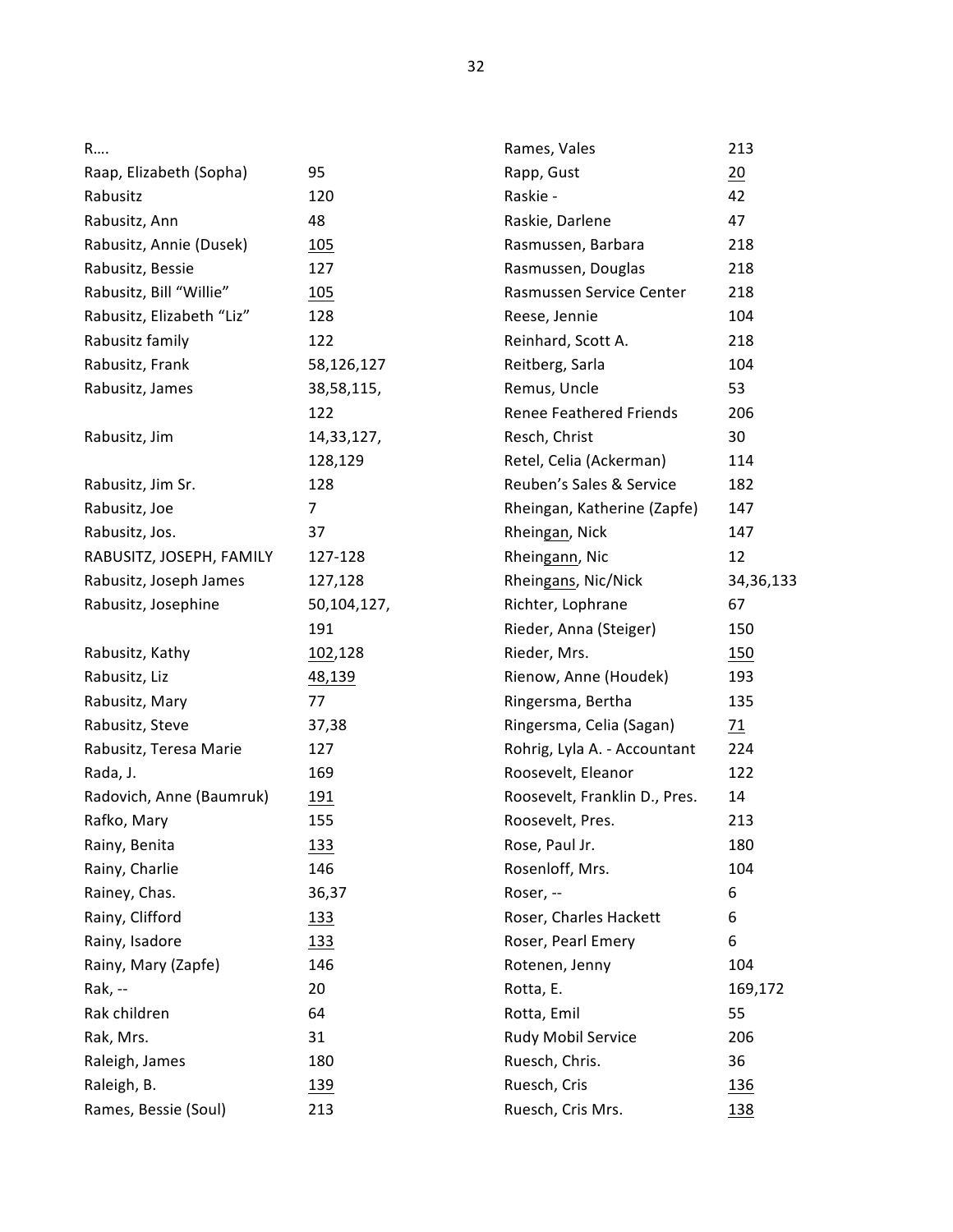| Ruesch, Julia Mrs.       | <u>136</u>      | Samek, Stella (Janousky)                    | 195             |
|--------------------------|-----------------|---------------------------------------------|-----------------|
| Ruka, Beryl (Schoof)     | 128,129         | Sandahl, Gust                               | 118,136         |
| Ruka, Bessie             | 65,67           | Sandle, Gust                                | 111             |
| Ruka, Ernest             | 29              | Sanford, Musa                               | 135             |
| Ruka, Ferne (Koci)       | 161             | Sattlor, Charlie                            | 152             |
| Ruka, Wm.                | 129             | Sauter girl                                 | 152             |
| Ruping, Charles          | 36              | Savina, J.                                  | 169             |
| Russell, Marilla         | 28              | Schancer, Edith                             | 104,185         |
| Russell, Minnie          | 48,103          | Schearer, Peter                             | 54              |
| Russell, Mrs.            | 151             | <b>Scheel Insurance Agency</b>              | 216             |
| Russell, Pete            | 31,126          | Scheffler, Paul                             | 33, 34, 36, 37, |
| Russell, Pete - tavern   | 27,28           |                                             | 64              |
| Ruzek, F.                | 169,170         | Schell                                      | 148             |
| Ryberg, Sarla            | 121             | Scheneman, Mr.                              | 42              |
| Ryska, Marie (Pospisil)  | 127             | Schilling, Christine (Schweikert) 129       |                 |
|                          |                 | Schilling, Clara (Schweikert)               | 108,129         |
| S                        |                 | Schilling, Delia                            | 106             |
| Saari, Vera              | 67              | Schilling, Ed                               | 12,44,125,      |
| Sagan                    | 13              |                                             | 126,142         |
| Sagan, Celia (Ringersma) | $\frac{71}{2}$  | Schilling, Kathy (Fiala)                    | 158             |
| Sagan children           | 64              | Schilling, Ruth (Kirchmeyer)                | 89              |
| Sagan, Emil              | 71              | Schlicht, Joseph                            | 115             |
| Sagan family             | 71              | Schlicht, Lorraine (Meinke)                 | 115             |
| Sagan, Frank             | 46,50,58,       | Schlicht, Mary (Benda)                      | 115             |
|                          | 66,71           | Schlife, Walter                             | 42              |
| Sagan hall               | 27,53,67,70,    | Schloskey, Joe                              | 206             |
|                          | 80,92,98,       | <b>Schloskey Machinery Hill</b>             | 206             |
|                          | 112,127         | Schmidl, --                                 | 25              |
| Sagan, Helen             | 50,53,66,71     | Schmidt, Mike                               | 58              |
| Sagan home               | $\overline{11}$ | SCHMIDTKE-VOSS FAMILY HISTORY 128           |                 |
| Sagan, Margaret          | $\frac{71}{2}$  | Schmidtke, August                           | 104,128,129,    |
| Sagan, Marv              | 71              |                                             | 185             |
| Sagan, Steve             | 37,58,64,71     | Schmidtke, Augusta (Schoenborn) 128,209     |                 |
| Sagan, Steve Mr.         | $\overline{11}$ | Schmidtke, Frieda                           | 128,129         |
| Sagan, Steve Mrs.        | 71              | Schmidtke, Henrietta (Berlin, Voss) 128,129 |                 |
| Sagan, Tony              | 46,58,71        | Schmidtke, Henry                            | 128,129         |
| Salmi, Sally             | 150             | Schmidtke, Peter                            | 128,129         |
| Samal, Marie (Sikyta)    | 145             | Schmitt, Mike                               | 129             |
| Samal Shoe Store         | 214             | Schoenborn                                  | 42              |
| Samanski, Mike           | 155             | Schoenborn, Alex                            | 23,42           |
| Samek, Mr.               | 195             | Schoenborn, Alexander "Alex"                | 207,209         |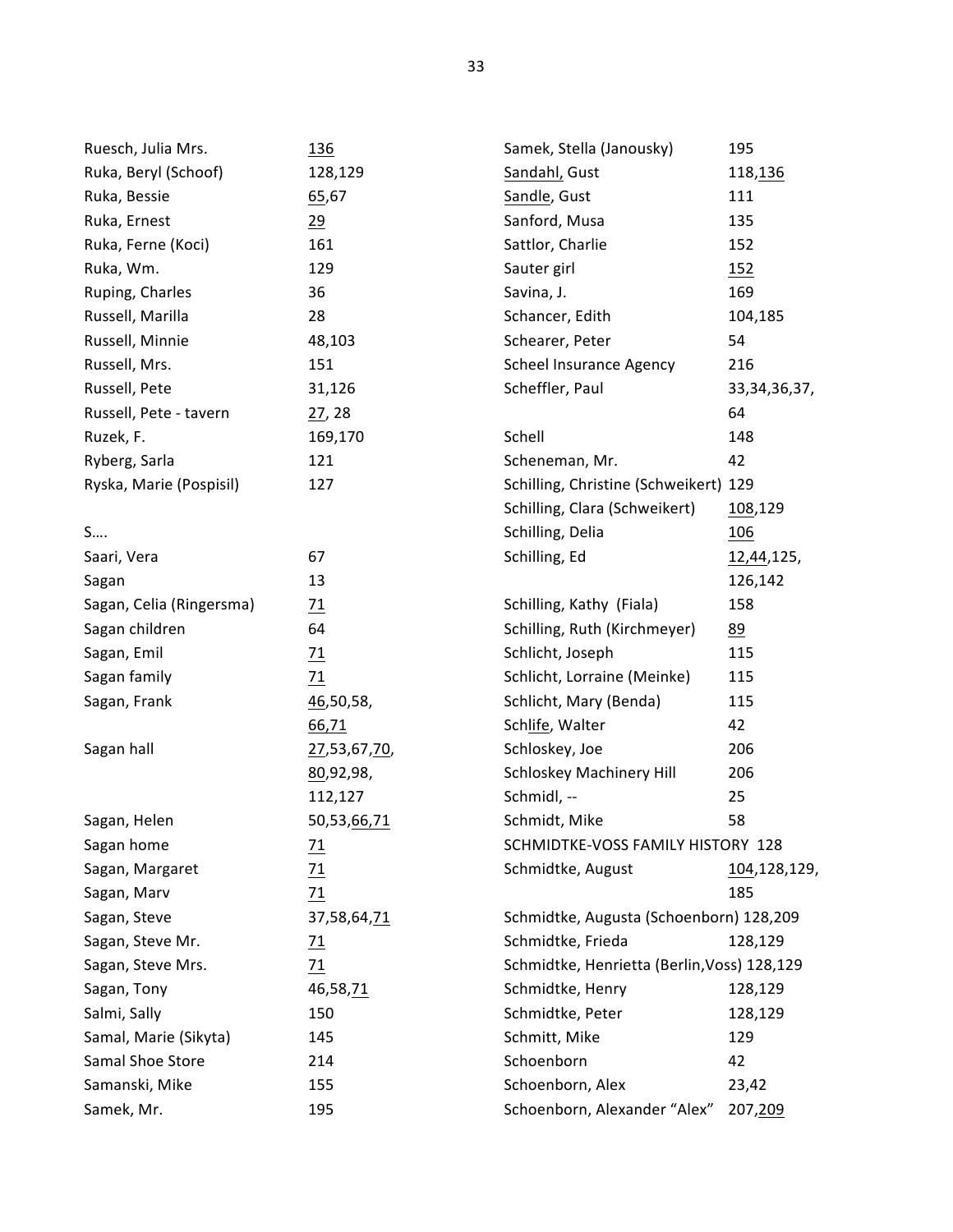Schoenborn, Alexander (son of John) 209 Schoenborn, Amelia 40 Schoenborn, Augusta (Jarosky) 209 Schoenborn, Augusta (Schmidtke) 42,128, 185,209 Schoenborn, Augusta (Stanke) 209 Schoenborn, Ben 50 Schoenborn, Carl 58,183 Schoenborn, Caroline (Hoch) 209 Schoenborn, Caroline (Petrowsky) 209 Schoenborn, Caroline "Lena" (Stanke) 209 Schoenborn castle, Germany 209 Schoenborn, Cecelia 207 Schoenborn, Celia (Klomhaus) 209 Schoenborn, Edward 209 Schoenborn, Emilie (Neu) 203,209 SCHOENBORN FAMILY HISTORY 207-209 Schoenborn, Frank 37,38,209 Schoenborn, Frank Mrs. 53 Schoenborn, Gussie 189 Schoenborn, Gustaf 209 Schoenborn, Herman 209 Schoenborn, Joe 37 Schoenborn, Johanna 207,209 Schoenborn, John 30,36,41,207, 209 Schoenborn, John Jr. 209 Schoenborn, John Sr. 209 Schoenborn, John Sr. Mrs. 209 Schoenborn, Joseph 209 Schoenborn, Kathy 102 Schoenborn, Laura 50 Schoenborn, Lena (Stanke) 101,125,146 Schoenborn, Martha 53,209 Schoenborn, Mrs. 125 Schoenborn, Norma 104,185 Schoenborn, Richard 33,58,183, 189,195 Schoenborn, Susan 209 Schoenborn, Ted 50

Schoenborn, Theodore 58

| Schoenborn, Tony                      | 209            |
|---------------------------------------|----------------|
| Schoenhofen, Helen (Houdek)           | 193            |
| Schokwichk, Wm.                       | 80             |
| Schoof                                | 12             |
| Schoof, Allen                         | 128,129        |
| Schoof, Alvin                         | 128            |
| Schoof, Aug.                          | 36             |
| Schoof, August                        | 101,128        |
| SCHOOF, AUGUST, FAMILY                | 128-129        |
| Schoof, Beryl (Ruka)                  | 128,129        |
| Schoof Bros.                          | 26             |
| Schoof, child                         | 128            |
| Schoof, Dick                          | 20,22,117      |
| Schoof family                         | 129            |
| Schoof home                           | <u>128</u>     |
| Schoof, Lloyd                         | 58,128,129     |
| Schoof, Margaret (mother)             | 128            |
| Schoof, Margaret (Kohler)             | 128,129        |
| Schoof, Margarita                     | 101            |
| Schoof, Max                           | 10,56,103,128, |
|                                       | 129            |
| Schoof, Nellie E. (Clay)              | 128,129        |
| Schoof, Paul                          | 22,30,34,42,   |
|                                       | 111,122,128,   |
|                                       | <u> 129</u>    |
| Schoof, Richard                       | <u> 129</u>    |
| Schoof, Richard "Dick"                | 128            |
| Schoof school                         | 101,103        |
| Schroeder, Pat                        | 223            |
| Schulerman, Fred                      | 36             |
| Schultamaeter, Henry                  | 118            |
| Schultemaeter                         | 13,122,147     |
| Schultemaeter, Henry                  | 26             |
| Schultemaiter, Henry                  | 158            |
| Schultz, Albert                       | 40             |
| Schultz, George                       | 12             |
| Schweikert                            | 12,36,120      |
| Schweikert, Alice                     | 104            |
| Schweikert, Charles                   | 129            |
| Schweikert, Christina                 | 130            |
| Schweikert, Christine (Schilling) 129 |                |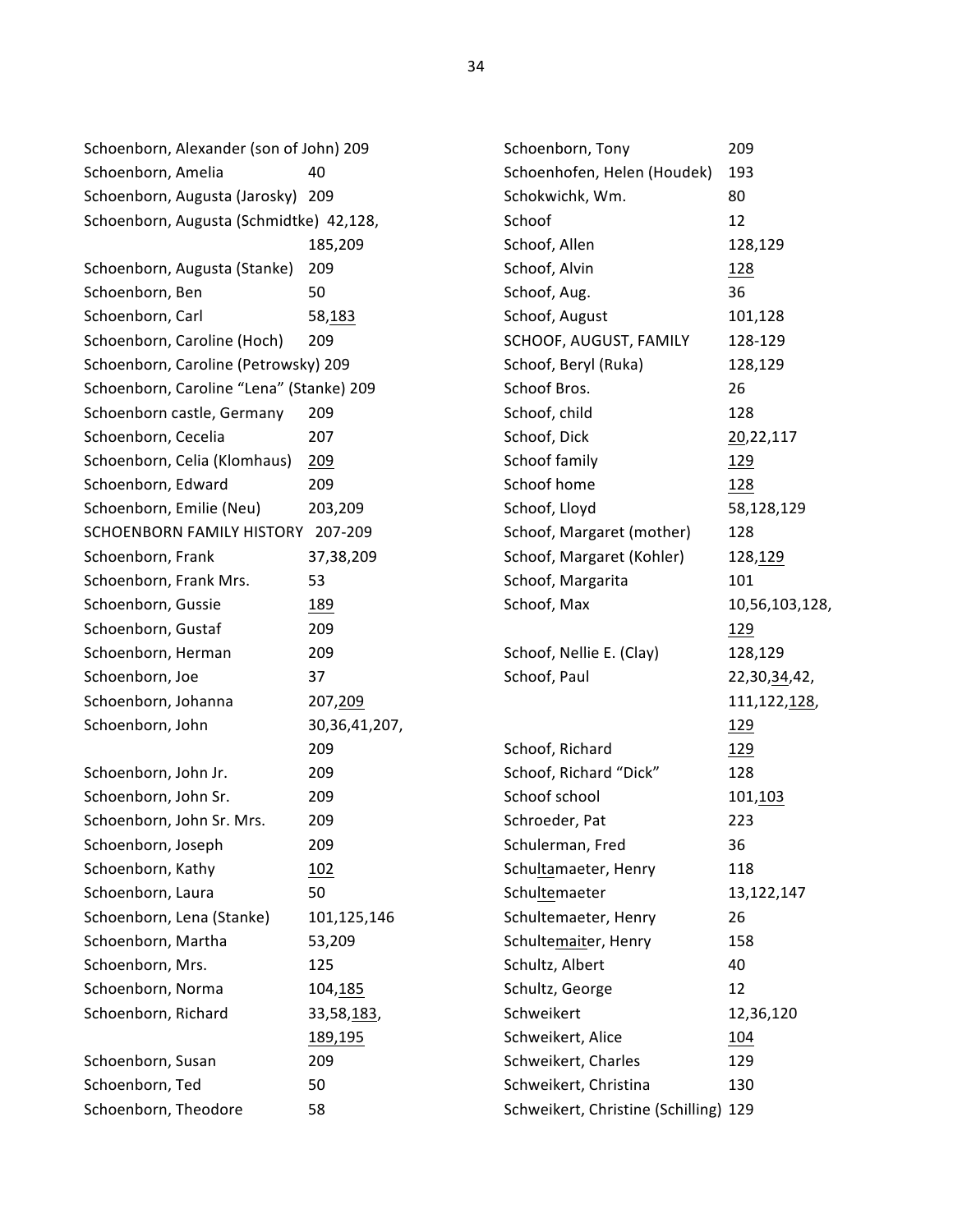| Schweikert, Clara "Ma"(Schilling) 109,129,130          |                  | Sheffler, 'Ole' man                   | $\frac{20}{1}$ |
|--------------------------------------------------------|------------------|---------------------------------------|----------------|
| Schweikert, Clarence                                   | 129              | Sheffler, Paul                        | 20             |
| Schweikert, Edna                                       | 129              | Shell, Charles                        | 169            |
| Schweikert, Elmer "Pa"                                 | 38,56,108,       | Shell, Evan                           | 26             |
|                                                        | 109,129,130      | Shell, Evon                           | 169            |
| Schweikert, Elmer children                             | <u>109</u>       | Shell, Hannah                         | 163            |
| Schweikert, Elmer "Toby"                               | 129              | Shell, Sanford                        | 23,126,169     |
| Schweikert, Elsie                                      | 129              | Shellman, Clara                       | 65,67          |
| <b>SCHWEIKERT FAMILY STORY</b>                         | 129              | Shulmeiter, Henry                     | 41             |
| Schweikert, Florence                                   | 129              | Sikora, Joe                           | 172            |
| Schweikert, Fred                                       | 129              | Sikyta, Blanche                       | 125,134,146    |
| Schweiikert, Gottlieb                                  | 30, 35, 36, 37,  | Sikyta, Blanche (Plyer)               | 145            |
|                                                        | 129,130          | Sikyta, Ella (Strnod)                 | 145            |
| Schweikert, Gottlieb Mrs.                              | 129              | Sikyta, Hilda (Plyer)                 | 146            |
| Schweikert, Grace                                      | 129              | Sikyta, Hilda                         | 223            |
| Schweikert, Larry                                      | 18               | Sikyta, J.                            | 37             |
| Schweikert, Lena                                       | 101,104          | Sikyta, Jake                          | 146            |
| Schweikert, Lena (Studo)                               | 129,130          | Sikyta, Jim                           | 37,217         |
| Schweikert, Linda (Glissendorf) 82,103                 |                  | Sikyta, Joe                           | 38,112,133     |
| Schweikert, Minnie (DeLeasky)                          | 129              | Sikyta, Jos. R.                       | 37,38          |
| Schweikert, Paul                                       | 108,129          | SIKYTA, JOSEPH, FAMILY HISTORY 145    |                |
| Schweikert, Verna (Morey)                              | 48, 105, 124     | SIKYTA, JOSEPH JR. FAMILY HISTORY 146 |                |
| Schweikert, Wesley                                     | 58,129           | Sikyta, Joseph "Joe" Jr.              | 145,146        |
| Schwidel homestead                                     | 149              | Sikyta, Joseph Sr.                    | 145,146        |
| Schwie, Renee                                          | 206              | Sikyta, Joseph Sr. family             | <u>146</u>     |
| Schwiekert, Fritz                                      | 23               | Sikyta, Josephine (Vitek)             | 146            |
| Schwital, Otto                                         | 36               | Sikyta, Josephine (Warren)            | 146            |
| Scott                                                  | 149              | Sikyta, Marie                         | <u>146</u>     |
| Sedlar, Frank Jr.                                      | 58               | Sikyta, Marie (Samal)                 | 145            |
| Shanley, Caroline (Zapfe, Spitzig, Fink) 144, 146, 147 |                  | Sikyta, Mary                          | <u> 133</u>    |
| Shanley, Emma                                          | 134,135,144      | Sikyta place                          | 145            |
| Shanley homestead                                      | 147              | Sikyta, Sylvia                        | 133,146        |
| Shanley, J.                                            | 12               | Sikyta, Sylvia (Plachetka)            | 145            |
| SHANLEY, JAMES & CAROLINE                              | 144              | Sikyta, V.                            | 37             |
| Shanley, James                                         | 36,40,54,144,146 | SIKYTA, VACLAV, FAMILY HISTORY 145    |                |
| Shanley, James Mrs.                                    | 144              | Sikyta, Vaclav "Jim"                  | 145,174        |
| Shanley, Mary (Bergsten)                               | 144              | Simonson, Caroline (Mlejnek)          | 163            |
| Shattlor, Charlie                                      | <u> 152</u>      | Simonson, Derrick                     | 163            |
| Sheffer, Cora Belle (Cummings) 115                     |                  | Simonson, Mathew                      | 163            |
| Sheffler, Ernest                                       | $\frac{20}{2}$   | Simonson, Nathaniel                   | 163            |
| Sheffler, Mary                                         | 20               | Simurdiak, --                         | 20,91          |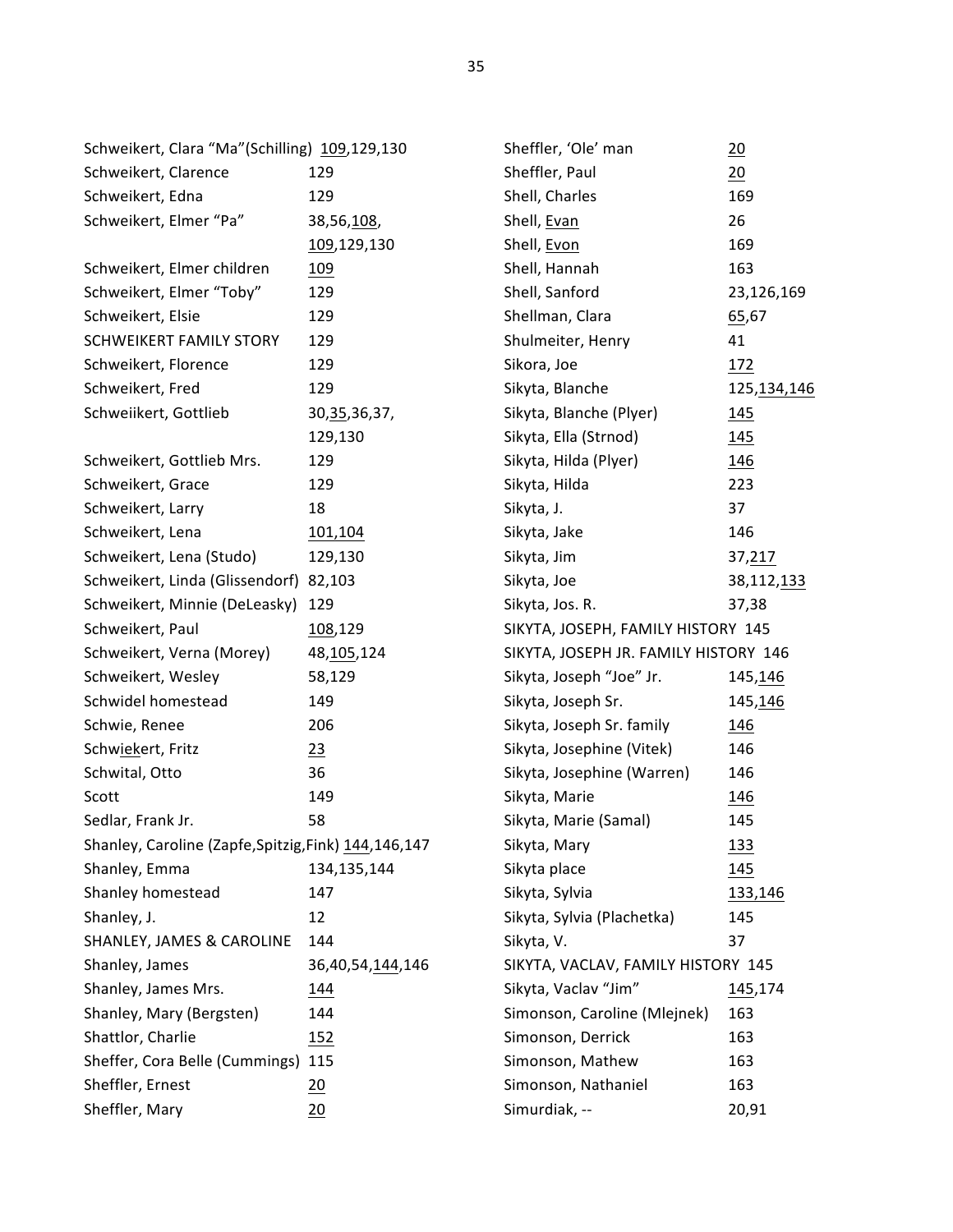| Simurdiak, Adeline (Hainy)            | <u>1-5,49</u> ,52,  | Simurdiak, Ronald "Ron"           | 46,47,94,223    |
|---------------------------------------|---------------------|-----------------------------------|-----------------|
|                                       | 81,94,134           | Simurdiak, Steve                  | 58,61,93,206    |
| Simurdiak, Ann (Barber)               | 93                  | Simurdiak, Tony                   | 93,94           |
| Simurdiak, Anna (Bollek)              | 93,94               | Singler, Mr.                      | 175             |
| Simurdiak, Anne                       | $\underline{66}$    | Sir, Gerald                       | 68              |
| Simurdiak, Anthony                    | 88,93               | Sir, Jerry                        | 68              |
| Simurdiak, Anton                      | 40,166              | Sir, Mike                         | 103             |
| Simurdiak, Barb                       | 223                 | Sir, Roger                        | 68              |
| Simurdiak, Cecelia                    | 93,94               | Sira, Frank                       | 203             |
| Simurdiak, Charles                    | 93                  | Sira, P.                          | 169             |
| Simurdiak, Dan                        | 88                  | Siroky, Al                        | 9,156           |
| Simurdiak, Daniel "Dan"               | 58,61               | Siroky, Albin                     | 31, 37, 58, 59, |
| Simurdiak, Diana                      | 88                  |                                   | 166, 167, 179   |
| Simurdiak, Diane                      | 88                  | Siroky, Albin Mrs.                | 167,179         |
| Simurdiak, Elmer                      | 88                  | Siroky, Edith (Hatina)            | 167             |
| Simurdiak, Frances (Petruzalek) 65,93 |                     | Siroky family                     | 175             |
| Simurdiak, Frank                      | 93,94               | <b>SIROKY HISTORY</b>             | 166-167         |
| Simurdiak, Fred                       | 58, 61, 93, 94      | Siroky, Joseph                    | 166, 167, 169   |
| Simurdiak, Jane (Groeper)             | 48,68,94            | Siroky, Joseph Mrs.               | <u>167</u>      |
| Simurdiak, Jerry                      | 58,88               | Siroky, Kate                      | <u> 156</u>     |
| Simurdiak, Joe                        | 1, 2, 4, 5, 38, 46, | Siroky, Katherine (Knez)          | 167             |
|                                       | 50,52,66,93,        | Siroky log cabin                  | 167             |
|                                       | 94                  | Siroky, Marie (Vlk)               | 166,167         |
| Simurdiak, Joe family                 | 94                  | Sivena, Ignax                     | 153             |
| Simurdiak, John                       | 40,58,88,94         | Skolek, A.                        | 169             |
| Simurdiak, John home                  | 93                  | Skolek, Anton                     | <u> 199</u>     |
| Simurdiak, John Jr.                   | 61,88,93            | Skolekn, A. - farm                | 187             |
| Simurdiak, John Jr. family            | 88                  | Skomaroske, Dennis                | 206             |
| SIMURDIAK, JOHN SR., FAMILY           | 93-94               | Skomaroske, Kim                   | 206             |
| Simurdiak, John Sr.                   | 93                  | Slaby, Deda&Marshall Law Ofc. 218 |                 |
| Simurdiak, John Sr. family            | 93                  | Slaby, John W.                    | 218             |
| Simurdiak, Jos.                       | 47                  | Slavicek                          | 94,221          |
| SIMURDIAK, JOSEPH, FAMILY             | 94                  | Slavicek, Emil                    | 58,183          |
| Simurdiak, Joseph "Joe"               | 7,94                | Slavicek farm                     | 203             |
| Simurdiak, Kenneth "Ken"              | 47,94,223           | Slavicek girl (Baumruk)           | 191             |
| Simurdiak, Margaret                   | 65                  | Slavicek, James                   | <u>169,181</u>  |
| Simurdiak, Mary (Krizak)              | 49,50,66,67,        | Slavicek, Rudy                    | 58,181          |
|                                       | 88,93               | Slavicek, Tillie                  | <u> 181</u>     |
| Simurdiak, Mrs.                       | 31                  | Slepicka, Mary (Houdek)           | 193             |
| Simurdiak, Paul                       | 65,93,94            | Smaglack, --                      | 12              |
| Simurdiak, Raymond "Ray"              | 88                  | Smart, Karen                      | 103,104         |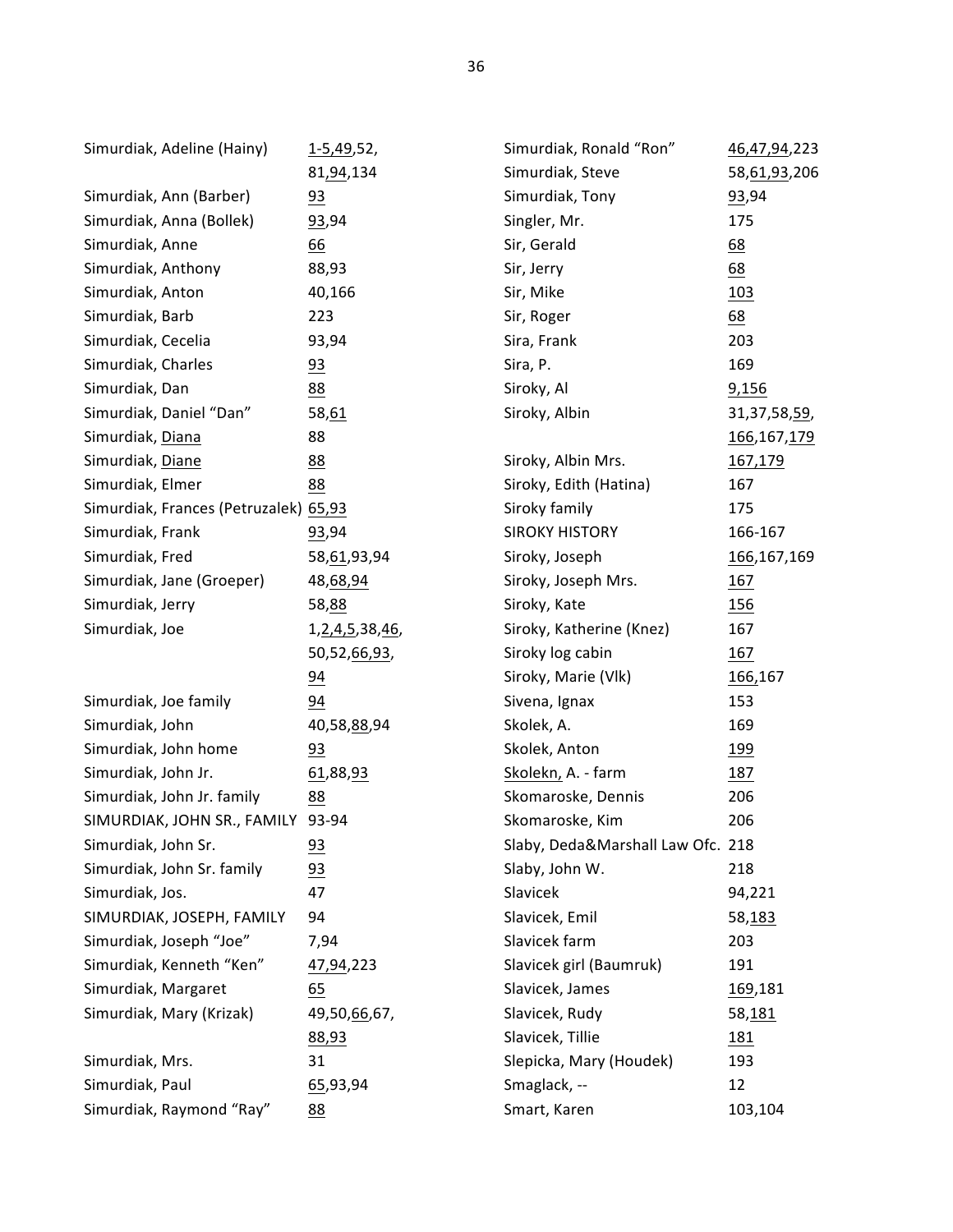| Smetana, Al                     | 170            | Sopha, Alex                                  | 65,96           |
|---------------------------------|----------------|----------------------------------------------|-----------------|
| Smidl, Anthony                  | 169,173        | SOPHA, ALEXANDER SR., HISTORY 95-96          |                 |
| Smidl, Bobby                    | <u>185</u>     | Sopha, Alexander<br>95                       |                 |
| Smidl, Bohumil                  | 61,168         | Sopha, Alexander Jr.                         | 95,96           |
| Smidl, Clarence                 | 168            | Sopha, Alexander Sr. "Alex"                  | 95,96           |
| Smidl, Emil                     | 168,185        | Sopha, Bill                                  | 65,71           |
| Smidl family                    | 175            | Sopha, Elizabeth (Raap)                      | 95,96           |
| Smidl, Frank                    | 58,60,61,      | Sopha, Elizabeth Mrs.                        | 74              |
|                                 | 168,169        | Sopha, Eugene                                | 96              |
| SMIDL, FRANK FAMILY HISTORY 168 |                | Sopha, Fred                                  | 65,95,96        |
| Smidl, Henry                    | 168            | Sopha, George                                | 95              |
| Smidl, Jerry                    | 58,60,168      | Sopha, grandma                               | 91              |
| Smidl, Lydia (Alonzo)           | 168            | Sopha, Helen (Morauske)                      | 94, 95, 96      |
| Smidl, Marie                    | 168            | Sopha, Larry                                 | 96              |
| Smidl, Mildred (Podmolik)       | 166,168,185    | Sopha, Mitchell                              | 95              |
| Smidl, Rose (Jackse)            | 168            | Sopha place                                  | 74              |
| Smidl, Rudolph                  | 168            | Sopha, Raymond                               | 95              |
| Smidl, Rudy                     | 58,60          | Sopha, Rebecca                               | 96              |
| Smidl, Tony                     | 168            | Sopha, Robert                                | 96              |
| Smidth, Mary (France)           | 78             | Sopha, Roger                                 | 96              |
| Smilgo, Rose (Zalatorius)       | $\frac{73}{2}$ | Sopha sons                                   | 95              |
| Smith, Amelia                   | <u>142</u>     | Sopha, Stephen                               | 96              |
| Smith, Barbara (Hertlein)       | 142            | Sopha, Suzanne                               | 96              |
| Smith, Christ                   | 9              | Sopha, William                               | 95, 96          |
| Smith, Geo. H.                  | 36             | Sopha, Wm.                                   | 38              |
| Smith, George                   | 36,142         | Soukup, Anna (Sousek)                        | 97              |
| Smith, Harry                    | 137,142        | Soukup, Celia (Hainy)                        | 71,97           |
| Sneberger, Anne (Karnosh)       | 120            | Soukup, Elsie (Ohrstrum, Hallsrand) 65,70,97 |                 |
| Sneberger, Anton                | 169            | Soukup, Frank                                | 97              |
| Sneberger, Charlie              | <u>106</u>     | Soukup, James "Jim"                          | 53, 65, 97      |
| Sneberger, J.                   | 169            | Soukup, Jim                                  | 25              |
| Sneberger, Tony                 | 37             | Soukup, Kate (France)                        | 78              |
| Sneburger                       | 181            | Soukup, Katherine (France)                   | $\frac{79}{2}$  |
| Sneburger, Jim                  | 181            | Soukup, Mary                                 | 97              |
| Solich, Frank                   | 153            | Soukup, V.                                   | 170             |
| Solick, Frank                   | 169            | SOUKUP, VACLAV, FAMILY                       | 97              |
| Sonnentag, Jenny                | 167            | Soukup, Vaclav (James)                       | $\overline{2}$  |
| Sonnentag, Jon                  | 167            | Soukup, Vaclav home                          | $\overline{97}$ |
| Sonnentag, Michael              | 167            | Soul                                         | 45              |
| Sonnentag, Suzanne (Hatina)     | 167            | Soul, Bessie (Rames)                         | 211,213         |
| Sopha                           | 75             | Soul, Cary Randolph                          | 102,213         |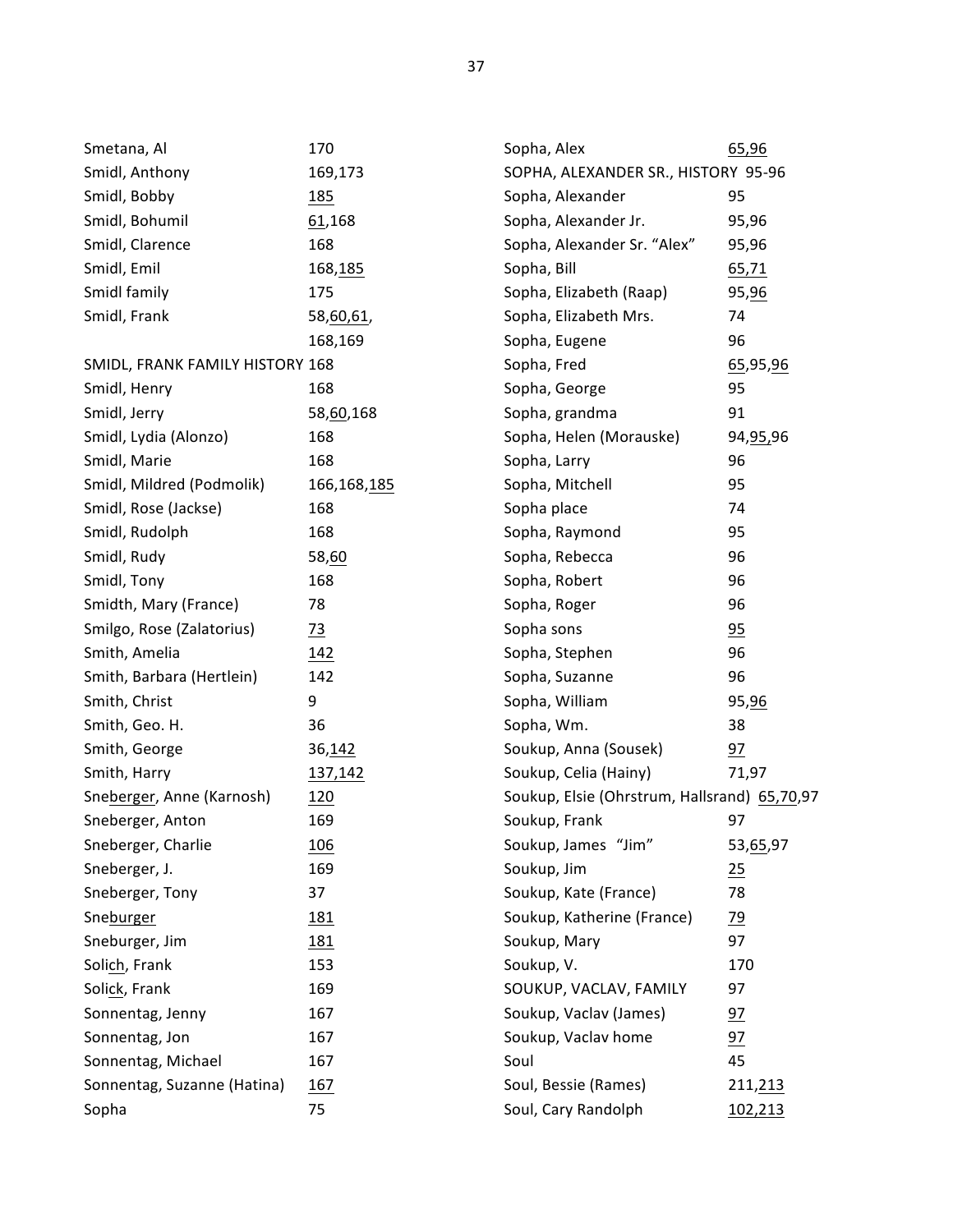| Soul, Catherine                            | 211            | Spacek, Gust sawmill                         | 99         |
|--------------------------------------------|----------------|----------------------------------------------|------------|
| Soul, Charles                              | 211            | Spakula, Ronald                              | 68         |
| Soul family                                | 175, 211       | Sperry, Dr.                                  | 160        |
| SOUL FAMILY HISTORY                        | 211-215        | Spindler, Agnes                              | <u>181</u> |
| Soul farm                                  | 215            | Spindler, Frank                              | <u>181</u> |
| Soul, Frank                                | 55,58,61,169,  | Spindler, Lillian                            | 181        |
|                                            | 174, 183, 195, | Spinler, Agnes (LaMalfa)                     | 215        |
|                                            | 211,213,215,   | Spinler, Anton                               | 215,217    |
|                                            | 223            | Spinler, Anton children                      | 217        |
| Soul, Frank farm                           | 187            | Spinler, Frank                               | 215        |
| Soul, Frank A. family                      | 213            | Spinler, Josephine                           | 215        |
| Soul, Frank Alan                           | 213            | SPINLER-LAMALFA FAMILY HISTORY 215-217       |            |
| Soul, Frank Allen                          | 55             | Spinler, Lillian                             | 215        |
| Soul, Frank Anthony                        | 213,215        | Spinler, Mary                                | 215,217    |
| Soul, Frank J./Jordan                      | 211, 213, 215  | Spinler, Mary (Mrs. Anton)                   | 215        |
| Soul, Frank Sr.                            | 38,169         | Spinler, Mary (dtr.)                         | 215        |
| Soul, grandma                              | 213            | Spinler, Phillip                             | 215        |
| Soul, Janice                               | 48, 102, 213   | Spinler, Stanley                             | 215        |
| Soul, Janice Celene                        | 213            | Spitzig, Caroline (Zapfe, Shanley, Fink) 144 |            |
| Soul, Jeffrey Lin "Jeff"                   | 102,213        | Spitzig, Frank                               | 144        |
| Soul, Jerry                                | 169, 211       | Splicha place                                | 215        |
| Soul, Jessica                              | 213, 215       | Stagg, Alma (Morey)                          | 123        |
| Soul, Josef/Joseph                         | 211,215        | Stagg, S. M.                                 | 7,50       |
| Soul, Joseph "Joe"                         | 169,211        | Stagg, Stanley                               | 37,45,141  |
| Soul, Joyce                                | 102            | STAHNKE, ALBERT & AUGUSTA, HISTORY 129-130   |            |
| Soul, Katheryn                             | 213            | Stahnke, Albert Jr.                          | 129        |
| Soul, Kathryn Louise "Kathy"               | 213            | Stahnke, Albert Sr. "Pa"                     | 129,130    |
| Soul, Kathy                                | 48,213         | Stahnke, Arthur                              | 129        |
| Soul, Mary C. (Kral)                       | 211,213        | Stahnke, Augusta "Ma"                        | 129,130    |
| Soul, Mr.                                  | 221            | Stahnke, Augusta (Charbonneau) 129           |            |
| Soul, Pennsie/Pennsy (Holubek) 213,215,223 |                | Stahnke, Bert                                | 30,129     |
| Soul, Rudolph                              | 211,215        | Stahnke, Charles                             | 129        |
| Soul, Rudy                                 | 58             | Stahnke, Fred                                | 129        |
| Soul, Serena/Serina                        | 213,215        | Stahnke, George                              | 129        |
| Soul, Sheila                               | 213,215        | Stahnke, Hulda (Plyer)                       | 129        |
| Sousek, Anna (Soukup)                      | 97             | Stahnke, Louise (Koch)                       | 129        |
| Sova place                                 | 93             | Stahnke, Mike                                | 129        |
| Sova, Frank Jr.                            | 58             | Stahnke, Wilhem/William                      | 129        |
| Sova, John                                 | 40,58,64       | Stahnke, William "Bill"                      | 129        |
| Sova, Rose                                 | 66,185         | Stan's Auto Salvage                          | 210        |
| Sova, Rosie                                | 66             | Stanke -                                     | 42         |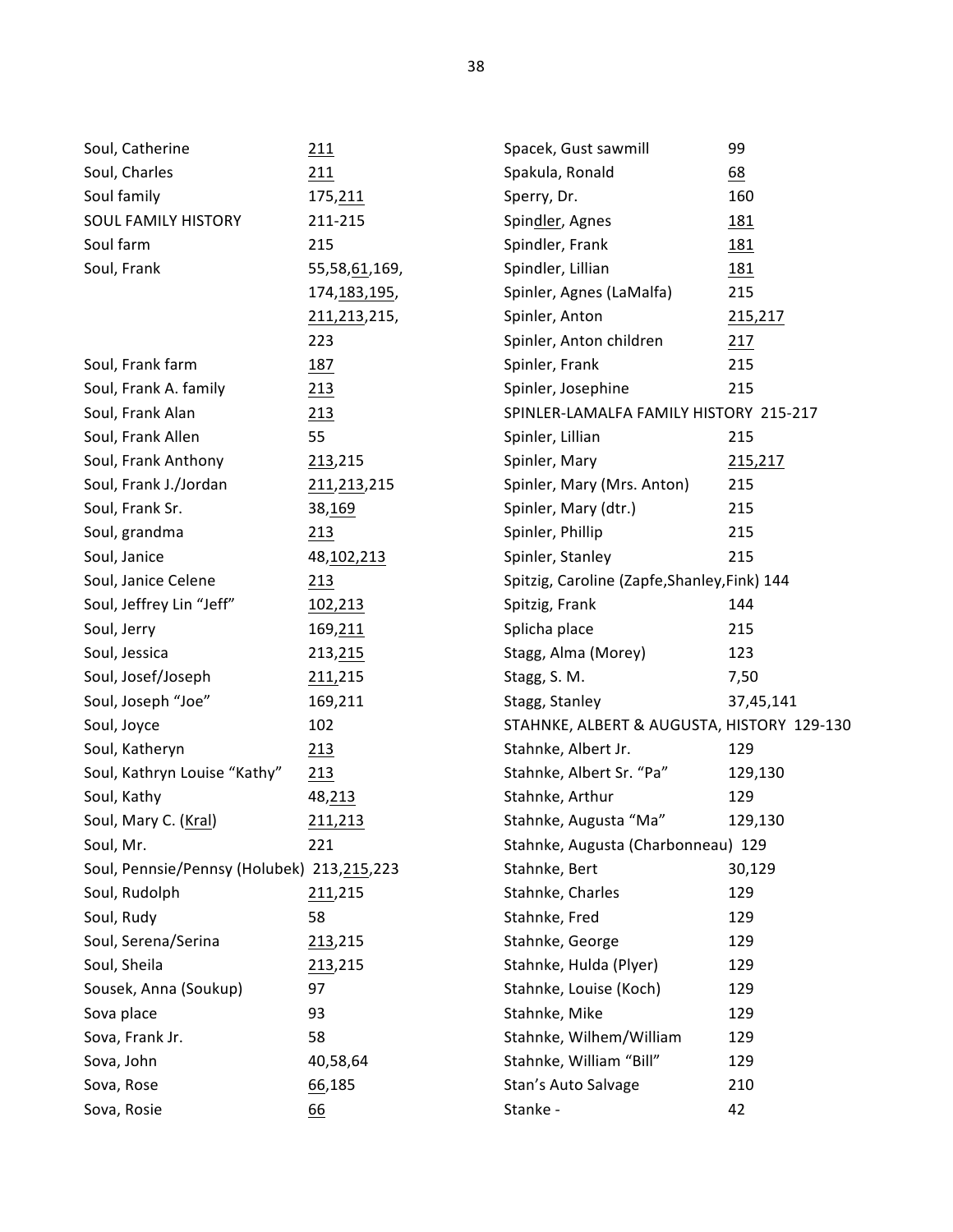| Stanke, A.                               | 36              | Stanke, Jack              | 130              |
|------------------------------------------|-----------------|---------------------------|------------------|
| Stanke. Albert                           | 36, 37, 42, 46, | Stanke, Joe               | 46, 47, 99, 130  |
|                                          | 53,58,108,      | Stanke, Julia (Chovanin)  | 1, 2, 9, 42, 43, |
|                                          | 126,139,209     |                           | 48,52,103,       |
| Stanke, Albert family                    | <u> 108</u>     |                           | 104,129,130      |
| Stanke, Albert Jr.                       | 46,129          | Stanke, Ken               | 47               |
| Stanke, Albert Sr.                       | 10,128,129      | Stanke, Kenneth           | 130              |
| Stanke, Aleta                            | 53              | Stanke, Kenny             | 102              |
| Stanke, Ann                              | 43              | Stanke, Lawrence          | 1, 4, 58, 110,   |
| Stanke, Anne                             | 42,53,104       |                           | 130,189,195      |
| Stanke, Anne (Stoker)                    | <u>108</u>      | Stanke, Lawrence family   | <u>130</u>       |
| Stanke, Anne (Stoecker)                  | 87              | Stanke, Lena              | 53               |
| Stanke, Archie                           | 106,126         | Stanke, Lena (Schoenborn) | 101,125          |
| Stanke, Archie "Art"                     | 104             | Stanke, Louisa            | 135,185          |
| Stanke, Art                              | 42,155,189,     | Stanke, Louise            | 65,67,126,129,   |
|                                          | <u> 195</u>     |                           | 134,181          |
| Stanke, Arthur                           | 58,129          | Stanke, Margie            | 52,68,130        |
| Stanke, Augusta (Charbonneau) 101,129    |                 | Stanke, Mary Lou          | <u>104</u>       |
| Stanke, Augusta (Schoenborn)             | 209             | Stanke, Mary Lou (Strom)  | 130              |
| Stanke, Bert                             | 20,104,126,     | Stanke, Mike              | 45,101,104,      |
|                                          | 129,150,209     |                           | 126, 129, 130    |
| Stanke, Bertie                           | <u>104</u>      | Stanke, Ron               | $\frac{47}{1}$   |
| Stanke, Bill                             | 67,129,150      | Stanke, Ronald            | 130              |
| Stanke, Caroline "Lena" (Schoenborn) 209 |                 | Stanke, Ronnie            | 102              |
| Stanke, Celia                            | 52,104          | Stanke, Will              | 53               |
| Stanke, Charles                          | 126,129         | Stanke, William           | 53,108,185       |
| Stanke, Cindy                            | 52,130          | Stanke, Wm.               | 12,37,38,58,     |
| Stanke, Clara (Elmer)                    | 110             |                           | 67,104           |
| Stanke, Clara                            | 1-3,47,49,52,   | Stapleton, Catherine      | 67               |
|                                          | <u>130</u>      | Stapleton, Kate           | 53               |
| Stanke, Danny                            | 52,130          | Stark Bros. Mfg.          | 210              |
| Stanke, Edward                           | 130             | Staroba                   | 13, 27, 84       |
| Stanke, Elizabeth                        | 150             | Staroba, Bessie (Houdek)  | 53,105,183,193   |
| Stanke family                            | 129             | Staroba, Fred             | 27,58            |
| Stanke, Fred                             | 45,67,104,      | Staroba, Fritz            | <u> 183</u>      |
|                                          | 126, 129, 181,  | Staroba, J.               | 37               |
|                                          | 185             | Staroba, Joe              | 37               |
| Stanke, Gary                             | 47,130          | Staroba, Jos.             | 37               |
| Stanke, George                           | 58,115          | Staroba, Joseph           | 56               |
| Stanke, Gussie                           | 126             | Staroba, Norma (Hertlein) | 142              |
| Stanke, Hulda (Plyer)                    | 104,126,129     | Staroba store             | 92               |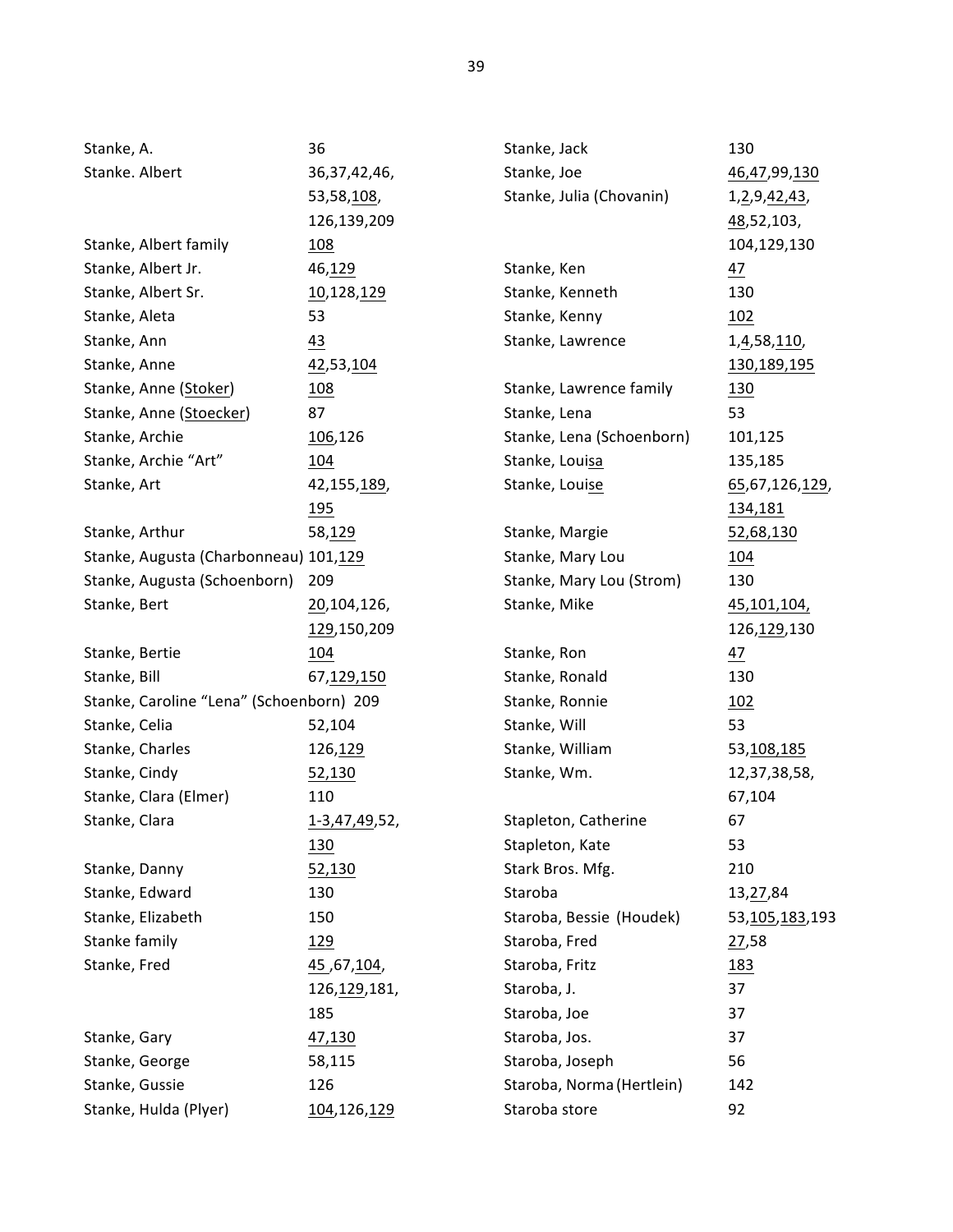| Stasny, Robert                   | 173           | Studo, John              | 12,19,25,58, |
|----------------------------------|---------------|--------------------------|--------------|
| <b>STEIGER</b>                   | 150-152       |                          | 130          |
| Steiger                          | 13            | STUDO, JOHN & LENA       | 130          |
| Steiger, Anna (Rieder)           | 150, 151, 152 | Studo, Lena (Schweikert) | 103,129,130  |
| Steiger, Anna (Hebner)           | 150,151       | Studo, Stanley           | 130          |
| Steiger, Anna (mother)           | 151           | Studo, Stanley Mrs.      | 130          |
| Steiger, Elizabeth (Johnson)     | 151           | Stump, Joe - Pastor      | 41           |
| Steiger, Fred                    | 150,151,152   | Stump, Rev.              | 108          |
| Steiger, George                  | 150,151       | Sucharda, Anton          | 174, 199     |
| Steiger homestead                | <u> 151</u>   | Suchy, J.                | 170          |
| Steiger house                    | 150,151       | Suder, Marie             | 155,185      |
| Steiger, Jacob "Jake" (father)   | 151           | Suder, Stanley           | 170          |
| Steiger, Jake                    | 150, 151, 152 | Sueder, Anna             | <u>183</u>   |
| Steiger, Jake Mrs.               | 152           | Sutton, Bradley          | 68           |
| Steiger, Lena (Densick)          | 151,152       | Sutton, Donna            | 68           |
| Steiger, Lizzie                  | 150           | Sutton, Marlin           | 68           |
| Steiger, Mary (Edgerly)          | 150,151       | Sutton, Merilee          | 68           |
| Steiger, Paul                    | 45,150,151,   | Swanson, Ivy             | 67,181,185   |
|                                  | 152           | Swanson, Mabel           | 67,185       |
| STEIGER SCHOOL                   | 150           | Sykora, Antonia          | <u>181</u>   |
| Steiger school                   | 150           | Sykora, Celia            | <u>181</u>   |
| Steiger, Stella (Hebner)         | 152           | Sykora, J.               | 169          |
| Stejckel, J.                     | 169           | Sykora, Ludwig           | <u>181</u>   |
| Stepka, Anna (Balaty)            | 112           |                          |              |
| Stepka, Joseph                   | 112           | <b>T</b>                 |              |
| <b>Steve Custom Upholstery</b>   | 206           | Takala, Bill             | 212          |
| Sthal, Rose (Mlejnik, Chrusciel) | 195           | Takala, Carol            | 212          |
| Stibs, Bertha (Kirchmeyer)       | 88            | Tarrant, Ann (Knez)      | 197          |
| Still, Roy                       | 143           | Teeters, Ethel (Neu)     | 205          |
| Stoecker, Bertha                 | <u>87</u>     | Teeters, Florence (Neu)  | 104,205      |
| Stoecker, Gust                   | 53            | Tehle, --                | 18           |
| Stoecker, Hulda (Kelly)          | 87            | Tehle, Frank             | 170          |
| Stoker/Stoeker, Anne (Stanke)    | 87,108        | TEHLE, FRANK, FAMILY     | 217          |
| Stoker, Hulda (Kelly)            | 87            | Tehle, Frank Jr.         | 217          |
| Stone, Isaac                     | 6             | Tehle, Frank Sr.         | 18,217       |
| Straka place                     | 140           | Tehle, Joe               | 217          |
| Straka, Steve                    | 170           | Tehle, Joseph            | 58           |
| Strich, -- Pastor                | 41            | Tehle, Rose              | 217          |
| Strnod, Ella (Sikyta)            | 145           | Tesch, Gene              | 223          |
| Strok, Joyce                     | 173           | Tesinsky, George         | 197          |
| Strom, Mary Lou (Stanke)         | 130           | Tesinsky, Rose (Huml)    | 197          |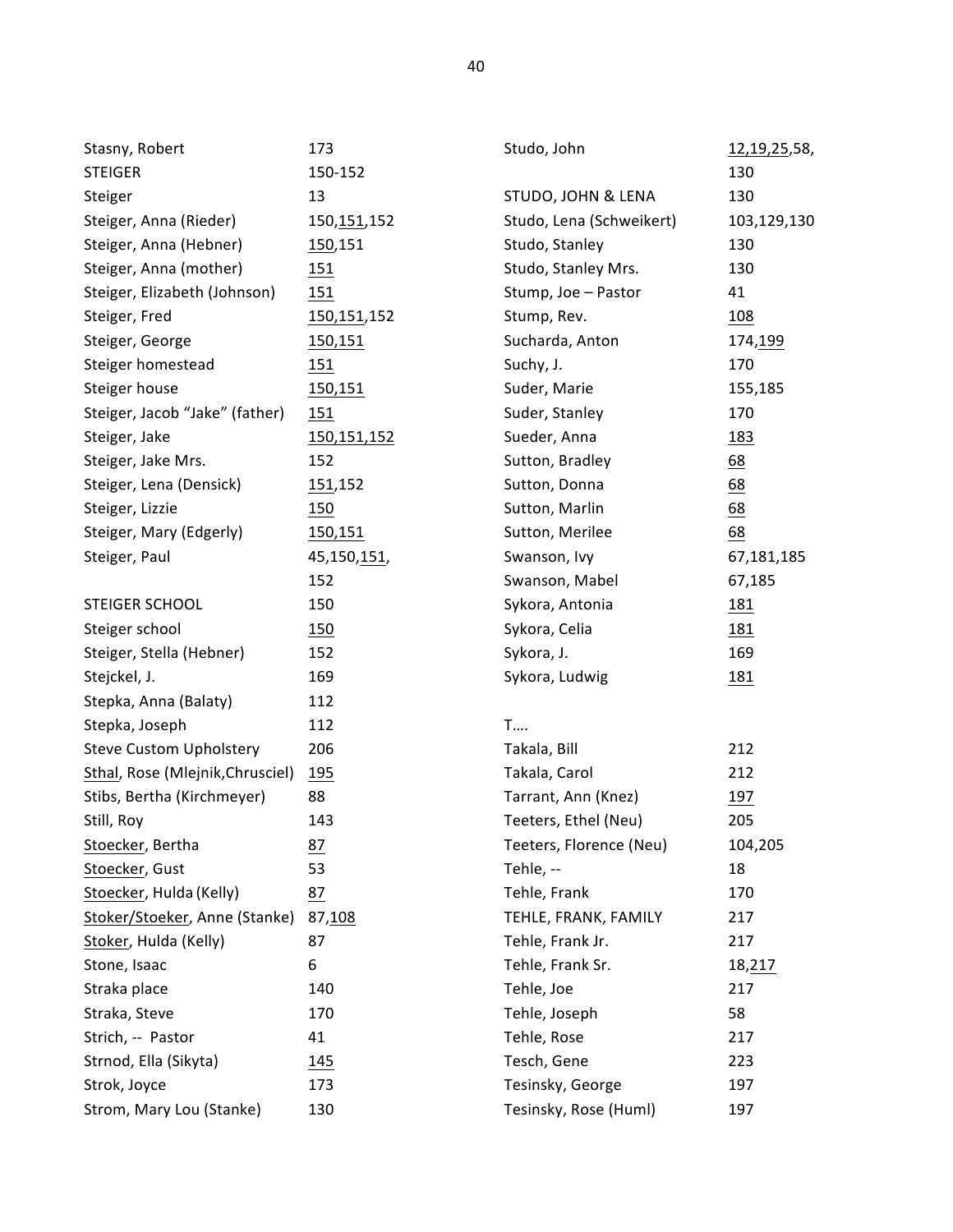| Thieler Bros.                | 26               | Vacholik, Joe             | 33           |
|------------------------------|------------------|---------------------------|--------------|
| Thomas, Bessie (Hatina)      | 119              | Vahalik, Frank            | 183,195      |
| Thompson, Agnes              | 67               | Vahalik, Tony             | <u>183</u>   |
| Tinlin, J. S.                | 62               | Vahlik, Frank             | <u>189</u>   |
| Tirpe, Emil                  | 21,22,34,36      | Vajner, L.                | 169,170      |
| Tirpe, Otillie (Landgraf)    | 91               | Valigan, George           | 180          |
| <b>Tirpey</b>                | 113              | VanDerwall, Harriet       | 101,103,104  |
| Titra, John                  | 80               | VanSeggron, Anita         | 185          |
| Titra, Mary (Fusak)          | 80               | Varholik, Frank           | 27           |
| Titra, Mary Ann (Fusak)      | 80               | Vasek place               | 121          |
| Tobey, C. E.                 | 62               | Vey, Hilda                | 104          |
| Todd, James                  | 67               | Vich, Alice               | <u>185</u>   |
| Tom, Joe                     | 90               | Vich, Alvin               | 183,189,195, |
| Tom, Rose (Kohout)           | $\underline{90}$ |                           | 219          |
| Tomasik, Mrs. (Hoodlaw)      | 74               | Vich, Alvina              | 219          |
| Tony's Implement Co.         | 214              | Vich, Anastasia (Kautman) | 159          |
| Tourek, Helen (Fiala)        | 157,158          | Vich, Anna (dtr.)         | 219          |
| Treichel, Charles Mrs.       | 83               | Vich, Anna Marie (Drahos) | 219,221      |
| Treichel, Dianne (McPherson) | 83               | Vich, Bertha "Bertie"     | 219          |
| Treichl, E.                  | 169              | Vich, Carol               | 219          |
| Treichl, Emil                | 153              | Vich, Charles             | 62,183       |
| Treucle, Emen                | 170              | Vich, Charles "Charlie"   | 219          |
| Trojak, Teresa               | $\overline{2}$   | Vich, Charlie Sr.         | 23,25        |
| Trojak, Therese              | 199              | Vich, Chas.               | 37,38        |
| Trojan family                | 211              | Vich, Chas. Jr.           | 58           |
| Tylla, Bohumil               | 172              | Vich, Frank               | 58,185,219   |
|                              |                  | Vich/Vick, John Jr.       | 58,219       |
| U                            |                  | Vich/Vick, John Sr.       | 58,219       |
| Uher, David                  | 52               | Vich, Joseph              | 58           |
| Uher, Delores                | $rac{52}{1}$     | Vich, Joseph "Joe"        | 219          |
| Uher, Lucille                | 52,68            | Vich, Mary                | 219          |
| Uher, Walter                 | 52,68            | Vich, Mary Ann            | 185          |
| Uher, Walter Sr.             | 58               | Vich, Myra                | 219          |
| Uhren, Jeff                  | $\overline{4}$   | Vich, Ruth                | 185,219      |
| Urban, L.                    | 37               | Vich, Vlesta              | 219          |
| Urban, Ludvik                | 170,173          | Vich, Victor              | 58,185       |
|                              |                  | Vich, Wendy               | 103          |
| V                            |                  | Vich, Willie              | <u>185</u>   |
| Vachalik, Frank              | 58               | Vick, Alice               | 221          |
| Vachalik, Steve              | 58               | Vick, Alvin B.            | 219,221      |
| Vachalik, Tony               | 58               | Vick, Carl                | 221          |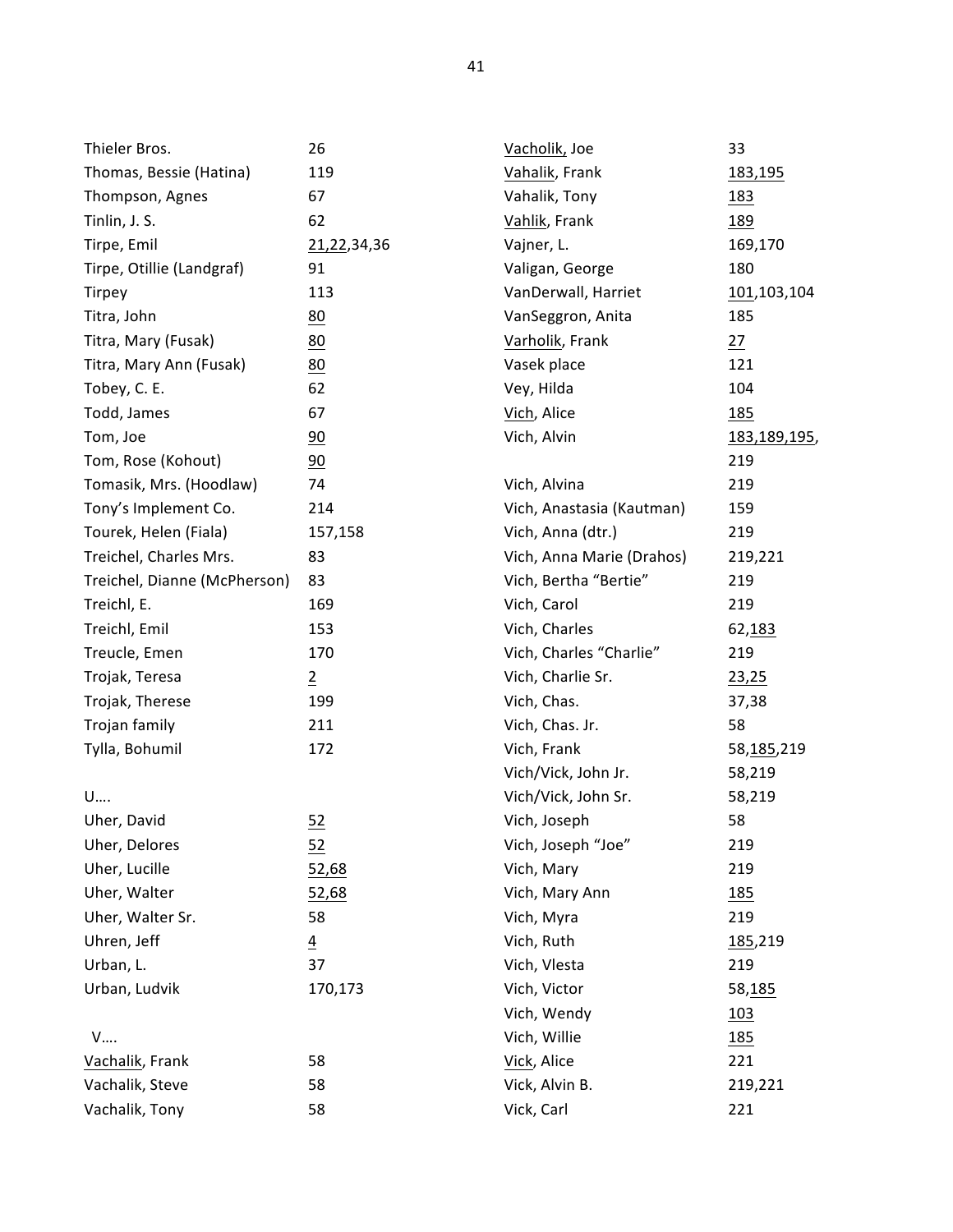| Vick, Charles "Charlie"                 | 221             | Vojtech, Marie/Mary (Dick, Bubenic) 72,99,100 |                 |
|-----------------------------------------|-----------------|-----------------------------------------------|-----------------|
| Vick, Charles Jr.                       | 221             | VOJTECH, OTTO, FAMILY HISTORY 100             |                 |
| Vick, Delano                            | 221             | Vojtech, Otto                                 | 37, 58, 72, 99, |
| Vick, Florence                          | 221             |                                               | 100,195         |
| Vick, Franklin                          | 221             | Vojtech, Pat                                  | 42              |
| VICK, JOHN, FAMILY                      | 219-221         | Vojtech, Rose (Neu)                           | 65,100,205      |
| Vick, Joseph                            | 221             | Vojtech, Sandy (Davis)                        | 99              |
| Vick, Maryanna                          | 221             | Vojtech, Steve                                | 99              |
| Vick, Ruth                              | 221             | Vojtech, Teresa                               | 68,102          |
| Vick, Victor                            | 221             | Vojtech, Verna                                | 42,43           |
| Vick, Virginia (Zach)                   | 221             | Vokac, --                                     | 20              |
| Vick, William                           | 221             | Vokac, James                                  | 58              |
| Vik, Anton                              | 37              | Vokac, Joe                                    | 58              |
| Vilate, Archbishop                      | 40              | Vonasek, R.                                   | 169             |
| Violette, Archbishop                    | 41              | VonSeggern, --                                | 27              |
| Violette Colony                         | 41              | VOSS-SCHMIDTKE FAMILY HISTORY 128             |                 |
| Vitek, Josephine (Sikyta)               | 145             | Voss -                                        | 42              |
| Vlk, A.                                 | 169             | Voss, Alan                                    | 128             |
| Vlk, Marie (Siroky)                     | 166             | Voss, Alice                                   | 128             |
| Vodicka                                 | 94              | Voss, August                                  | 128             |
| Vodicka, Lillian                        | 53,71           | Voss, Delia                                   | 101,104         |
| Vojtech, Anne                           | 65,99           | Voss, Delia (Johnson)                         | 128             |
| Vojtech, Brian                          | 99              | Voss, Henrietta (Berlin, Schmidtke) 53,128    |                 |
| Vojtech Brothers                        | 86              | Voss, Herman                                  | 38,53,79,101,   |
| Vojtech, Delores (Young)                | 58,99           |                                               | 128,132         |
| Vojtech, Edward                         | 99              | Voss, Herman Mrs.                             | 53              |
| Vojtech, Emily (Pohlod)                 | 65,100          | Voss, Johanna                                 | 101,104         |
| Vojtech, George                         | 47,99           | Voss, Johanna (Hummitsch)                     | 107,128         |
| Vojtech, Hayley                         | 99              | Voss, Lena (Vojtech)                          | 128             |
| Vojtech, Helen (Pohlod)                 | 100             | Voss, Mr.                                     | 125             |
| Vojtech, J. Sr.                         | 37              | Voss, Sylvia (France)                         | 79,104,128      |
| Vojtech, Joe                            | 99              | Vrzak, Bessie                                 | <u> 171</u>     |
| Vojtech, John                           | 38,52,97        | Vrzak, J.                                     | 169,173         |
| VOJTECH, JOHN JR. FAMILY HISTORY 99-100 |                 | Vrzak, Mae                                    | <u> 171</u>     |
| Vojtech, John, Jr.                      | $\overline{99}$ | Vrzak, Mr.                                    | <u>169</u>      |
| VOJTECH, JOHN SR., HISTORY              | 99              | Vydrzae, Doris (Matousek)                     | 172             |
| Vojtech, John Sr.                       | 99,100          | Vynes, Elsie (Loula)                          | 201             |
| Vojtech, John Sr. family                | 99,100          | Vyskocil                                      | 12,119,120      |
| Vojtech, Julia (Janovsky)               | 100,195         | Vyskocil, Bessie                              | 107,131         |
| Vojtech, Julia (McKibben)               | 58              | <b>Vyskocil Brothers</b>                      | 176             |
| Vojtech, Lena (Voss)                    | 42,128          | Vyskocil, Carol (Foytik)                      | 132             |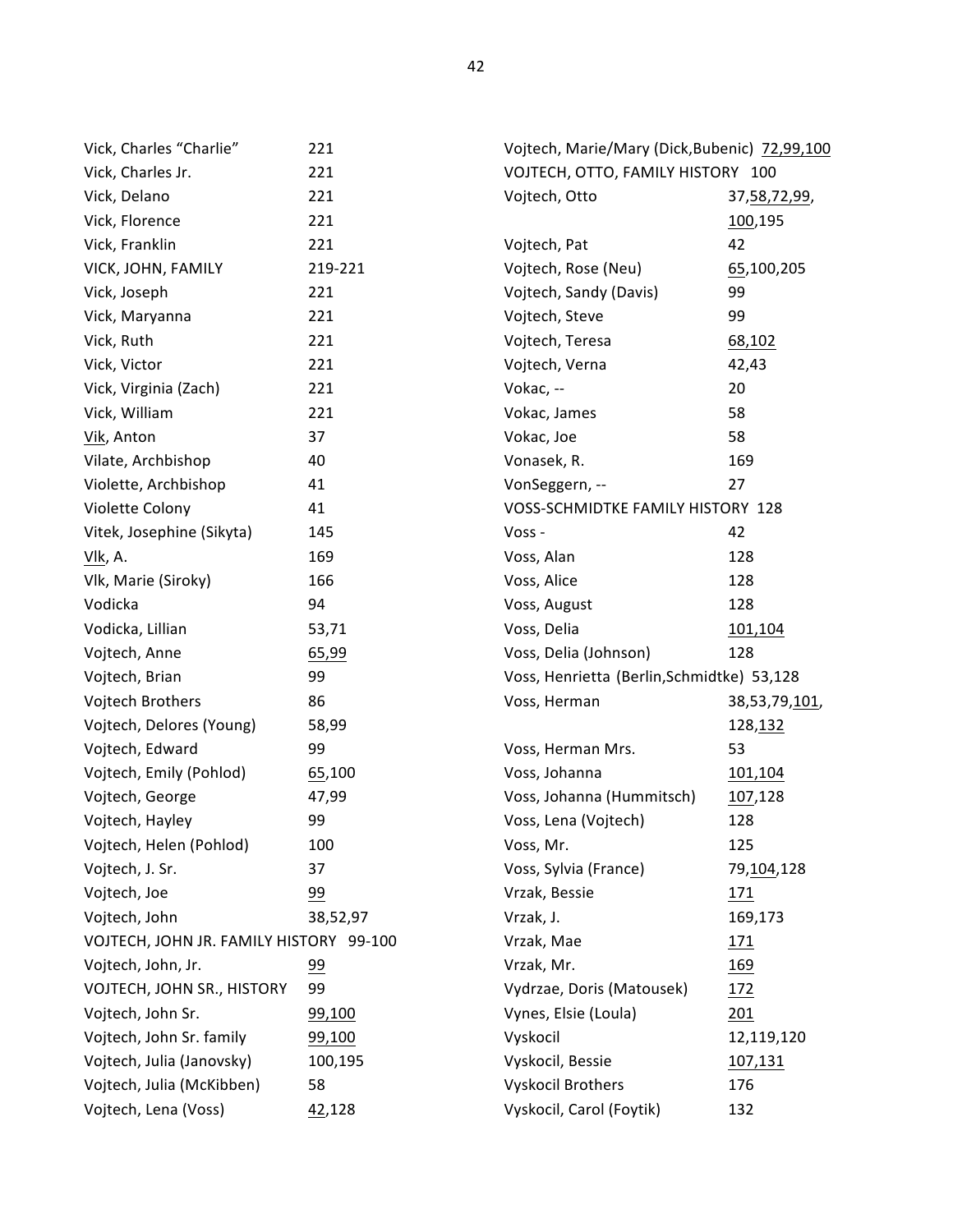| Vyskocil, Daren                       | 132                | Walker, Bessie (Balaty)      | 112-114          |
|---------------------------------------|--------------------|------------------------------|------------------|
| Vyskocil, David                       | 58,132             | Walker, Harry                | 112              |
| Vyskocil, Debbie                      | 132                | Wallace, Lucinda (Eitel)     | 117              |
| Vyskocil, Duane                       | 132                | Walter, Thelma               | 67               |
| Vyskocil, Ethel (Kleich)              | 48,132             | Warga                        | 12,18,80,91      |
| Vyskocil, Gordon                      | 132                | Warga, Andrew                | 58               |
| Vyskocil, Gordy                       | 47,104             | Warga, Andy                  | 98               |
| Vyskocil, Jim                         | 132                | Warga, Anna (Danka)          | $\frac{98}{1}$   |
| Vyskocil, John                        | 107,108,131        | Warga, Anne (Pospisil)       | 27,28,98,127,    |
| <b>VYSKOCIL, JOHN FAMILY</b>          | 131-132            |                              | <u> 183</u>      |
| Vyskocil, John family                 | 107,131            | Warga Bros. Garage           | 212              |
| Vyskocil, John home                   | 108                | Warga, Delores               | 98               |
| Vyskocil, Katherine Mary (Dennis) 131 |                    | Warga, Donald                | 98               |
| Vyskocil, Katherine (Newberry) 131    |                    | Warga, George                | 27,28,31,98      |
| Vyskocil, Louis                       | 58,101,109,131     | WARGA, GEORGE & ANNE         | 98               |
| Vyskocil, Louis "Louie"               | 131,132            | Warga hill                   | 73,139           |
| Vyskocil, Luella (Krahl)              | 107,132,139,       | Warga, John                  | 7,37,58,64,      |
|                                       | 147                |                              | 98               |
| Vyskocil, Martha                      | <u>131</u>         | Warga John Jr.               | 98               |
| Vyskocil, Martha Rose                 | 107                | WARGA, JOHN SR. & ANNA       | 98               |
| Vyskocil, Nancy (Marheine)            | 38,48,52           | Warga, John Sr.              | $\frac{98}{1}$   |
| Vyskocil, Nancy C.                    | $\overline{7}$     | Warga, Joseph                | 98               |
| Vyskocil, Otto                        | 58, 104, 131, 132, | Warga, Mary (Polacek)        | <u>49,52,98</u>  |
|                                       | 147                | Warga, Paul                  | 98               |
| Vyskocil, Otto Mrs.                   | 147                | Warga, Peggy (Calhoun)       | $\frac{98}{1}$   |
| Vyskocil, Otto Jr.                    | <u> 132</u>        | Warga, Steve                 | 28,38,98         |
| Vyskocil, Otto Sr.                    | 109,132            | WARGA, STEVE & MARY          | 98               |
| Voskocil place                        | <u> 132</u>        | Warga, Susan "Sue" (Hawkins) | 98,103           |
| Vyskocil, Randal                      | 132                | Warren, Josephine (Sikyta)   | 146              |
| Vyskocil, Rosalie                     | 47                 | Warren, Lisa                 | <u>68</u>        |
| Vyskocil, Rose                        | 108,131,132        | Warren, Wayne                | $\underline{68}$ |
| Vyskocil, Rudy                        | 38,47,104,         | Washa, Arlene                | 47               |
|                                       | 107,131,132        | Washa, Irene                 | 47               |
| Vyskocil, Scott                       | 132                | Washa, Lorraine              | 68               |
| Vyskocil, Tina                        | 132                | Wasinack, Jack               | 127              |
| W                                     |                    | Wasinack, Marie (Pospisel)   | 127              |
| Wagner, Cathy/Kathy (Koci)            | <u>162</u>         | Weber, F. A. & Sons, Inc.    | 224              |
| Wagner, Henry                         | 65                 | Weber, J.                    | 170              |
| Wagner, Joe                           | 58                 | Weber, John                  | 29               |
| Wagner, Richard                       | 162                | Weiss, Ann                   | 71               |
| Wagner, Richy                         | 162                | Weiss, Anne (Hlasny)         | 85               |
|                                       |                    |                              |                  |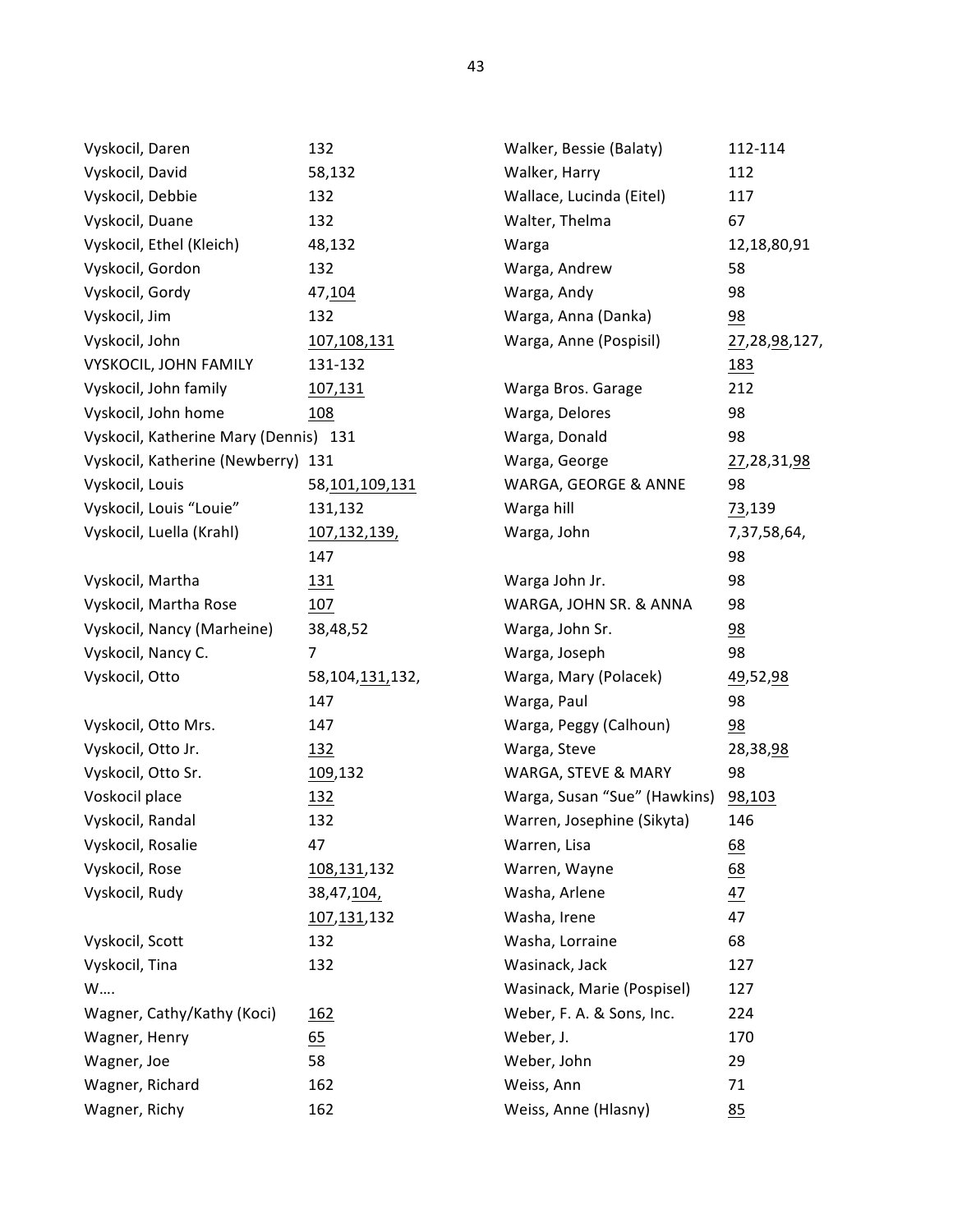| Wendhoft, Clara                 | 67              | Zach, Edward                                      | 221                |
|---------------------------------|-----------------|---------------------------------------------------|--------------------|
| Wenzel, Bill                    | 220             | Zach, Frank                                       | 221                |
| <b>Wenzel Insurance Agency</b>  | 220             | Zach, George                                      | 173, 187, 221      |
| Whitman, Theresa                | 185             | Zach, James                                       | 221                |
| Whitman, Theresa (Powell)       | 181             | Zach, Jim                                         | <u>187</u>         |
| Whittman, Anna                  | 150             | Zach, Joe                                         | 31, 34, 58, 106,   |
| Wiebner, Lena (Plyer)           | 101,124,125     |                                                   | 183,187            |
| Willett & Klein Attorneys       | 212             | Zach, Jos.                                        | 37,38              |
| Willett, Stephen D.             | 212             | Zach, Joseph                                      | 168,170,173        |
| Williams, Jesse                 | $\mathbf{1}$    | ZACH, JOSEPH, FAMILY                              | 221                |
| Wills, Walter                   | 166             | Zach, Joseph Jr.                                  | 221                |
| Wilmot, Peggy                   | <u>185</u>      | Zach, Joseph Sr.                                  | 221                |
| Wilmot, Vivian                  | 27              | Zach, Marie (Loula)                               | 199,221            |
| Wilson, Ed                      | 75              | Zach, Mary                                        | 168,221            |
| Wilson, Jenny                   | 135             | Zach, Robert                                      | 58,140,221         |
| Wilson, S. G.                   | 33              | Zach, Shirley                                     | <u> 102</u>        |
| Winkle, Christ                  | $\frac{20}{2}$  | Zach, Teresa (Baumruk)                            | 191                |
| Winkler, G. O.                  | 125             | Zach, Virginia (Dunbar)                           | 140,159            |
| <b>Wisconsin Fred</b>           | $\overline{24}$ | Zach, Virginia (Vick)                             | 221                |
| Witt, Carl                      | 129,130         | Zach, William                                     | 58,221             |
| Wittman, Billy                  | 30              | Zacharias, Minnie (Karnosh)                       | <u>120</u>         |
| <b>Wocelka, Mary (Cummings)</b> | <u>195</u>      | Zacharias, Mr.                                    | 81                 |
| Wolcelka, Marrie (Huml)         | 179,197         | Zak, Hank                                         | 12,122             |
| Wolcelka, William               | 197             | Zak, Mary (Cicak, Mlejnik)                        | 122                |
| Wolfe, -- Pastor                | 41              | Zalatorius, Julius                                | $\frac{73}{2}$     |
| Woodie, Martha                  | 135,155         | Zalatorius, Rose (Smilgo)                         | $\frac{73}{2}$     |
|                                 |                 | Zap corner                                        | 143                |
| Y                               |                 | ZAPFE-KRAHL, 3 EAST PIONEERS 146-149              |                    |
| Yanich, Ruth (Plyer)            | 125             | Zapfe                                             | $\underline{13}$   |
| Yankovich family                | 211             | Zapfe, Anna (Krahl)                               | 146,147            |
| Young, Dolores (Vojtech)        | 99              | Zapfe, Caroline (Shanley, Spitzig, Fink) 144, 146 |                    |
|                                 |                 | Zapfe, Ed                                         | 7, 12, 13, 34, 36, |
|                                 |                 |                                                   | 37,41,50,106,      |
| Z                               |                 |                                                   | 111, 112, 133,     |
| Zach                            | 25,221          |                                                   | 134,144,146,       |
| Zach, Ann                       | 221             |                                                   | 147,148,149        |
| Zach, Betty                     | 221             | Zapfe, Ed home                                    | 148                |
| Zach, Bill                      | <u>183,189</u>  | Zapfe, Edward "Ed"                                | 146,147            |
| Zach, Blanche                   | 221             | Zapfe, Catherine                                  | 146                |
| Zach children                   | <u>106</u>      | Zapfe, Katherine (Rheingan)                       | 146, 147, 148      |
| Zach, Ed                        | 187             | Zapfe, Lena (Meskill)                             | 139,146            |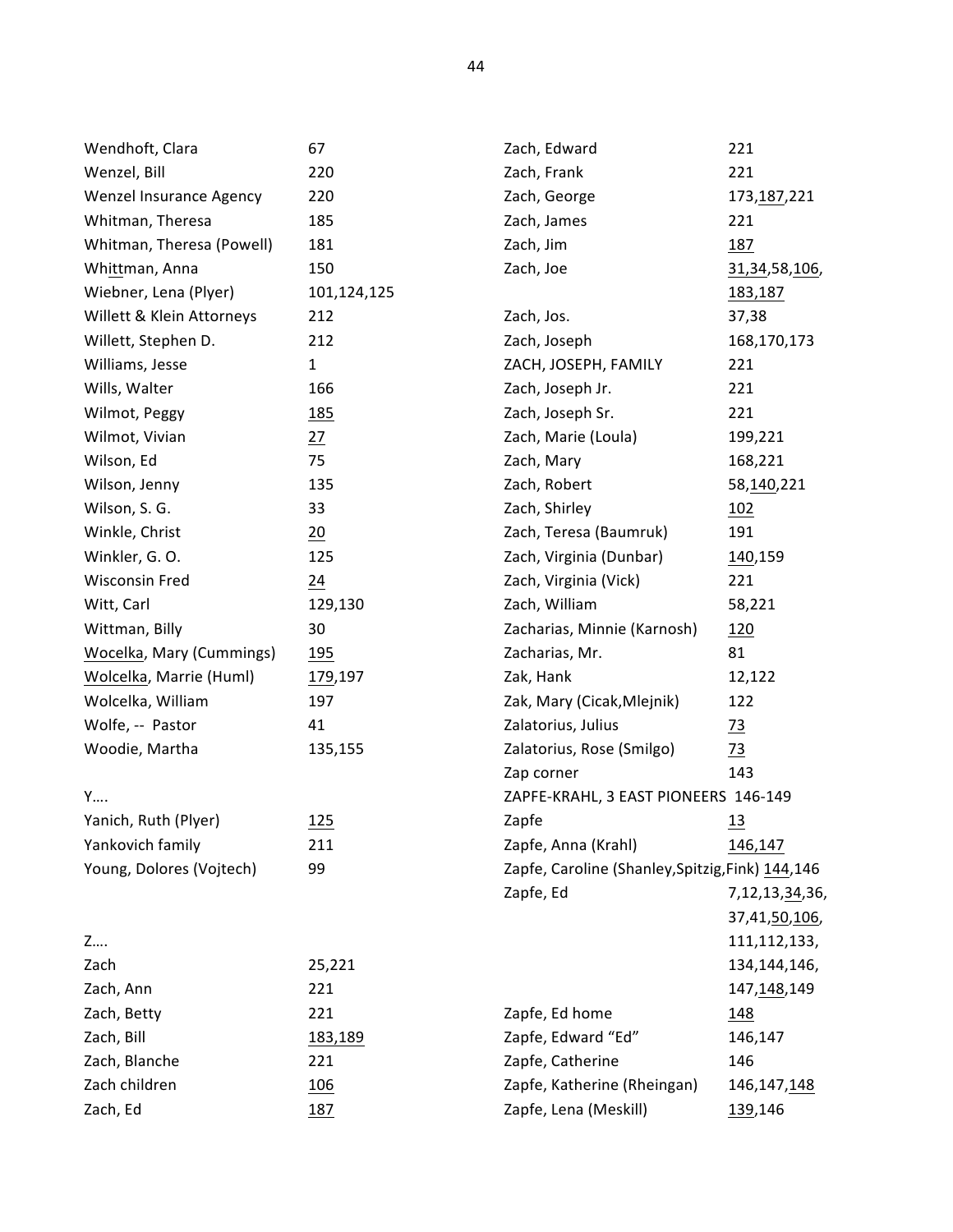| Zapfe, Mamie (Meskill)     | 136,146 |
|----------------------------|---------|
| Zapfe, Mary (Rainy)        | 146     |
| Zapfe, S. E.               | 30      |
| Zappe, Ed.                 | 54      |
| Zeirer, Ruth               | 185     |
| Zelinka, Marie (Loula)     | 201     |
| Zeman camp                 | 19,20   |
| Zeman Landing              | 20,152  |
| Zemanek, Katherine (Fiala) | 157     |
| Zenicek, Cyril Fr.         | 40      |
| Zierer, George             | 117     |
| Zimmerman, Lorraine        | 135     |
| Zink, Jerry                | 149     |
| Zolik, Mary                | 195     |

\* \* \* \* \* \* \* \* \*

## **TOWN OF EMERY OFFICERS:**

Each Officers' name is also included in the Every-Name Index on pages 1-45.

1889-1913 (page 36)

- 1914-1940 (page 37) 1941-1987-88 (page 38)
- Ch – Chairman
- S-Supervisor
- $Cl Clerk$
- T-Treasurer
- A Assessor
- JP Justice of Peace (abolished '67-'68)
- Co Constable (none after '73-'74)

| Allendorf, Richard - Co | 36    |
|-------------------------|-------|
| Anderson, J. W. - JP    | 36    |
| Anderson, James $- S$   | 36    |
| Anderson, S. - Co       | 36    |
| Angelo, Edwin - T       | 38    |
| Angelo, Warren - Ch, S  | 37    |
| August, Frank - Ch, S   | 37    |
| Bacon, C, $S. - S, T$   | 36    |
| Balaty, J. - Co         | 37    |
| Balaty, Joe $- S$       | 38    |
| Balaty, Mike - Co,S     | 36,37 |
| Baran, Mike-S           | 37    |
| Baumruck, Laddie - S    | 37    |
| Beecham, Dick – S       | 38    |
| Benda, J. – Co          | 38    |
| Benda, Joe – Co         | 37    |
| Benda, L. - Co          | 37    |
| Benda, Louis - Co       | 37    |
| Bergsten, Chas. - JP    | 36    |
| Blahnik, V. L. - Cl     | 37    |
| Boudek, Rudolph - T     | 36,37 |
| Bruner, Albert - Co     | 36    |
| Bubenic, L. - Co        | 37    |
| Bubenic, Louis - T,Co,S | 37,38 |
| Cassidy, J. G. - Co     | 36    |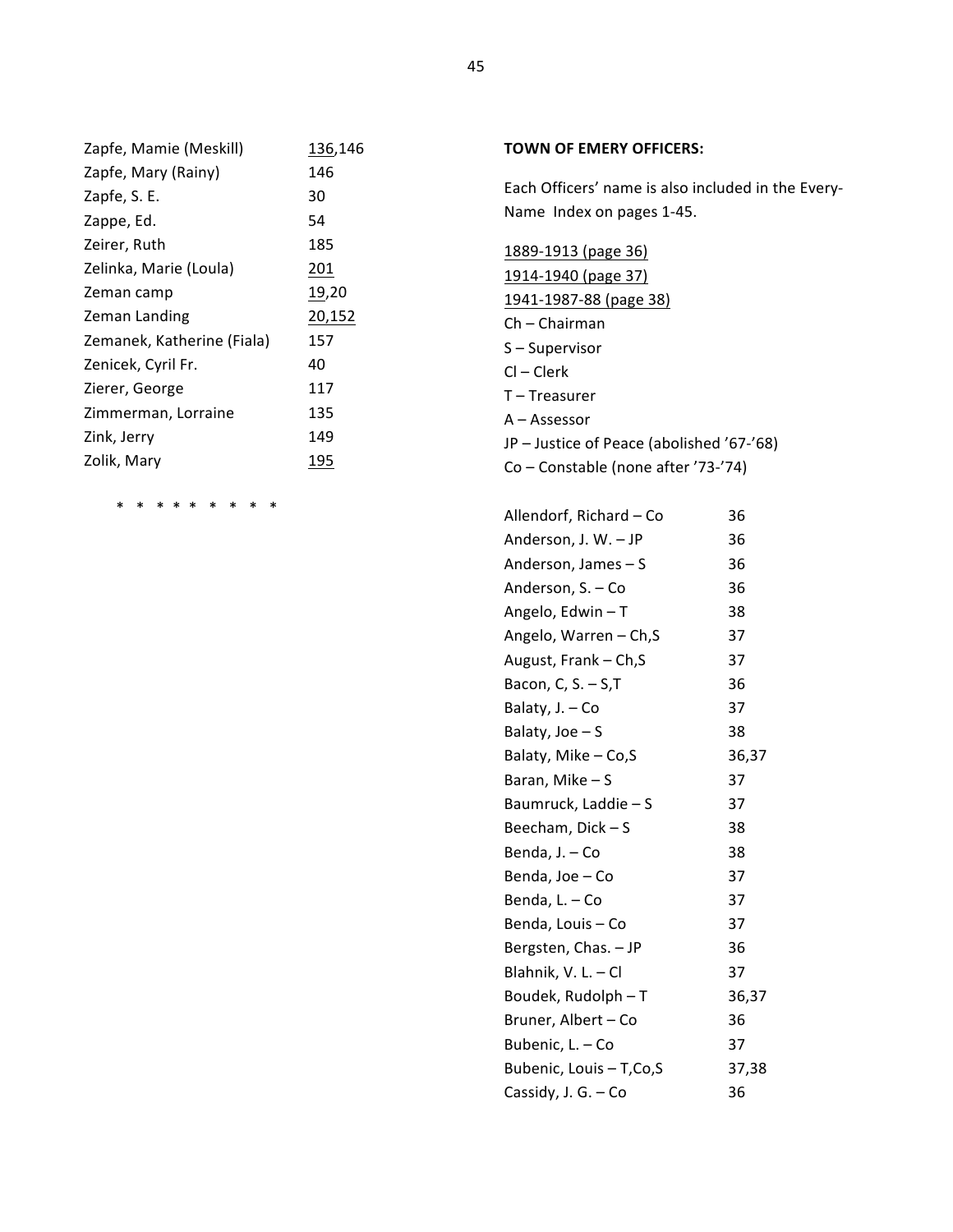| Charles, Jesse E. - Co, A     | 36,37 | Houdek, Dale - Ch, S       | 38       |
|-------------------------------|-------|----------------------------|----------|
| Chrusciel, Emil-S             | 38    | Houdek, Frank - T          | 37,38    |
| Clark, Lee W. - Cl, JP        | 36    | Houdek, J. - JP            | 37,38    |
| Claus, R. - Co                | 36    | Houdek, James - JP,T       | 36,37,38 |
| Comestrahl, -- - Co           | 36    | Houdek, John - Cl, Co, JP  | 36,37    |
| Crispien, Wm. - T, A          | 36    | Hrouda, John - S           | 38       |
| Cristpien, Wm. - Co           | 36    | Jakoubek, Alois - S        | 36       |
| Cummings, Carla - Cl          | 38    | Jakoubek, R. - Co          | 36       |
| Daehne, E. - Co               | 37    | Janak, Joe - A             | 38       |
| Dahl, Lawrence - A            | 38    | Janosky, Matt-T            | 37       |
| Decker, Clar. - A             | 38    | Jurgens, A. - Cl, A        | 36       |
| Dick, Henry - S               | 37    | Karnosh, F. - Co           | 37       |
| Drettman, Albert - JP         | 36    | Karnosh, Louis - S, JP     | 37       |
| Dryer, Fred                   | 64    | Kelly, Dan - JP            | 37       |
| Dunbar, Oliver Sr. - Ch       | 38    | Kirchmeyer, Russ - S       | 38       |
| Dunbar, Violet R. - Cl        | 38    | Kluge, Emil - S, JP        | 36       |
| Dusek, Frank - A              | 38    | Kluge, Henry - Cl, JP      | 36       |
| Eitel, F. - Co                | 36    | Klussendorf, W. J. - T     | 36       |
| Eitel, Geo. $-$ S             | 36    | Knez, Martin - Ch, S       | 37       |
| Eitel, John - S,Cl            | 36,38 | Kobala, Raymond - A        | 38       |
| Erickson, A. - S              | 37    | Kocalka, Steve - A         | 38       |
| Erickson, Andrew - Cl, JP, S  | 36,37 | Kocar, J. - JP             | 37       |
| Evans, B. R. $-$ A            | 36    | Kocar, Jack - S,A          | 37,38    |
| Evans, John $O. - T$          | 36    | Kocar, John-S              | 37       |
| Fink, Frank - Co              | 36    | Koci, Frank Jr. - S        | 38       |
| Froehner, Herman-S            | 36    | Kohout, Aldrich - S        | 37,38    |
| Froehner, Max - S,T,JP,Co     | 36    | Kohout, V. - Co            | 37       |
| Garulak, Joe - A              | 38    | Kopke, Hugo - Co           | 36       |
| Gelbough, W. H. - Cl          | 36    | Kosiek, Joe - Ch           | 38       |
| Glissendorf, C. F. - Ch Cl, T | 36    | Kozak, Joe - S             | 38       |
| Glissendorf, Richard - Co     | 37    | Kozon, Anthony - A         | 38       |
| Green, A. L. - JP             | 36,37 | Krahl, -- - Co             | 36       |
| Greenfelder, A. - Co          | 36    | Krahl, Jacob - S,JP        | 36,37    |
| Grosh, J. - Co                | 36    | Krahl, Peter - S           | 36       |
| Hainy, Adolf - T              | 37    | LaBrish, D. W. - A         | 36       |
| Hatina, Frank - S             | 37    | LaMalfa, Joseph - Cl       | 38       |
| Hayda, Mike - Ch, Cl, T       | 37,38 | Laird Associates - A       | 38       |
| Hayden, Thomas - A            | 36    | Landgraf, Hugo - Ch, T, Co | 36       |
| Hill, Henry $-T$              | 36    | Larson, A. P. $-$ S, Co    | 36       |
| Hlasny, Geo. $- S$            | 38    | Lauerman, Amelia - T       | 38       |
| Holub, V. - Ch, S             | 36    | Lauerman, George - S       | 38       |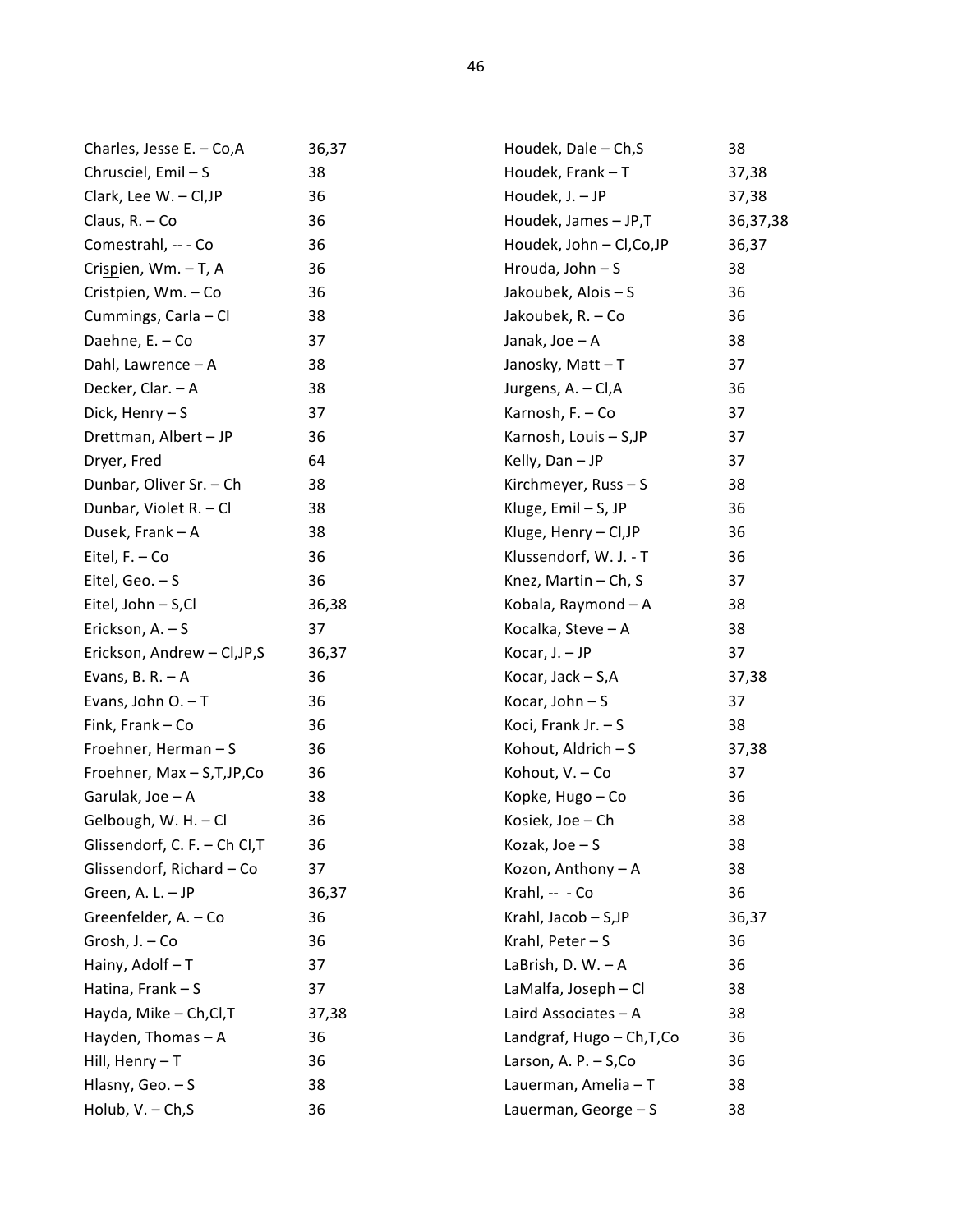| Lavengood, J. W. - Cl, JP          | 36    | Rabusitz, Jos. - S           | 37    |
|------------------------------------|-------|------------------------------|-------|
| Lavengood, Jos. - JP               | 36    | Rabusitz, Steve - S          | 37,38 |
| Leibelt, Ernest - Co               | 36    | Rainey, Chas. - JP, Co, A    | 36,37 |
| Liebelt, Ernest-S                  | 36    | Rheingans, Nick - S,A,Co     | 36    |
| Loula, Joseph - S                  | 37    | Ruesch, Chris - JP           | 36    |
| Loula, Laddie - A                  | 38    | Ruping, Charles - Co         | 36    |
| Malone, J. - Co                    | 37    | Sagan, Steve $-$ S           | 37    |
| Maly, James $- S$                  | 36    | Scheffler, Paul - S,T,A      | 36,37 |
| Marik, Tony $- S$                  | 36    | Schoeborn, John - Co         | 36    |
| Markley, John - A                  | 38    | Schoenborn, Frank - Ch, S, T | 37,38 |
| Marlenga, Frank - A, JP            | 38    | Schoenborn, Joe - S          | 37    |
| Martens, George - S                | 38    | Schoof, Aug.- Ch, A, JP      | 36    |
| Michalik, Andy - S                 | 38    | Schulerman, Fred - JP        | 36    |
| Miller, Jacob - Co                 | 36    | Schweikert, -- - Co          | 36    |
| Miller, Jake $- S$                 | 36    | Schweikert, Elmer - S        | 38    |
| Moravetz, F. - Co                  | 36,37 | Schweikert, Gottlieb - Ch, S | 36,37 |
| Morey, Alice - T                   | 38    | Schwital, Otto-S             | 36    |
| Morey, B. F. $-$ Cl, T             | 36    | Shanley, James - S, Co       | 36    |
| Morey, B. J. - JP                  | 36    | Sikyta, J. - Co              | 37    |
| Mory, B. F. $-$ JP                 | 36    | Sikyta, Jim - Co             | 37    |
| Morse, H. G. $-$ A                 | 36    | Sikyta, Joe - Ch, S, A       | 38    |
| Neu, W. - Co                       | 36,37 | Sikyta, Jos. R. - S, A, Ch   | 37,38 |
| Neu, Wm. - Co                      | 36    | Sikyta, V. - Co              | 37    |
| Newlin, Henry - S                  | 36    | Simurdiak, Joe - S           | 38    |
| Nowak, Herman-T                    | 38    | Siroky, Albin - S            | 37    |
| Olson, John - JP                   | 36    | Smith, Geo. H. - JP          | 36    |
| Oswald, Matt. - T                  | 36    | Smith, George - Co           | 36    |
| Otta, John - T, Co                 | 37    | Sneberger, $Tony - S$        | 37    |
| Pachal, J. - Co                    | 37    | Sopha, Wm. - Co              | 38    |
| Penter, Oscar - T, Ch, S           | 36,37 | Soul, Frank Sr. - T          | 38    |
| Peterson, G. W. - Ch, JP           | 36    | Stagg, Stanley - Cl, A       | 37    |
| Pitzing, Ernest - S, Cl, T, JP, Co | 36    | Stanke, A. - Co              | 36    |
| Plyer, Chas. - Ch, Cl, A, Co       | 36,37 | Stanke, Albert - S, Co       | 36,37 |
| Plyer, J. - Co                     | 38    | Stanke, Wm. - Cl, JP         | 37,38 |
| Plyer, Jake $- S$                  | 38    | Staroba, J. - T              | 37    |
| Plyer, Joe - Ch, S, JP, Co         | 36    | Staroba, Joe - S             | 37    |
| Pokorney, F. C. - JP               | 36    | Staroba, Jos - T             | 37    |
| Pospisil, J. - Co                  | 37,38 | Tirpe, Emil - T,A,Co         | 36    |
| Pospisil, John - Co                | 38    | Urban, L. - JP               | 37    |
| Pospisil, Laddie - A               | 38    | Vich, Chas. - Cl, A, JP      | 37,38 |
| Rabusitz, James - T                | 38    | Vik, Anton - S,A             | 37    |